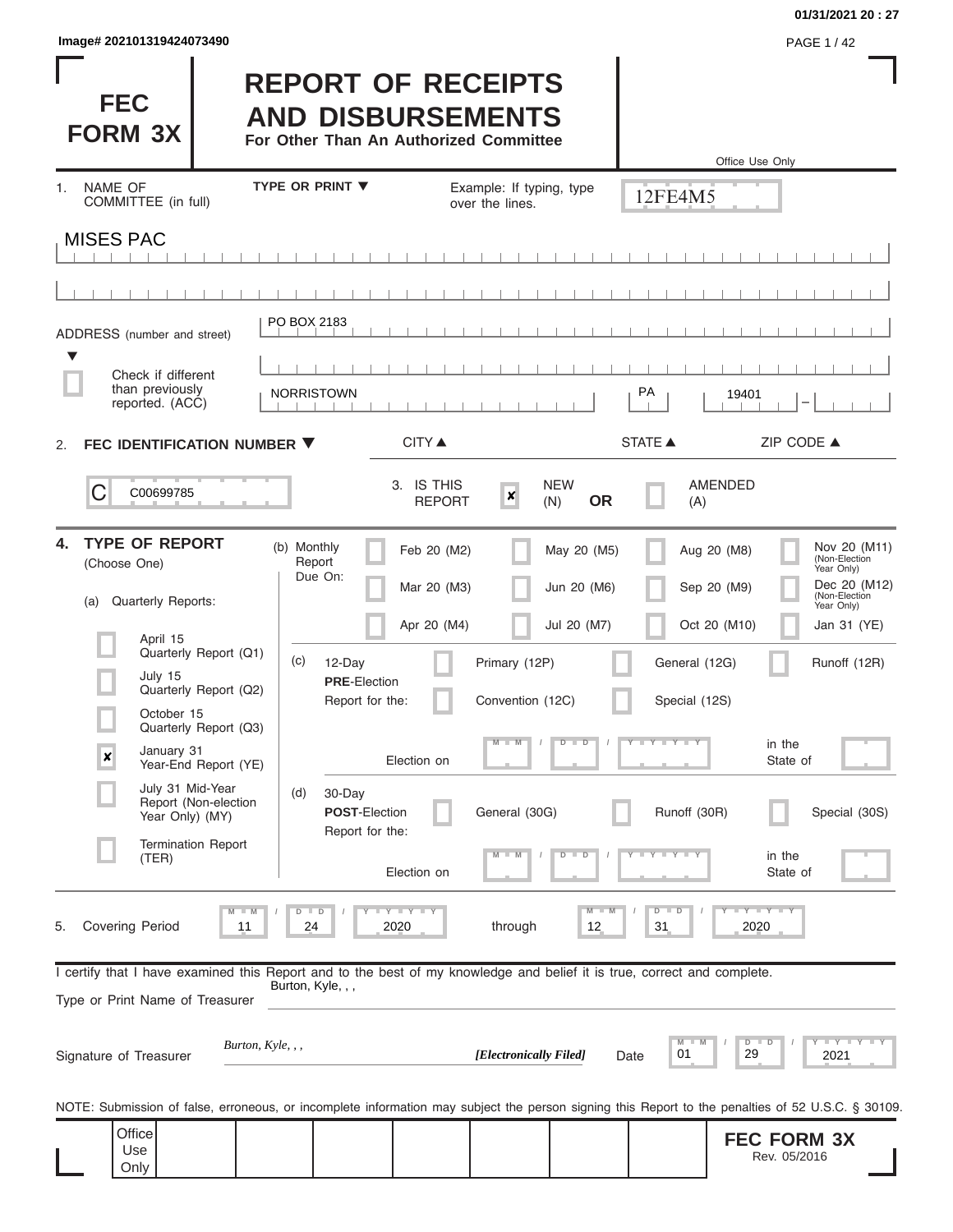|    | Image# 202101319424073491                                                                             |                                                      |                                                 |
|----|-------------------------------------------------------------------------------------------------------|------------------------------------------------------|-------------------------------------------------|
|    | FEC Form 3X (Rev. 05/2016)                                                                            | <b>SUMMARY PAGE</b><br>OF RECEIPTS AND DISBURSEMENTS | Page 2                                          |
|    | Write or Type Committee Name                                                                          |                                                      |                                                 |
|    | <b>MISES PAC</b>                                                                                      |                                                      |                                                 |
|    | Report Covering the Period:<br>From:                                                                  | Y LY L<br>$D$ $D$<br>24<br>2020<br>11                | D<br>31<br>2020<br>12<br>To:                    |
|    |                                                                                                       | <b>COLUMN A</b><br><b>This Period</b>                | <b>COLUMN B</b><br><b>Calendar Year-to-Date</b> |
| 6. | Cash on Hand<br>(a)<br>$-Y - Y - IY$<br>January 1,<br>2020                                            |                                                      | 6001.05                                         |
|    | Cash on Hand at<br>(b)<br>Beginning of Reporting Period                                               | 3832.37                                              |                                                 |
|    | Total Receipts (from Line 19)<br>(c)                                                                  | 14313.22                                             | 78998.55                                        |
|    | Subtotal (add Lines 6(b) and<br>(d)<br>6(c) for Column A and Lines<br>$6(a)$ and $6(c)$ for Column B) | 18145.59                                             | 84999.60                                        |
| 7. | Total Disbursements (from Line 31)                                                                    | 6222.23                                              | 73076.24                                        |
| 8. | Cash on Hand at Close of<br><b>Reporting Period</b><br>(subtract Line $7$ from Line $6(d)$ )          | 11923.36                                             | 11923.36                                        |
| 9. | Debts and Obligations Owed TO<br>the Committee (Itemize all on<br>Schedule C and/or Schedule D)       | 0.00                                                 |                                                 |
|    | 10. Debts and Obligations Owed BY<br>the Committee (Itemize all on<br>Schedule C and/or Schedule D)   | T.<br>0.00                                           |                                                 |

This committee has qualified as a multicandidate committee. (see FEC FORM 1M)

# **For further information contact:**

Federal Election Commission 999 E Street, NW Washington, DC 20463

Toll Free 800-424-9530 Local 202-694-1100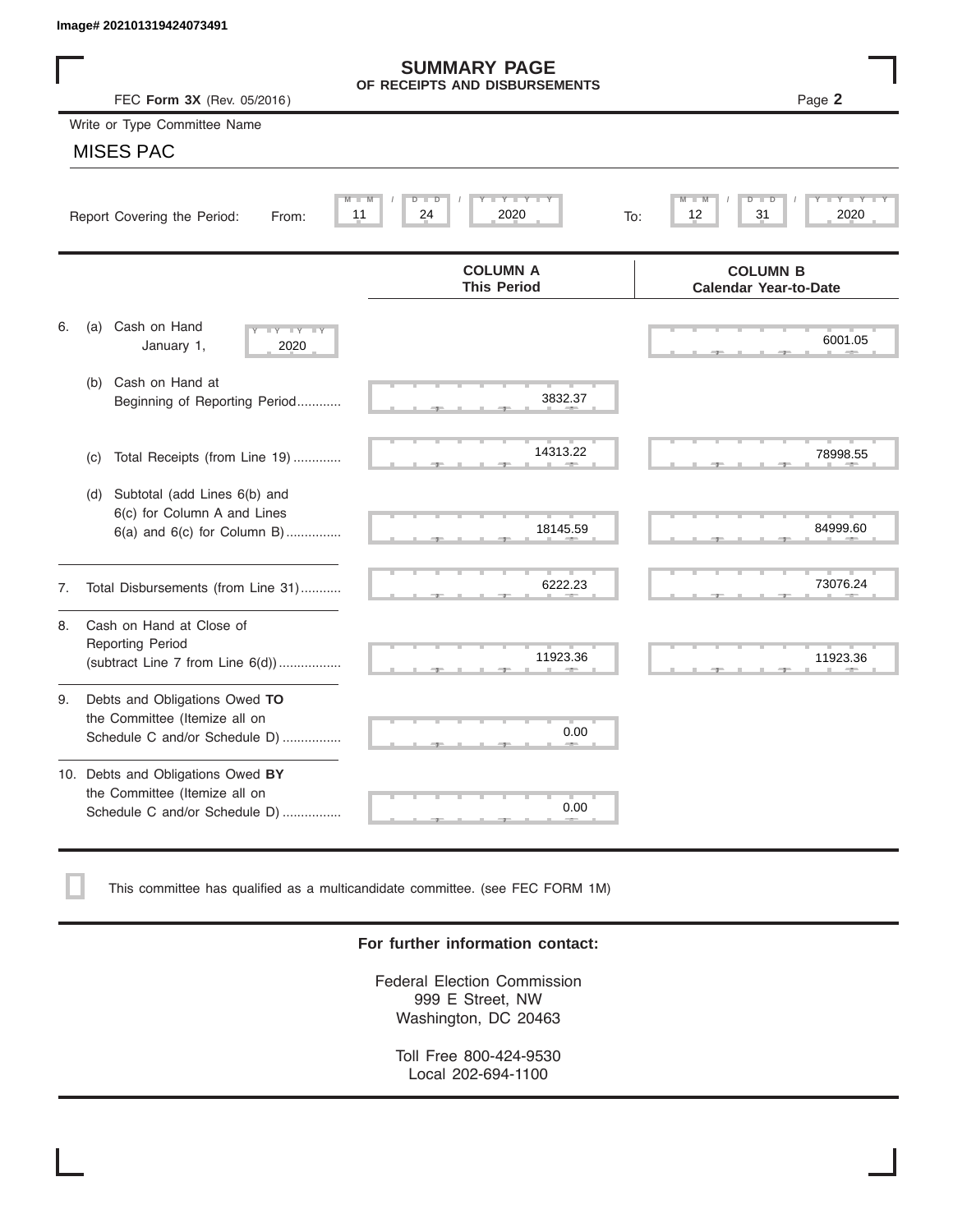# **DETAILED SUMMARY PAGE**

# MISES PAC

|                                                       | <b>DETAILED SUMMARY PAGE</b>                                                                                  |                                                                   |
|-------------------------------------------------------|---------------------------------------------------------------------------------------------------------------|-------------------------------------------------------------------|
| FEC Form 3X (Rev. 05/2016)                            | of Receipts                                                                                                   | Page 3                                                            |
| Write or Type Committee Name                          |                                                                                                               |                                                                   |
| <b>MISES PAC</b>                                      |                                                                                                               |                                                                   |
|                                                       |                                                                                                               |                                                                   |
| $M$ $M$<br>11<br>Report Covering the Period:<br>From: | $\mathbf{I}$ $\mathbf{Y}$ $\mathbf{I}$ $\mathbf{Y}$ $\mathbf{I}$ $\mathbf{Y}$<br>$D$ $D$<br>24<br>2020<br>To: | $I - Y - I - Y - I - Y$<br>$M$ $M$<br>$D$ $D$<br>12<br>31<br>2020 |
| I. Receipts                                           | <b>COLUMN A</b><br><b>Total This Period</b>                                                                   | <b>COLUMN B</b><br><b>Calendar Year-to-Date</b>                   |
| 11. Contributions (other than loans) From:            |                                                                                                               |                                                                   |
| Individuals/Persons Other<br>(a)                      |                                                                                                               |                                                                   |
| <b>Than Political Committees</b>                      | 4612.84                                                                                                       |                                                                   |
| Itemized (use Schedule A)<br>(i)                      |                                                                                                               | 20849.47                                                          |
|                                                       | 9656.61                                                                                                       |                                                                   |
|                                                       |                                                                                                               | 53962.00                                                          |
| (iii) TOTAL (add                                      | 14269.45                                                                                                      | 74811.47                                                          |
| Lines $11(a)(i)$ and $(ii)$                           |                                                                                                               |                                                                   |
| Political Party Committees                            | 0.00                                                                                                          | 0.00                                                              |
| (b)<br><b>Other Political Committees</b><br>(C)       |                                                                                                               |                                                                   |
|                                                       | 0.00                                                                                                          | 0.00                                                              |
| Total Contributions (add Lines<br>(d)                 |                                                                                                               |                                                                   |
| $11(a)(iii)$ , (b), and (c)) (Carry                   |                                                                                                               |                                                                   |
|                                                       | 14269.45                                                                                                      | 74811.47                                                          |
| 12. Transfers From Affiliated/Other                   |                                                                                                               |                                                                   |
|                                                       | 0.00                                                                                                          | 0.00                                                              |
|                                                       |                                                                                                               |                                                                   |
|                                                       | 0.00                                                                                                          | 0.00                                                              |
|                                                       |                                                                                                               |                                                                   |
| 14. Loan Repayments Received                          | 0.00                                                                                                          | 0.00                                                              |
| 15. Offsets To Operating Expenditures                 |                                                                                                               |                                                                   |
| (Refunds, Rebates, etc.)                              |                                                                                                               |                                                                   |
| (Carry Totals to Line 37, page 5)                     | 43.77                                                                                                         | 4187.08                                                           |
| 16. Refunds of Contributions Made                     |                                                                                                               |                                                                   |
| to Federal Candidates and Other                       |                                                                                                               |                                                                   |
| Political Committees                                  | 0.00                                                                                                          | 0.00                                                              |
| 17. Other Federal Receipts                            |                                                                                                               |                                                                   |
| (Dividends, Interest, etc.)                           | 0.00                                                                                                          | 0.00                                                              |
| 18. Transfers from Non-Federal and Levin Funds        |                                                                                                               |                                                                   |
| (a) Non-Federal Account                               |                                                                                                               |                                                                   |
|                                                       | 0.00                                                                                                          | 0.00                                                              |
|                                                       |                                                                                                               |                                                                   |
| (b) Levin Funds (from Schedule H5)                    | 0.00                                                                                                          | 0.00                                                              |
|                                                       |                                                                                                               |                                                                   |
| (c) Total Transfers (add $18(a)$ and $18(b)$ )        | 0.00                                                                                                          | 0.00                                                              |
| 19. Total Receipts (add Lines 11(d),                  |                                                                                                               |                                                                   |
| 12, 13, 14, 15, 16, 17, and 18(c)                     | 14313.22                                                                                                      | 78998.55                                                          |
|                                                       |                                                                                                               |                                                                   |
| 20. Total Federal Receipts                            |                                                                                                               |                                                                   |
| (subtract Line 18(c) from Line 19) ▶                  | 14313.22                                                                                                      | 78998.55                                                          |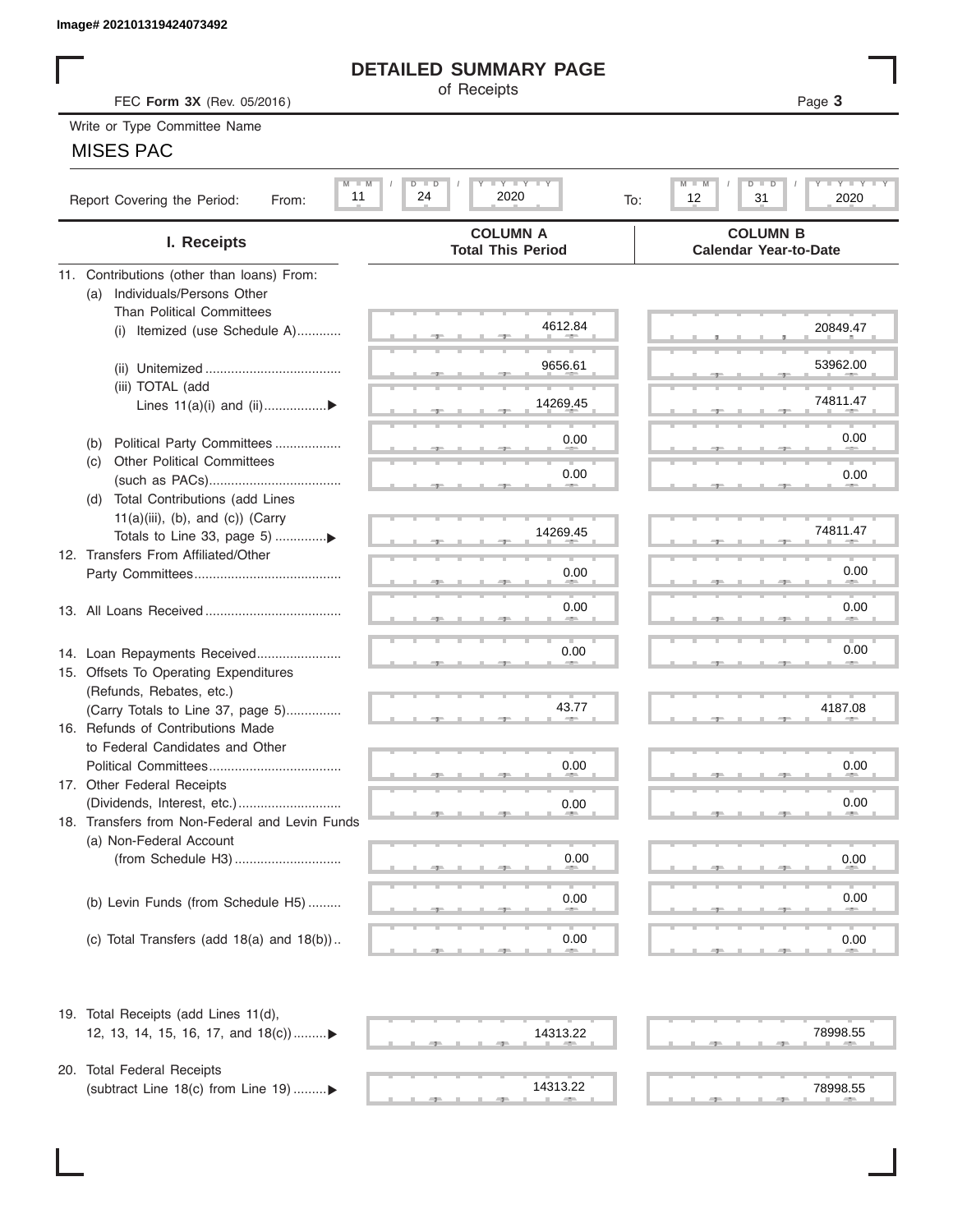# **DETAILED SUMMARY PAGE**

of Disbursements

| FEC Form 3X (Rev. 05/2016)                                                                                             |                                             | Page 4<br><b>COLUMN B</b>      |  |  |  |  |
|------------------------------------------------------------------------------------------------------------------------|---------------------------------------------|--------------------------------|--|--|--|--|
| II. Disbursements                                                                                                      | <b>COLUMN A</b><br><b>Total This Period</b> |                                |  |  |  |  |
| 21. Operating Expenditures:<br>(a) Allocated Federal/Non-Federal<br>Activity (from Schedule H4)                        |                                             | <b>Calendar Year-to-Date</b>   |  |  |  |  |
| Federal Share<br>(i)                                                                                                   | 0.00                                        | 0.00                           |  |  |  |  |
| Non-Federal Share<br>(ii)<br>(b) Other Federal Operating                                                               | 0.00                                        | 0.00                           |  |  |  |  |
|                                                                                                                        | 6222.23                                     | 53426.24                       |  |  |  |  |
| (c) Total Operating Expenditures<br>(add 21(a)(i), (a)(ii), and (b))  ▶                                                | 6222.23                                     | 53426.24                       |  |  |  |  |
| 22. Transfers to Affiliated/Other Party                                                                                | 0.00                                        | 0.00                           |  |  |  |  |
| 23. Contributions to<br>Federal Candidates/Committees<br>and Other Political Committees                                | 0.00                                        | and the contract of<br>2300.00 |  |  |  |  |
| 24. Independent Expenditures                                                                                           |                                             |                                |  |  |  |  |
| 25. Coordinated Party Expenditures<br>$(52 \text{ U.S.C. }$ § 30116(d))                                                | 0.00                                        | 0.00                           |  |  |  |  |
|                                                                                                                        | 0.00<br>an a                                | 0.00                           |  |  |  |  |
| 26. Loan Repayments Made                                                                                               | 0.00                                        | 0.00                           |  |  |  |  |
| 28. Refunds of Contributions To:                                                                                       | 0.00                                        | 0.00                           |  |  |  |  |
| (a) Individuals/Persons Other<br>Than Political Committees                                                             | 0.00                                        | 0.00                           |  |  |  |  |
| Political Party Committees<br>(b)                                                                                      | 0.00                                        | 0.00                           |  |  |  |  |
| <b>Other Political Committees</b><br>(c)                                                                               | 0.00                                        | 0.00                           |  |  |  |  |
| <b>Total Contribution Refunds</b><br>(d)<br>(add Lines 28(a), (b), and (c))                                            | 0.00                                        | 0.00                           |  |  |  |  |
| 29. Other Disbursements (Including                                                                                     | 0.00                                        | 17350.00                       |  |  |  |  |
| 30. Federal Election Activity (52 U.S.C. § 30101(20))<br>(a) Allocated Federal Election Activity<br>(from Schedule H6) |                                             |                                |  |  |  |  |
|                                                                                                                        | 0.00                                        | 0.00                           |  |  |  |  |
| Federal Election Activity Paid<br>(b)                                                                                  | 0.00                                        | 0.00                           |  |  |  |  |
| Entirely With Federal Funds<br>Total Federal Election Activity (add                                                    | 0.00                                        | 0.00                           |  |  |  |  |
| (C)<br>Lines $30(a)(i)$ , $30(a)(ii)$ and $30(b))$                                                                     | 0.00                                        | 0.00                           |  |  |  |  |
| 31. Total Disbursements (add Lines 21(c), 22,                                                                          |                                             |                                |  |  |  |  |
| 23, 24, 25, 26, 27, 28(d), 29 and 30(c))                                                                               | 6222.23                                     | 73076.24                       |  |  |  |  |
| 32. Total Federal Disbursements<br>(subtract Line 21(a)(ii) and Line 30(a)(ii)                                         |                                             |                                |  |  |  |  |
|                                                                                                                        | 6222.23                                     | 73076.24                       |  |  |  |  |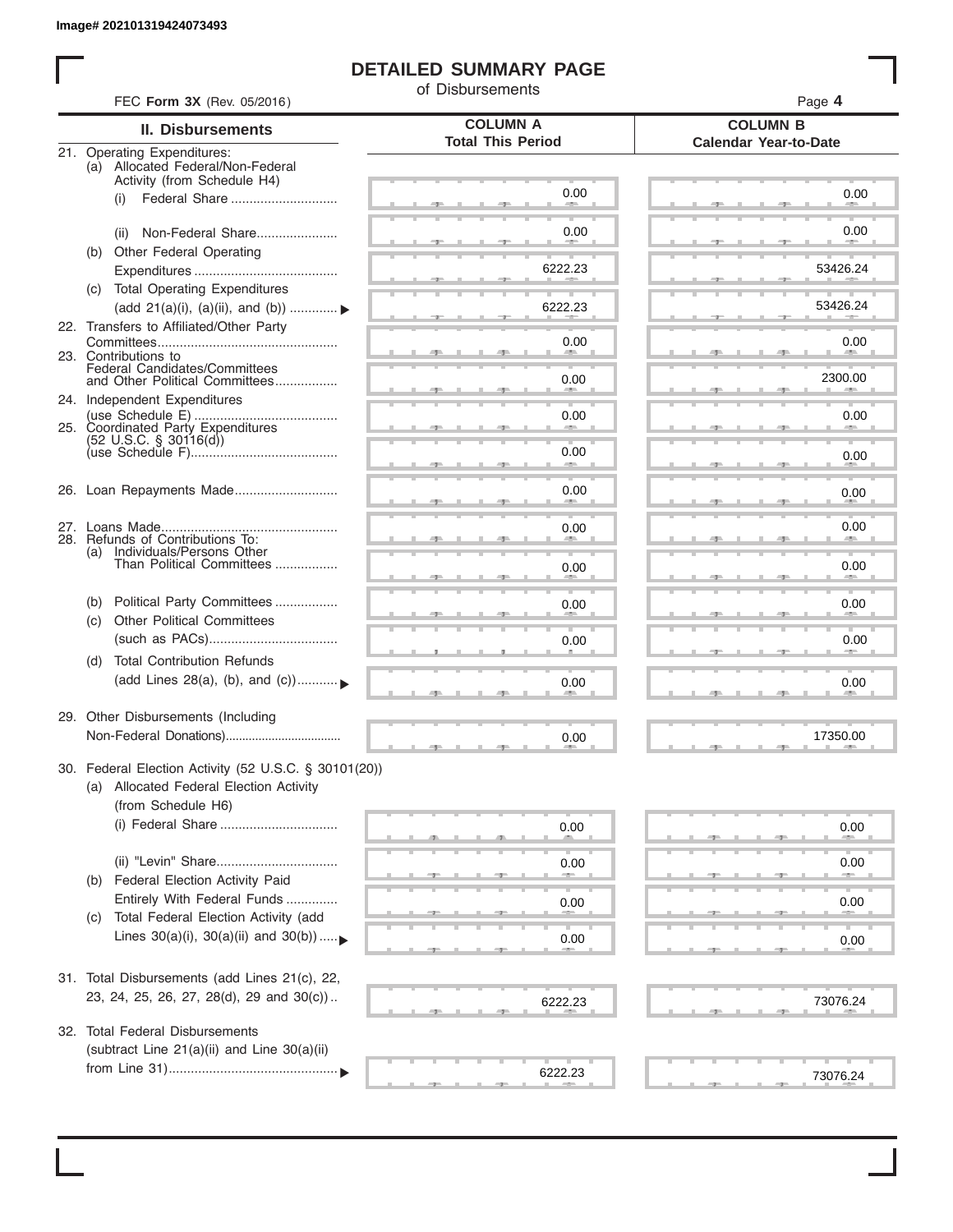ı

# **DETAILED SUMMARY PAGE**

of Disbursements

FEC **Form 3X** (Rev. 05/2016) Page **5**

|  | <b>III. Net Contributions/</b> |
|--|--------------------------------|
|  | <b>Operating Expenditures</b>  |

**COLUMN A Total This Period**

#### **COLUMN B Calendar Year-to-Date**

| 33. Total Contributions (other than loans) |  |
|--------------------------------------------|--|
|                                            |  |
| 34. Total Contribution Refunds             |  |
|                                            |  |
| 35. Net Contributions (other than loans)   |  |
| (subtract Line 34 from Line 33)            |  |
| 36. Total Federal Operating Expenditures   |  |
| (add Line 21(a)(i) and Line 21(b))         |  |
| 37. Offsets to Operating Expenditures      |  |
|                                            |  |
| 38. Net Operating Expenditures             |  |
|                                            |  |
|                                            |  |

|  | 一生     |   |   | $-7-$ | 14269.45          |
|--|--------|---|---|-------|-------------------|
|  |        |   |   |       | ъ<br>0.00         |
|  | -91    |   | ٠ | - 7 - | m<br>٠<br>٠<br>٠  |
|  |        |   |   |       | 14269.45          |
|  | 胆      |   |   | - 9   | $\mathbb{R}$      |
|  |        |   |   |       | 6222.23           |
|  | 一<br>A |   |   | $-7-$ | п                 |
|  |        |   | ٠ | ٠     | т<br>٠<br>43.77   |
|  | -      |   |   | "     |                   |
|  |        | т | т |       | т<br>т<br>6178.46 |
|  |        |   |   | э     | п                 |

|  |  | 14269.45   | 74811.47                |
|--|--|------------|-------------------------|
|  |  | 0.00       | 0.00                    |
|  |  | <b>ALL</b> | <b>All Street</b><br>49 |
|  |  | 14269.45   | 74811.47                |
|  |  | -          |                         |
|  |  | 6222.23    | 53426.24                |
|  |  |            |                         |
|  |  |            |                         |
|  |  | 43.77      | 4187.08                 |
|  |  |            |                         |
|  |  | 6178.46    | 49239.16                |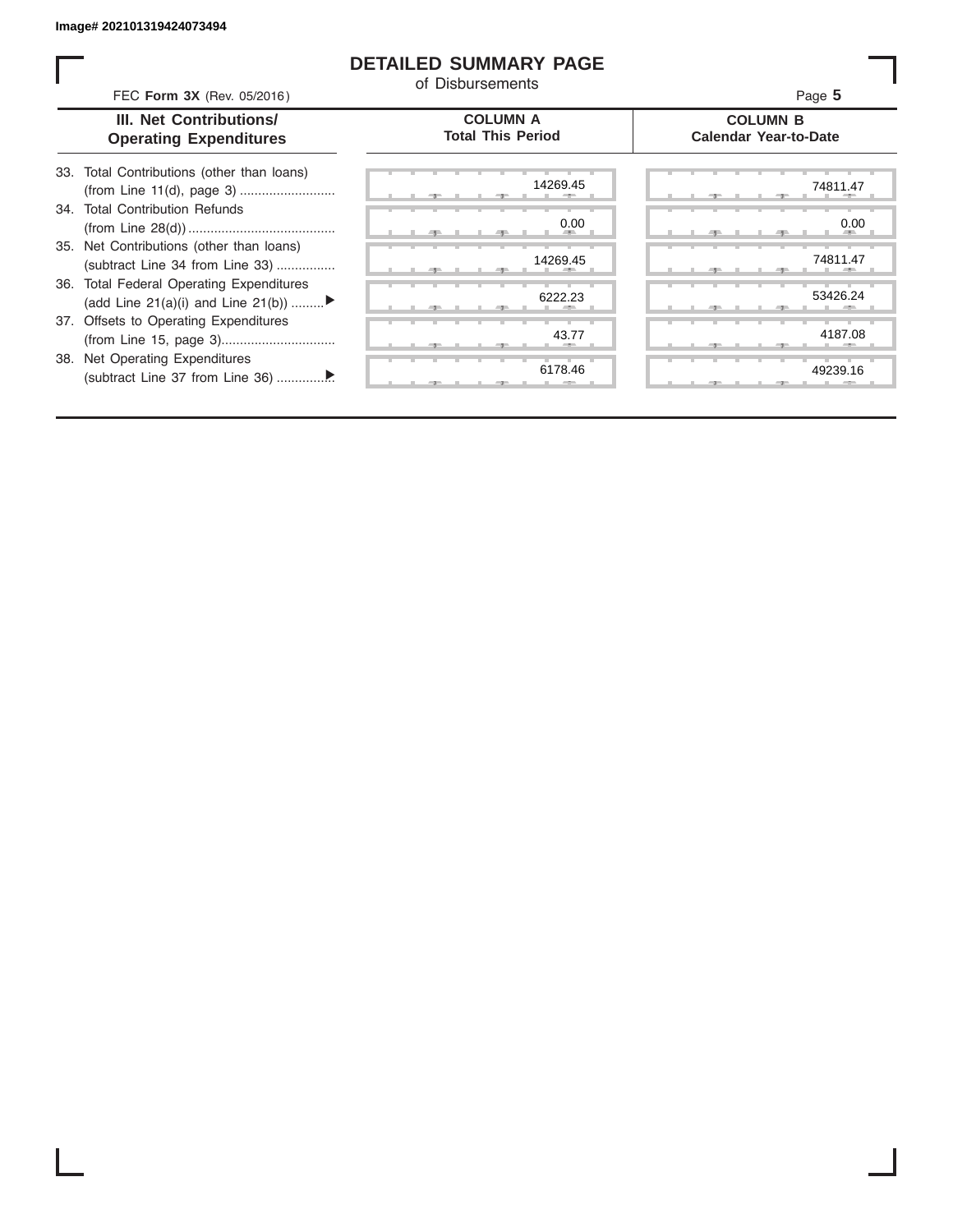|                          | <b>SCHEDULE A (FEC Form 3X)</b> |
|--------------------------|---------------------------------|
| <b>ITEMIZED RECEIPTS</b> |                                 |

Use separate schedule $(s)$  for each category of the

FOR LINE NUMBER: PAGE<br>
(check only one)

|                                                                                                                            | IIEMILED REVEIFIJ                                                                                                                                                                                                                                                                       |                                                     |  | ior each category of the<br>Detailed Summary Page             | ×                                                                 | 11a                                               |           |  | 11 <sub>b</sub>                                                    |  | 11c                         |  | 12                    |    |  |  |  |
|----------------------------------------------------------------------------------------------------------------------------|-----------------------------------------------------------------------------------------------------------------------------------------------------------------------------------------------------------------------------------------------------------------------------------------|-----------------------------------------------------|--|---------------------------------------------------------------|-------------------------------------------------------------------|---------------------------------------------------|-----------|--|--------------------------------------------------------------------|--|-----------------------------|--|-----------------------|----|--|--|--|
|                                                                                                                            |                                                                                                                                                                                                                                                                                         |                                                     |  |                                                               |                                                                   | 13                                                |           |  | 14                                                                 |  | 15                          |  | 16                    | 17 |  |  |  |
|                                                                                                                            | Any information copied from such Reports and Statements may not be sold or used by any person for the purpose of soliciting contributions<br>or for commercial purposes, other than using the name and address of any political committee to solicit contributions from such committee. |                                                     |  |                                                               |                                                                   |                                                   |           |  |                                                                    |  |                             |  |                       |    |  |  |  |
|                                                                                                                            | NAME OF COMMITTEE (In Full)<br><b>MISES PAC</b>                                                                                                                                                                                                                                         |                                                     |  |                                                               |                                                                   |                                                   |           |  |                                                                    |  |                             |  |                       |    |  |  |  |
| А.                                                                                                                         | Full Name of Individual (Last, First, Middle Initial) or Full Organization Name<br>Baker, Jeremy, , ,                                                                                                                                                                                   | Date of Receipt                                     |  |                                                               |                                                                   |                                                   |           |  |                                                                    |  |                             |  |                       |    |  |  |  |
|                                                                                                                            | Mailing Address 1355 South 1110 West Street                                                                                                                                                                                                                                             |                                                     |  |                                                               |                                                                   | $M - M$<br>$D$ $D$<br>$Y = Y$<br>12<br>21<br>2020 |           |  |                                                                    |  |                             |  |                       |    |  |  |  |
|                                                                                                                            | City<br>Orem                                                                                                                                                                                                                                                                            | State<br>UT                                         |  | Zip Code<br>84058                                             | Transaction ID: SA11AI.7437<br>Amount of Each Receipt this Period |                                                   |           |  |                                                                    |  |                             |  |                       |    |  |  |  |
|                                                                                                                            | FEC ID number of contributing<br>federal political committee.                                                                                                                                                                                                                           | С                                                   |  |                                                               | 50.00                                                             |                                                   |           |  |                                                                    |  |                             |  |                       |    |  |  |  |
|                                                                                                                            | Name of Employer (for Individual)<br>SnapAV+Control4                                                                                                                                                                                                                                    |                                                     |  | Occupation (for Individual)<br><b>Cyber Security Engineer</b> |                                                                   |                                                   | Memo Item |  |                                                                    |  |                             |  |                       |    |  |  |  |
| Receipt For: 2020<br>Aggregate Year-to-Date ▼<br>General<br>Primary<br>x<br>250.00<br>Other (specify) $\blacktriangledown$ |                                                                                                                                                                                                                                                                                         |                                                     |  |                                                               |                                                                   |                                                   |           |  |                                                                    |  |                             |  |                       |    |  |  |  |
|                                                                                                                            | Full Name of Individual (Last, First, Middle Initial) or Full Organization Name<br><b>B.</b> Beeman, Michael, , ,                                                                                                                                                                       |                                                     |  |                                                               |                                                                   | Date of Receipt                                   |           |  |                                                                    |  |                             |  |                       |    |  |  |  |
|                                                                                                                            | Mailing Address 14 N Central<br>107                                                                                                                                                                                                                                                     |                                                     |  |                                                               |                                                                   |                                                   |           |  | $M - M$<br>$D$ $D$<br>$\overline{\phantom{a}}$<br>12<br>21<br>2020 |  |                             |  |                       |    |  |  |  |
|                                                                                                                            | City<br>Casey                                                                                                                                                                                                                                                                           | State<br>IL                                         |  | Zip Code<br>62420                                             |                                                                   | Amount of Each Receipt this Period                |           |  |                                                                    |  | Transaction ID: SA11AI.7440 |  |                       |    |  |  |  |
|                                                                                                                            | FEC ID number of contributing<br>federal political committee.                                                                                                                                                                                                                           | С<br>Occupation (for Individual)<br><b>REI</b>      |  |                                                               |                                                                   | 25.00                                             |           |  |                                                                    |  |                             |  |                       |    |  |  |  |
|                                                                                                                            | Name of Employer (for Individual)<br>Prairie Grass Enterprises LLP                                                                                                                                                                                                                      |                                                     |  |                                                               |                                                                   | Memo Item                                         |           |  |                                                                    |  |                             |  |                       |    |  |  |  |
|                                                                                                                            | Receipt For: 2020<br>Primary<br>General<br>$\boldsymbol{x}$<br>Other (specify) $\blacktriangledown$                                                                                                                                                                                     |                                                     |  | Aggregate Year-to-Date ▼<br>462.20                            |                                                                   |                                                   |           |  |                                                                    |  |                             |  |                       |    |  |  |  |
| С.                                                                                                                         | Full Name of Individual (Last, First, Middle Initial) or Full Organization Name<br>Bookwalter, Charles, , ,                                                                                                                                                                             |                                                     |  |                                                               |                                                                   | Date of Receipt                                   |           |  |                                                                    |  |                             |  |                       |    |  |  |  |
|                                                                                                                            | Mailing Address 7490 North 1075 West                                                                                                                                                                                                                                                    |                                                     |  |                                                               |                                                                   | $M - M$<br>12                                     |           |  | $D$ $D$<br>17                                                      |  |                             |  | Y - Y - Y - Y<br>2020 |    |  |  |  |
|                                                                                                                            | City<br>Thorntown                                                                                                                                                                                                                                                                       | State<br>IN                                         |  | Zip Code<br>46071                                             |                                                                   | Amount of Each Receipt this Period                |           |  |                                                                    |  | Transaction ID: SA11AI.7560 |  |                       |    |  |  |  |
|                                                                                                                            | FEC ID number of contributing<br>federal political committee.                                                                                                                                                                                                                           | C                                                   |  |                                                               |                                                                   |                                                   | 1000.00   |  |                                                                    |  |                             |  |                       |    |  |  |  |
|                                                                                                                            | Name of Employer (for Individual)<br>Intuitive                                                                                                                                                                                                                                          | Occupation (for Individual)<br>Sales / Entrepreneur |  |                                                               | Memo Item                                                         |                                                   |           |  |                                                                    |  |                             |  |                       |    |  |  |  |
|                                                                                                                            | Receipt For: 2020<br>General<br>Primary<br>x<br>Other (specify)                                                                                                                                                                                                                         | Aggregate Year-to-Date ▼<br>1450.00                 |  |                                                               |                                                                   |                                                   |           |  |                                                                    |  |                             |  |                       |    |  |  |  |
|                                                                                                                            |                                                                                                                                                                                                                                                                                         |                                                     |  |                                                               |                                                                   |                                                   |           |  |                                                                    |  |                             |  | 1075.00               |    |  |  |  |
|                                                                                                                            |                                                                                                                                                                                                                                                                                         |                                                     |  |                                                               |                                                                   |                                                   |           |  |                                                                    |  |                             |  |                       |    |  |  |  |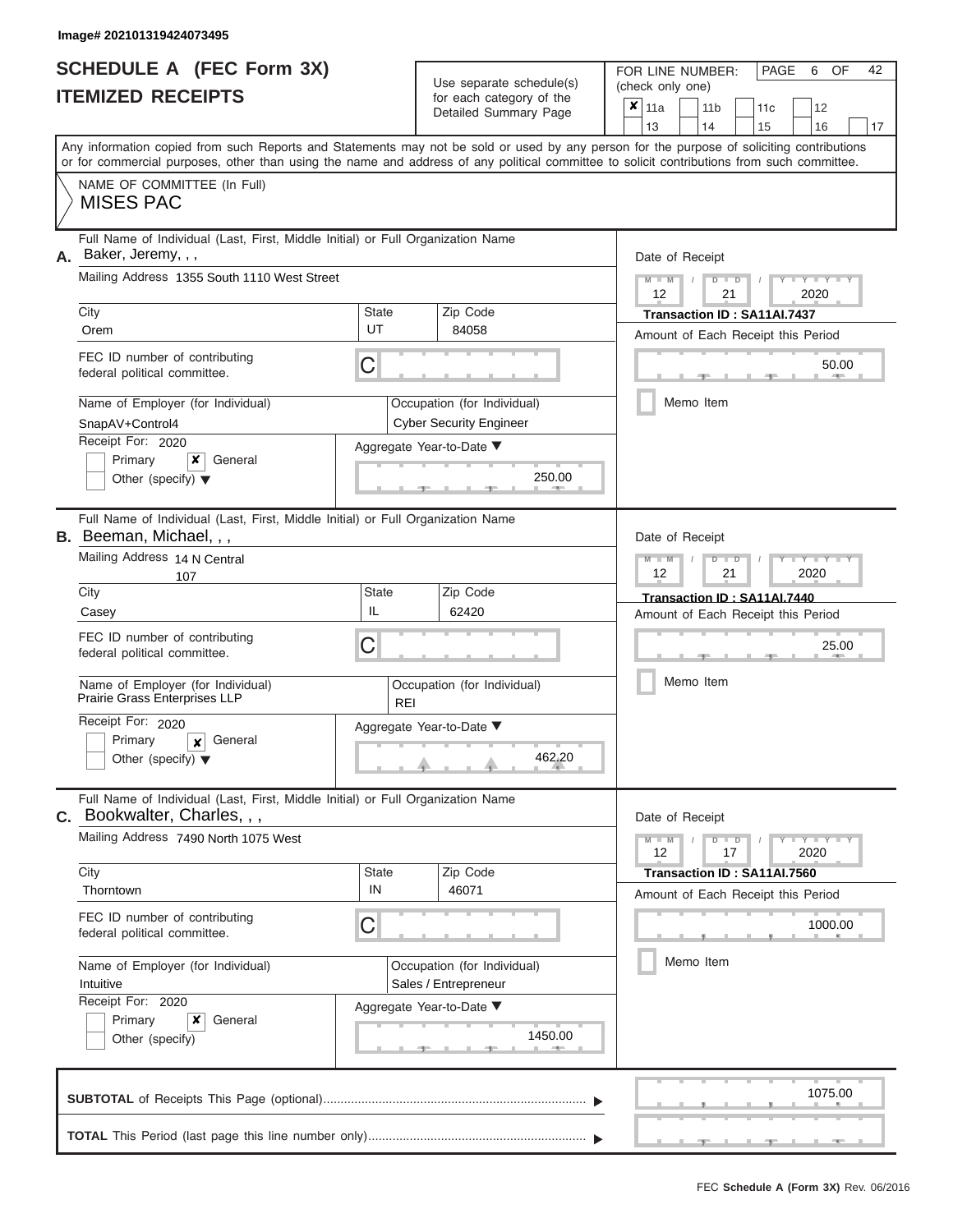|                          | <b>SCHEDULE A (FEC Form 3X)</b> |
|--------------------------|---------------------------------|
| <b>ITEMIZED RECEIPTS</b> |                                 |

| SCHEDULE A (FEC Form 3X)<br><b>ITEMIZED RECEIPTS</b>                                                                                                                                                                                                                                                                                                                                      |                                                                                                                                                                        | Use separate schedule(s)<br>for each category of the<br>Detailed Summary Page                                   | 42<br>FOR LINE NUMBER:<br>PAGE<br>OF<br>7<br>(check only one)<br>$\overline{\mathbf{x}}$   11a<br>11 <sub>b</sub><br>11c<br>12                                                                    |
|-------------------------------------------------------------------------------------------------------------------------------------------------------------------------------------------------------------------------------------------------------------------------------------------------------------------------------------------------------------------------------------------|------------------------------------------------------------------------------------------------------------------------------------------------------------------------|-----------------------------------------------------------------------------------------------------------------|---------------------------------------------------------------------------------------------------------------------------------------------------------------------------------------------------|
| Any information copied from such Reports and Statements may not be sold or used by any person for the purpose of soliciting contributions<br>or for commercial purposes, other than using the name and address of any political committee to solicit contributions from such committee.<br>NAME OF COMMITTEE (In Full)<br><b>MISES PAC</b>                                                |                                                                                                                                                                        |                                                                                                                 | 13<br>14<br>15<br>16<br>17                                                                                                                                                                        |
| Full Name of Individual (Last, First, Middle Initial) or Full Organization Name<br>Bookwalter, Charles, , ,<br>А.<br>Mailing Address 7490 North 1075 West<br>City<br>Thorntown<br>FEC ID number of contributing<br>federal political committee.<br>Name of Employer (for Individual)<br>Intuitive<br>Receipt For: 2020<br>Primary<br>×<br>General<br>Other (specify) $\blacktriangledown$ | <b>State</b><br>IN<br>C                                                                                                                                                | Zip Code<br>46071<br>Occupation (for Individual)<br>Sales / Entrepreneur<br>Aggregate Year-to-Date ▼<br>1500.00 | Date of Receipt<br>$M - M$<br>$D$ $D$<br>$Y - Y$<br>$\sqrt{2}$<br>12<br>18<br>2020<br>Transaction ID: SA11AI.7545<br>Amount of Each Receipt this Period<br>50.00<br><b>ARCHITECT</b><br>Memo Item |
| Full Name of Individual (Last, First, Middle Initial) or Full Organization Name<br>B. Bowen, John, , ,<br>Mailing Address 3210 S. 198th St.<br>City<br>Seatac<br>FEC ID number of contributing<br>federal political committee.<br>Name of Employer (for Individual)<br><b>BO</b><br>Receipt For: 2020<br>Primary<br>General<br>$\boldsymbol{x}$<br>Other (specify) $\blacktriangledown$   | Date of Receipt<br>$M - M$<br>$D$ $\Box$ $D$<br>$Y - Y$<br>11<br>2020<br>29<br>Transaction ID: SA11AI.7959<br>Amount of Each Receipt this Period<br>26.06<br>Memo Item |                                                                                                                 |                                                                                                                                                                                                   |
| Full Name of Individual (Last, First, Middle Initial) or Full Organization Name<br>C. Bowen, John, , ,<br>Mailing Address 3210 S. 198th St.<br>City<br>Seatac<br>FEC ID number of contributing<br>federal political committee.<br>Name of Employer (for Individual)<br><b>BO</b><br>Receipt For: 2020<br>×<br>Primary<br>General<br>Other (specify)                                       | State<br><b>WA</b><br>С                                                                                                                                                | Zip Code<br>98188<br>Occupation (for Individual)<br>Vehicle Manager<br>Aggregate Year-to-Date ▼<br>256.36       | Date of Receipt<br>$M - M$<br>$D$ $D$<br>$T - Y = Y - T Y$<br>12<br>29<br>2020<br>Transaction ID: SA11AI.7267<br>Amount of Each Receipt this Period<br>26.06<br>Memo Item                         |
|                                                                                                                                                                                                                                                                                                                                                                                           |                                                                                                                                                                        |                                                                                                                 | 102.12                                                                                                                                                                                            |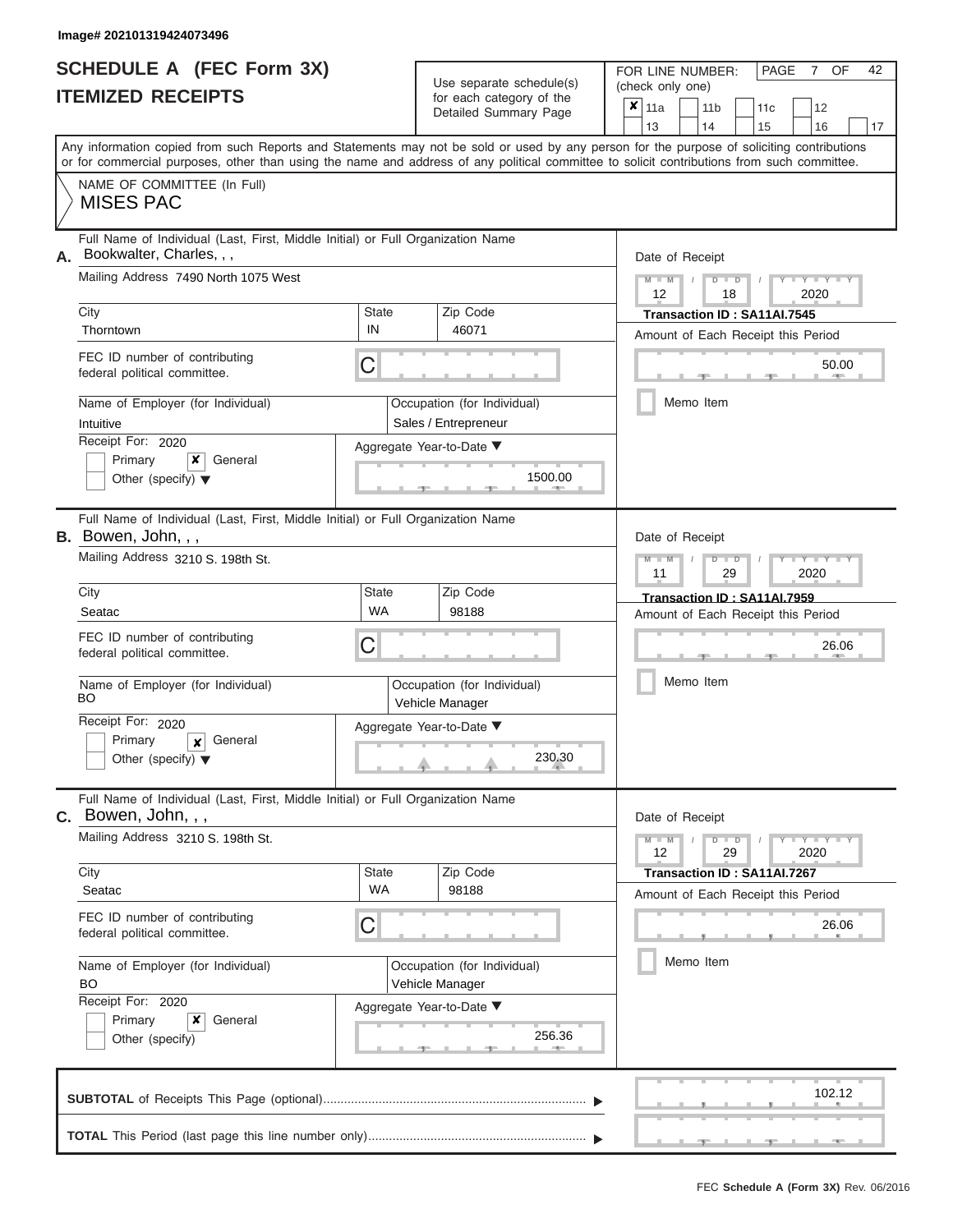|                          | <b>SCHEDULE A (FEC Form 3X)</b> |
|--------------------------|---------------------------------|
| <b>ITEMIZED RECEIPTS</b> |                                 |

| SCHEDULE A (FEC Form 3X)<br><b>ITEMIZED RECEIPTS</b>                                                                                                                                                                                                                                                                                                                                                                                    | Use separate schedule(s)<br>for each category of the<br>Detailed Summary Page                         | 42<br>FOR LINE NUMBER:<br>PAGE<br>8<br>OF<br>(check only one)<br>$\overline{\mathbf{x}}$   11a<br>11 <sub>b</sub><br>11c<br>12<br>13<br>14<br>15<br>16<br>17                     |
|-----------------------------------------------------------------------------------------------------------------------------------------------------------------------------------------------------------------------------------------------------------------------------------------------------------------------------------------------------------------------------------------------------------------------------------------|-------------------------------------------------------------------------------------------------------|----------------------------------------------------------------------------------------------------------------------------------------------------------------------------------|
| Any information copied from such Reports and Statements may not be sold or used by any person for the purpose of soliciting contributions<br>or for commercial purposes, other than using the name and address of any political committee to solicit contributions from such committee.<br>NAME OF COMMITTEE (In Full)<br><b>MISES PAC</b>                                                                                              |                                                                                                       |                                                                                                                                                                                  |
| Full Name of Individual (Last, First, Middle Initial) or Full Organization Name<br>Chadderdon, Andrew, , ,<br>А.<br>Mailing Address 30005 Malvern Street<br>City<br><b>State</b><br>MI<br>Westland<br>FEC ID number of contributing<br>C<br>federal political committee.<br>Name of Employer (for Individual)<br>Hella Electronics Corporation<br>Receipt For: 2020<br>X.<br>General<br>Primary<br>Other (specify) $\blacktriangledown$ | Zip Code<br>48185<br>Occupation (for Individual)<br>Engineer<br>Aggregate Year-to-Date ▼<br>213.30    | Date of Receipt<br>$M = M$ /<br>$D$ $D$<br>Y TY T<br>12<br>20<br>2020<br>Transaction ID: SA11AI.7513<br>Amount of Each Receipt this Period<br>30.00<br><b>AND A</b><br>Memo Item |
| Full Name of Individual (Last, First, Middle Initial) or Full Organization Name<br>B. Combs, Anthony, , ,<br>Mailing Address 931 Fletcher Avenue<br>212<br>City<br>State<br>IN<br>Indianapolis<br>FEC ID number of contributing<br>С<br>federal political committee.<br>Name of Employer (for Individual)<br>Elanco<br>Receipt For: 2020<br>Primary<br>General<br>$\boldsymbol{x}$<br>Other (specify) $\blacktriangledown$              | Zip Code<br>46203<br>Occupation (for Individual)<br>Sr. Analyst<br>Aggregate Year-to-Date ▼<br>800.00 | Date of Receipt<br>$M - M$<br>$D$ $\Box$ $D$<br>Y TYT<br>12<br>2020<br>04<br>Transaction ID: SA11AI.7872<br>Amount of Each Receipt this Period<br>100.00<br>Memo Item            |
| Full Name of Individual (Last, First, Middle Initial) or Full Organization Name<br><b>C.</b> Cummings, Nate, $,$ ,<br>Mailing Address 555 Brush Street<br>2415<br>State<br>City<br>MI<br>Detroit<br>FEC ID number of contributing<br>С<br>federal political committee.<br>Name of Employer (for Individual)<br><b>KPMG</b><br>Receipt For: 2020<br>×<br>Primary<br>General<br>Other (specify)                                           | Zip Code<br>48226<br>Occupation (for Individual)<br>Consultant<br>Aggregate Year-to-Date ▼<br>306.36  | Date of Receipt<br>$M - M$<br>$D$ $D$<br>$T - Y = Y - T Y$<br>12<br>22<br>2020<br>Transaction ID: SA11AI.7407<br>Amount of Each Receipt this Period<br>25.00<br>Memo Item        |
|                                                                                                                                                                                                                                                                                                                                                                                                                                         |                                                                                                       | 155.00                                                                                                                                                                           |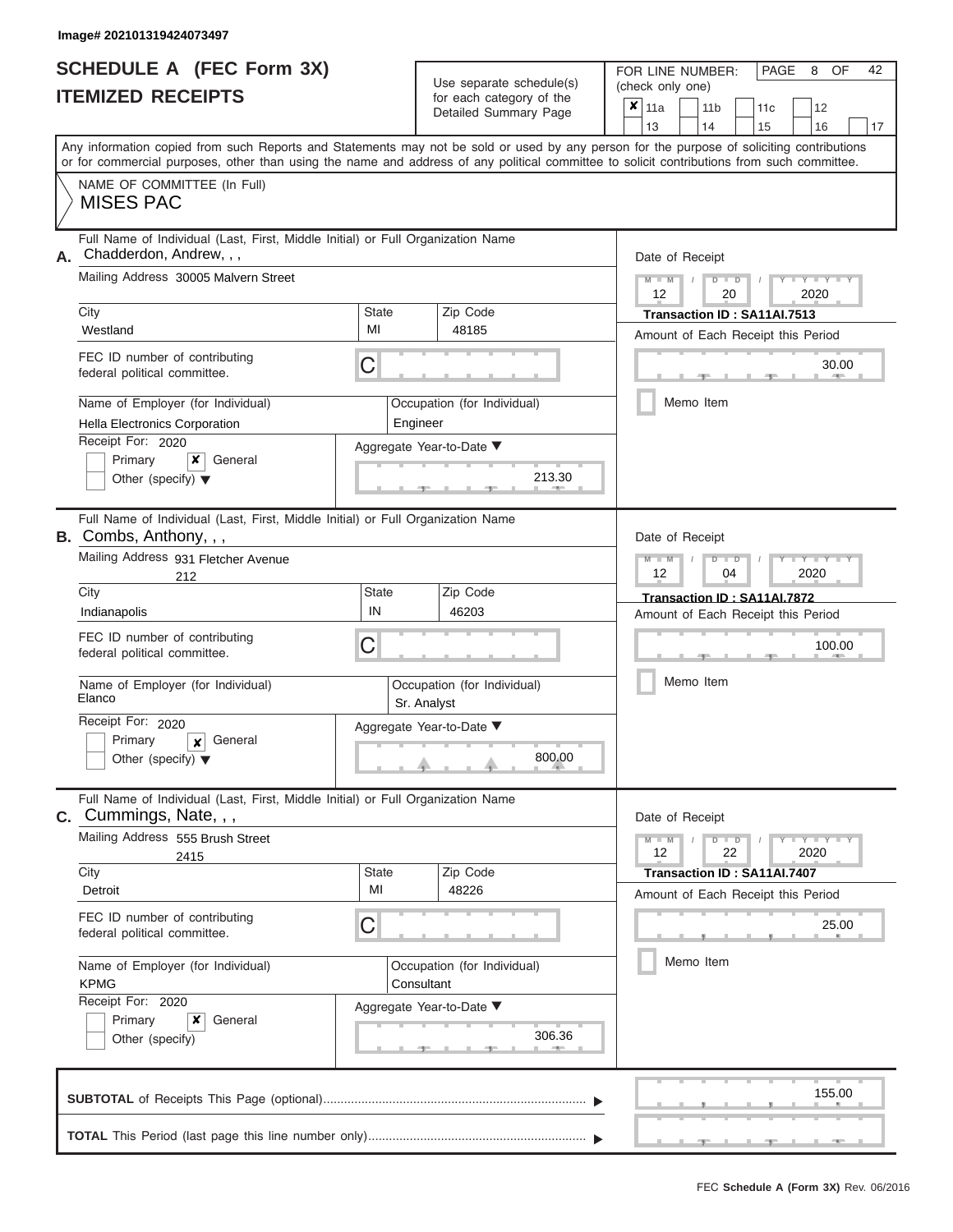|                          | <b>SCHEDULE A (FEC Form 3X)</b> |
|--------------------------|---------------------------------|
| <b>ITEMIZED RECEIPTS</b> |                                 |

Use separate schedule(s)

FOR LINE NUMBER: PAGE<br>
(check only one)

| IIEMIZED KEUEIPIS                                                                                                                                                           |                    | for each category of the<br>Detailed Summary Page                                                                                                 | $\pmb{\times}$<br>12<br>11a<br>11 <sub>b</sub><br>11c<br>13<br>14<br>15<br>16<br>17                                                                                                                                                                                                     |  |  |  |  |  |
|-----------------------------------------------------------------------------------------------------------------------------------------------------------------------------|--------------------|---------------------------------------------------------------------------------------------------------------------------------------------------|-----------------------------------------------------------------------------------------------------------------------------------------------------------------------------------------------------------------------------------------------------------------------------------------|--|--|--|--|--|
|                                                                                                                                                                             |                    |                                                                                                                                                   | Any information copied from such Reports and Statements may not be sold or used by any person for the purpose of soliciting contributions<br>or for commercial purposes, other than using the name and address of any political committee to solicit contributions from such committee. |  |  |  |  |  |
| NAME OF COMMITTEE (In Full)<br><b>MISES PAC</b>                                                                                                                             |                    |                                                                                                                                                   |                                                                                                                                                                                                                                                                                         |  |  |  |  |  |
| Full Name of Individual (Last, First, Middle Initial) or Full Organization Name<br>Cummings, Nate, , ,<br>А.<br>Mailing Address 555 Brush Street<br>2415<br>City<br>Detroit | Zip Code<br>48226  | Date of Receipt<br>$+Y+Y+Y$<br>$M - M$<br>$D$ $\Box$ $D$<br>12<br>22<br>2020<br>Transaction ID: SA11AI.7421<br>Amount of Each Receipt this Period |                                                                                                                                                                                                                                                                                         |  |  |  |  |  |
| FEC ID number of contributing<br>federal political committee.<br>Name of Employer (for Individual)<br><b>KPMG</b>                                                           | 26.06<br>Memo Item |                                                                                                                                                   |                                                                                                                                                                                                                                                                                         |  |  |  |  |  |
| Receipt For: 2020<br>Primary<br>x<br>General<br>Other (specify) $\blacktriangledown$                                                                                        |                    | Aggregate Year-to-Date ▼<br>332.42                                                                                                                |                                                                                                                                                                                                                                                                                         |  |  |  |  |  |
| Full Name of Individual (Last, First, Middle Initial) or Full Organization Name<br><b>B.</b> Davis, Whitney, , ,<br>Mailing Address 600 Bellevue Ave E                      |                    |                                                                                                                                                   | Date of Receipt<br>$M - M$<br>$T - Y = Y - T Y$<br>$D$ $\Box$ $D$                                                                                                                                                                                                                       |  |  |  |  |  |
| Apt 206<br>City<br>Seattle                                                                                                                                                  | State<br>WA        | Zip Code<br>98102                                                                                                                                 | 11<br>24<br>2020<br>Transaction ID: SA11AI.8005<br>Amount of Each Receipt this Period                                                                                                                                                                                                   |  |  |  |  |  |
| FEC ID number of contributing<br>federal political committee.                                                                                                               | C                  |                                                                                                                                                   | 50.00<br>Memo Item                                                                                                                                                                                                                                                                      |  |  |  |  |  |
| Name of Employer (for Individual)<br>Monolithic Power Systems<br>Receipt For: 2020<br>Primary<br>General                                                                    |                    | Occupation (for Individual)<br>Sales Engineer<br>Aggregate Year-to-Date ▼                                                                         |                                                                                                                                                                                                                                                                                         |  |  |  |  |  |
| $\boldsymbol{x}$<br>Other (specify) $\blacktriangledown$                                                                                                                    |                    |                                                                                                                                                   |                                                                                                                                                                                                                                                                                         |  |  |  |  |  |
| Full Name of Individual (Last, First, Middle Initial) or Full Organization Name<br>$c.$ Davis, Whitney, , ,<br>Mailing Address 600 Bellevue Ave E<br>Apt 206                |                    |                                                                                                                                                   | Date of Receipt<br>$-Y - Y - Y - Y$<br>$M - M$<br>$D$ $D$<br>24<br>12<br>2020                                                                                                                                                                                                           |  |  |  |  |  |
| City                                                                                                                                                                        | <b>State</b>       | Zip Code                                                                                                                                          | Transaction ID: SA11AI.7343                                                                                                                                                                                                                                                             |  |  |  |  |  |
| Seattle<br>FEC ID number of contributing<br>federal political committee.                                                                                                    | <b>WA</b><br>C     | 98102                                                                                                                                             | Amount of Each Receipt this Period<br>50.00                                                                                                                                                                                                                                             |  |  |  |  |  |
| Name of Employer (for Individual)<br>Monolithic Power Systems<br>Receipt For: 2020                                                                                          |                    | Occupation (for Individual)<br>Sales Engineer                                                                                                     | Memo Item                                                                                                                                                                                                                                                                               |  |  |  |  |  |
| Primary<br>×<br>General<br>Other (specify)                                                                                                                                  |                    | Aggregate Year-to-Date ▼<br>300.00<br><b>CONTRACTOR</b>                                                                                           |                                                                                                                                                                                                                                                                                         |  |  |  |  |  |
|                                                                                                                                                                             |                    |                                                                                                                                                   | 126.06                                                                                                                                                                                                                                                                                  |  |  |  |  |  |
|                                                                                                                                                                             |                    |                                                                                                                                                   |                                                                                                                                                                                                                                                                                         |  |  |  |  |  |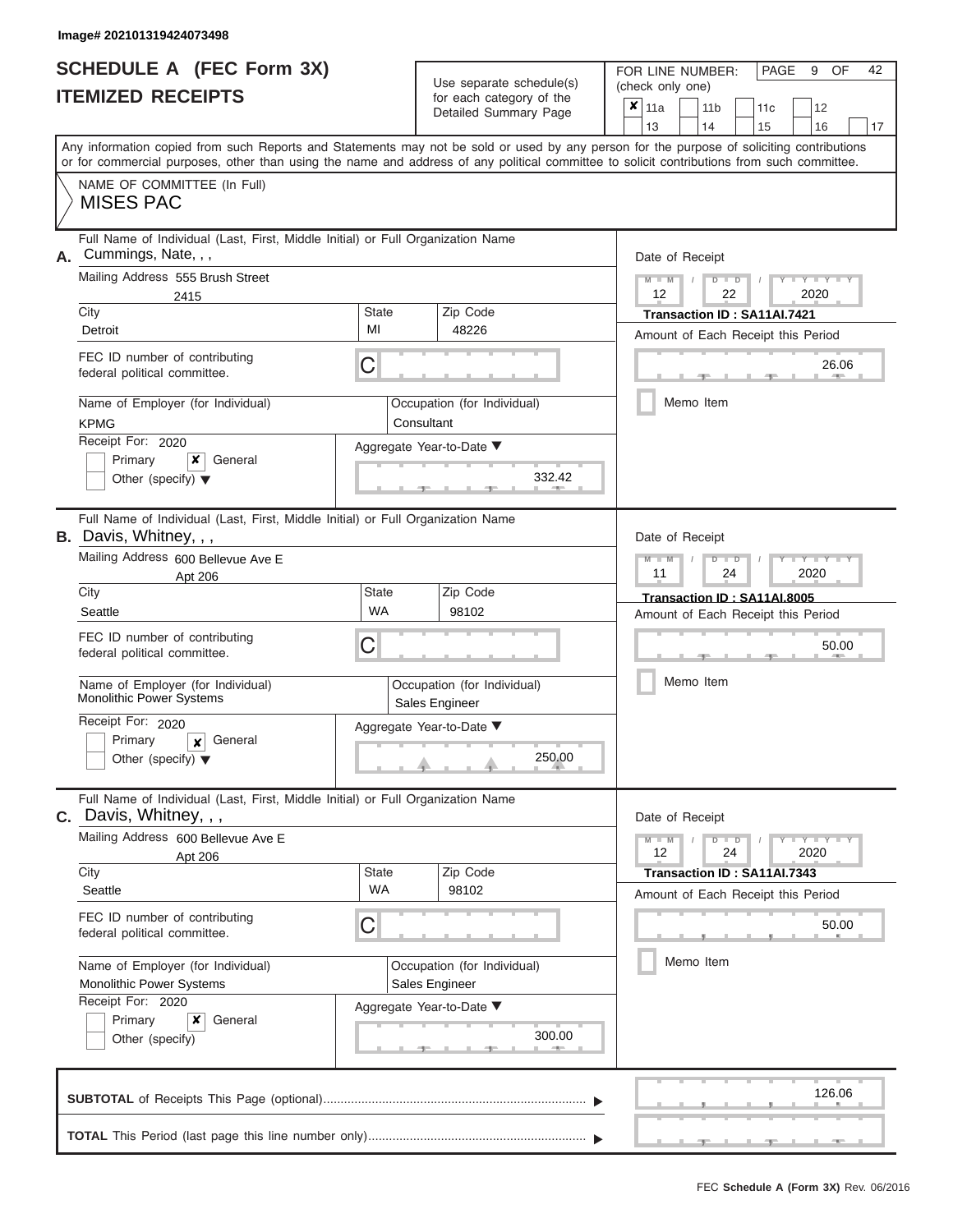|                          | <b>SCHEDULE A (FEC Form 3X)</b> |
|--------------------------|---------------------------------|
| <b>ITEMIZED RECEIPTS</b> |                                 |

Use separate schedule(s)

FOR LINE NUMBER:<br>(check only one)

PAGE 10 OF 42

|                                                                                                                | IIEMIZEU REVEIFIJ                                                                                                                                                                                                                                                                       |                                                     |  | for each category of the<br>Detailed Summary Page   | ×                           | 11a                                                        |                                                 |           | 11 <sub>b</sub> |                                                                   |    | 11c |      | 12                  |    |
|----------------------------------------------------------------------------------------------------------------|-----------------------------------------------------------------------------------------------------------------------------------------------------------------------------------------------------------------------------------------------------------------------------------------|-----------------------------------------------------|--|-----------------------------------------------------|-----------------------------|------------------------------------------------------------|-------------------------------------------------|-----------|-----------------|-------------------------------------------------------------------|----|-----|------|---------------------|----|
|                                                                                                                |                                                                                                                                                                                                                                                                                         |                                                     |  |                                                     |                             | 13                                                         |                                                 |           | 14              |                                                                   | 15 |     |      | 16                  | 17 |
|                                                                                                                | Any information copied from such Reports and Statements may not be sold or used by any person for the purpose of soliciting contributions<br>or for commercial purposes, other than using the name and address of any political committee to solicit contributions from such committee. |                                                     |  |                                                     |                             |                                                            |                                                 |           |                 |                                                                   |    |     |      |                     |    |
|                                                                                                                | NAME OF COMMITTEE (In Full)<br><b>MISES PAC</b>                                                                                                                                                                                                                                         |                                                     |  |                                                     |                             |                                                            |                                                 |           |                 |                                                                   |    |     |      |                     |    |
| Full Name of Individual (Last, First, Middle Initial) or Full Organization Name<br>Dincher, Stephen, , ,<br>Α. |                                                                                                                                                                                                                                                                                         |                                                     |  |                                                     |                             |                                                            | Date of Receipt                                 |           |                 |                                                                   |    |     |      |                     |    |
| Mailing Address 102 Porters Hill Road                                                                          |                                                                                                                                                                                                                                                                                         |                                                     |  |                                                     |                             |                                                            | Y TYT<br>$M - M$<br>$D$ $D$<br>2020<br>11<br>30 |           |                 |                                                                   |    |     |      |                     |    |
|                                                                                                                | City<br>Trumbull                                                                                                                                                                                                                                                                        | <b>State</b><br>СT                                  |  | Zip Code<br>06611                                   | Transaction ID: SA11AI.7946 |                                                            |                                                 |           |                 |                                                                   |    |     |      |                     |    |
|                                                                                                                | FEC ID number of contributing<br>federal political committee.                                                                                                                                                                                                                           | С                                                   |  |                                                     |                             | Amount of Each Receipt this Period<br>50.00<br><b>COLL</b> |                                                 |           |                 |                                                                   |    |     |      |                     |    |
|                                                                                                                | Name of Employer (for Individual)<br>MyEyeDr.                                                                                                                                                                                                                                           |                                                     |  | Occupation (for Individual)<br>Optometric Physician |                             |                                                            |                                                 | Memo Item |                 |                                                                   |    |     |      |                     |    |
|                                                                                                                | Receipt For: 2020<br>Primary<br>x<br>General<br>Other (specify) $\blacktriangledown$                                                                                                                                                                                                    | Aggregate Year-to-Date ▼                            |  | 250.00                                              |                             |                                                            |                                                 |           |                 |                                                                   |    |     |      |                     |    |
|                                                                                                                | Full Name of Individual (Last, First, Middle Initial) or Full Organization Name<br><b>B.</b> Dincher, Stephen, , ,                                                                                                                                                                      |                                                     |  |                                                     |                             | Date of Receipt                                            |                                                 |           |                 |                                                                   |    |     |      |                     |    |
| Mailing Address 102 Porters Hill Road                                                                          |                                                                                                                                                                                                                                                                                         |                                                     |  |                                                     |                             | $M - M$<br>Y TYT<br>$D$ $\Box$ $D$<br>2020<br>12<br>30     |                                                 |           |                 |                                                                   |    |     |      |                     |    |
|                                                                                                                | City<br>Trumbull                                                                                                                                                                                                                                                                        | <b>State</b><br><b>CT</b>                           |  | Zip Code<br>06611                                   |                             |                                                            |                                                 |           |                 | Transaction ID: SA11AI.7229<br>Amount of Each Receipt this Period |    |     |      |                     |    |
|                                                                                                                | FEC ID number of contributing<br>federal political committee.                                                                                                                                                                                                                           | С                                                   |  |                                                     |                             |                                                            |                                                 |           |                 |                                                                   |    |     |      | 50.00               |    |
|                                                                                                                | Name of Employer (for Individual)<br>MyEyeDr.                                                                                                                                                                                                                                           | Occupation (for Individual)<br>Optometric Physician |  |                                                     |                             |                                                            |                                                 | Memo Item |                 |                                                                   |    |     |      |                     |    |
|                                                                                                                | Receipt For: 2020<br>Primary<br>General<br>$\boldsymbol{x}$<br>Other (specify) $\blacktriangledown$                                                                                                                                                                                     | Aggregate Year-to-Date ▼<br>300.00                  |  |                                                     |                             |                                                            |                                                 |           |                 |                                                                   |    |     |      |                     |    |
|                                                                                                                | Full Name of Individual (Last, First, Middle Initial) or Full Organization Name<br>$C.$ Fichtner, Kenneth, , ,                                                                                                                                                                          |                                                     |  |                                                     |                             | Date of Receipt                                            |                                                 |           |                 |                                                                   |    |     |      |                     |    |
|                                                                                                                | Mailing Address 1223 North Trooper Road                                                                                                                                                                                                                                                 |                                                     |  |                                                     |                             | $M - M$<br>12                                              |                                                 |           |                 | $D$ $D$<br>20                                                     |    |     | 2020 | $Y - Y - Y - Y - Y$ |    |
|                                                                                                                | City<br>Eagleville                                                                                                                                                                                                                                                                      | <b>State</b><br>PA                                  |  | Zip Code<br>19403                                   |                             |                                                            |                                                 |           |                 | Transaction ID: SA11AI.7492                                       |    |     |      |                     |    |
|                                                                                                                | FEC ID number of contributing<br>C<br>federal political committee.                                                                                                                                                                                                                      |                                                     |  |                                                     |                             | Amount of Each Receipt this Period<br>50.00                |                                                 |           |                 |                                                                   |    |     |      |                     |    |
| Name of Employer (for Individual)<br>Occupation (for Individual)<br>Ecolane<br>IT                              |                                                                                                                                                                                                                                                                                         |                                                     |  |                                                     | Memo Item                   |                                                            |                                                 |           |                 |                                                                   |    |     |      |                     |    |
|                                                                                                                | Receipt For: 2020<br>Primary<br>x<br>General<br>Other (specify)                                                                                                                                                                                                                         | Aggregate Year-to-Date ▼                            |  | 300.00<br>A                                         |                             |                                                            |                                                 |           |                 |                                                                   |    |     |      |                     |    |
|                                                                                                                |                                                                                                                                                                                                                                                                                         |                                                     |  |                                                     |                             |                                                            |                                                 |           |                 |                                                                   |    |     |      | 150.00              |    |
|                                                                                                                |                                                                                                                                                                                                                                                                                         |                                                     |  |                                                     |                             |                                                            |                                                 |           |                 |                                                                   |    |     |      |                     |    |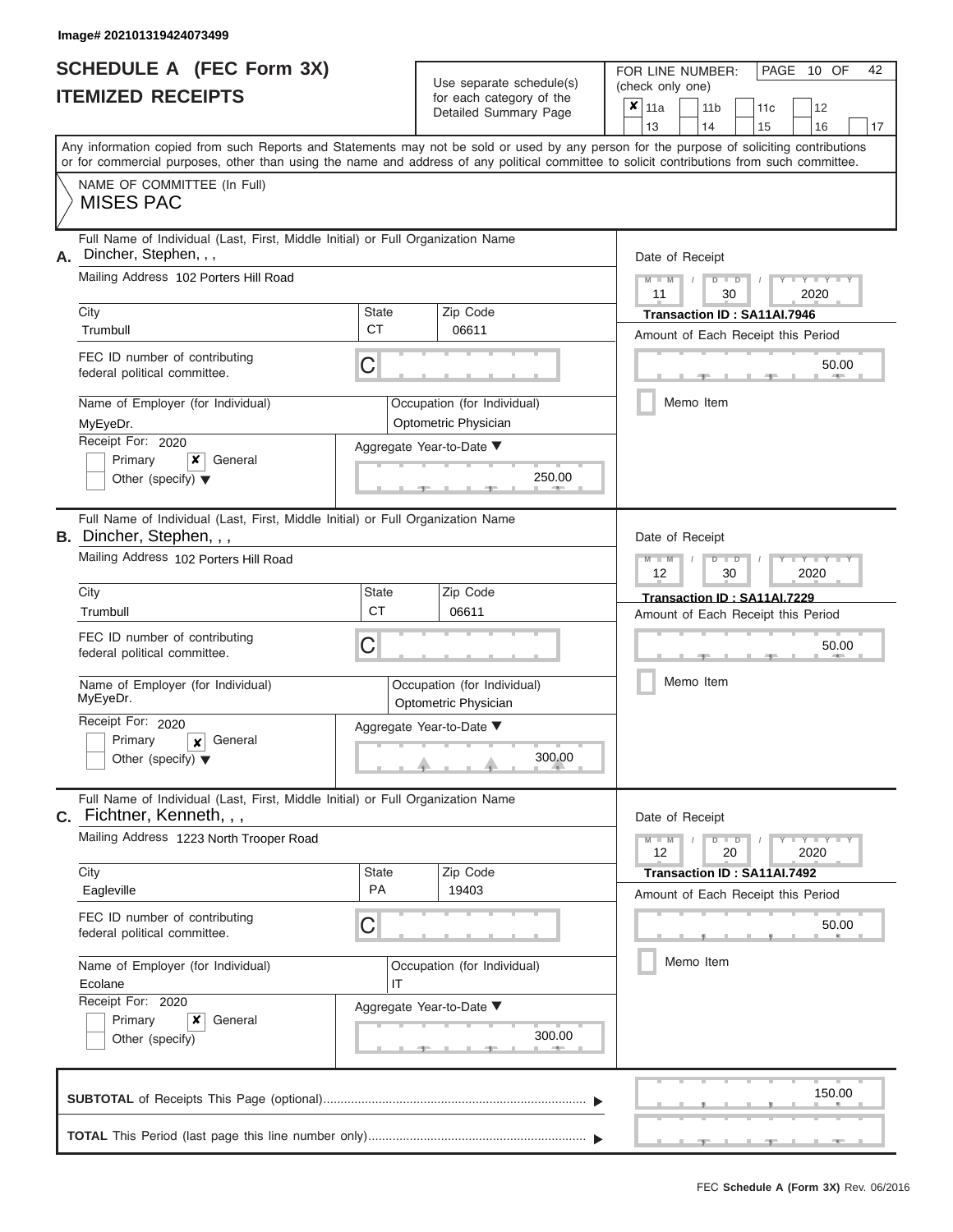|                          | <b>SCHEDULE A (FEC Form 3X)</b> |
|--------------------------|---------------------------------|
| <b>ITEMIZED RECEIPTS</b> |                                 |

| SCHEDULE A (FEC Form 3X)<br><b>ITEMIZED RECEIPTS</b>                                                                                                                                                                                                                                                                                                                                                       |                                                                                                                                                                       | Use separate schedule(s)<br>for each category of the<br>Detailed Summary Page                                | 42<br>FOR LINE NUMBER:<br>PAGE 11 OF<br>(check only one)<br>$\overline{\mathbf{x}}$   11a<br>11 <sub>b</sub><br>12<br>11c<br>13<br>14<br>15<br>16<br>17                                 |
|------------------------------------------------------------------------------------------------------------------------------------------------------------------------------------------------------------------------------------------------------------------------------------------------------------------------------------------------------------------------------------------------------------|-----------------------------------------------------------------------------------------------------------------------------------------------------------------------|--------------------------------------------------------------------------------------------------------------|-----------------------------------------------------------------------------------------------------------------------------------------------------------------------------------------|
| Any information copied from such Reports and Statements may not be sold or used by any person for the purpose of soliciting contributions<br>or for commercial purposes, other than using the name and address of any political committee to solicit contributions from such committee.<br>NAME OF COMMITTEE (In Full)<br><b>MISES PAC</b>                                                                 |                                                                                                                                                                       |                                                                                                              |                                                                                                                                                                                         |
| Full Name of Individual (Last, First, Middle Initial) or Full Organization Name<br>Gruber, Christian, , ,<br>А.<br>Mailing Address 331 Forest Park Ct<br>City<br>Pacifica<br>FEC ID number of contributing<br>federal political committee.<br>Name of Employer (for Individual)<br>Square, Inc.<br>Receipt For: 2020<br>Primary<br>×<br>General<br>Other (specify) $\blacktriangledown$                    | State<br>CA<br>С                                                                                                                                                      | Zip Code<br>94044<br>Occupation (for Individual)<br>Software Engineer<br>Aggregate Year-to-Date ▼<br>1050.00 | Date of Receipt<br>$M = M$ /<br>$D$ $D$<br>$Y - Y$<br>11<br>25<br>2020<br>Transaction ID: SA11AI.7998<br>Amount of Each Receipt this Period<br>100.00<br><b>COLLECTIVE</b><br>Memo Item |
| Full Name of Individual (Last, First, Middle Initial) or Full Organization Name<br><b>B.</b> Gruber, Christian, , ,<br>Mailing Address 331 Forest Park Ct<br>City<br>Pacifica<br>FEC ID number of contributing<br>federal political committee.<br>Name of Employer (for Individual)<br>Square, Inc.<br>Receipt For: 2020<br>Primary<br>General<br>$\boldsymbol{x}$<br>Other (specify) $\blacktriangledown$ | Date of Receipt<br>$M - M$<br>$D$ $\Box$ $D$<br>Y TYT<br>12<br>2020<br>25<br>Transaction ID: SA11AI.7333<br>Amount of Each Receipt this Period<br>100.00<br>Memo Item |                                                                                                              |                                                                                                                                                                                         |
| Full Name of Individual (Last, First, Middle Initial) or Full Organization Name<br>C. Hagopian, Todd, , ,<br>Mailing Address 11290 South 72nd East Court<br>City<br>Bixby<br>FEC ID number of contributing<br>federal political committee.<br>Name of Employer (for Individual)<br>Berkshire Hathaway<br>Receipt For: 2020<br>Primary<br>×<br>General<br>Other (specify)                                   | State<br><b>OK</b><br>С                                                                                                                                               | Zip Code<br>74008<br>Occupation (for Individual)<br>President<br>Aggregate Year-to-Date ▼<br>275.00          | Date of Receipt<br>$M - M$<br>$D$ $D$<br>$T - Y = Y - T Y$<br>11<br>30<br>2020<br>Transaction ID: SA11AI.7947<br>Amount of Each Receipt this Period<br>10.00<br>Memo Item               |
|                                                                                                                                                                                                                                                                                                                                                                                                            |                                                                                                                                                                       |                                                                                                              | 210.00                                                                                                                                                                                  |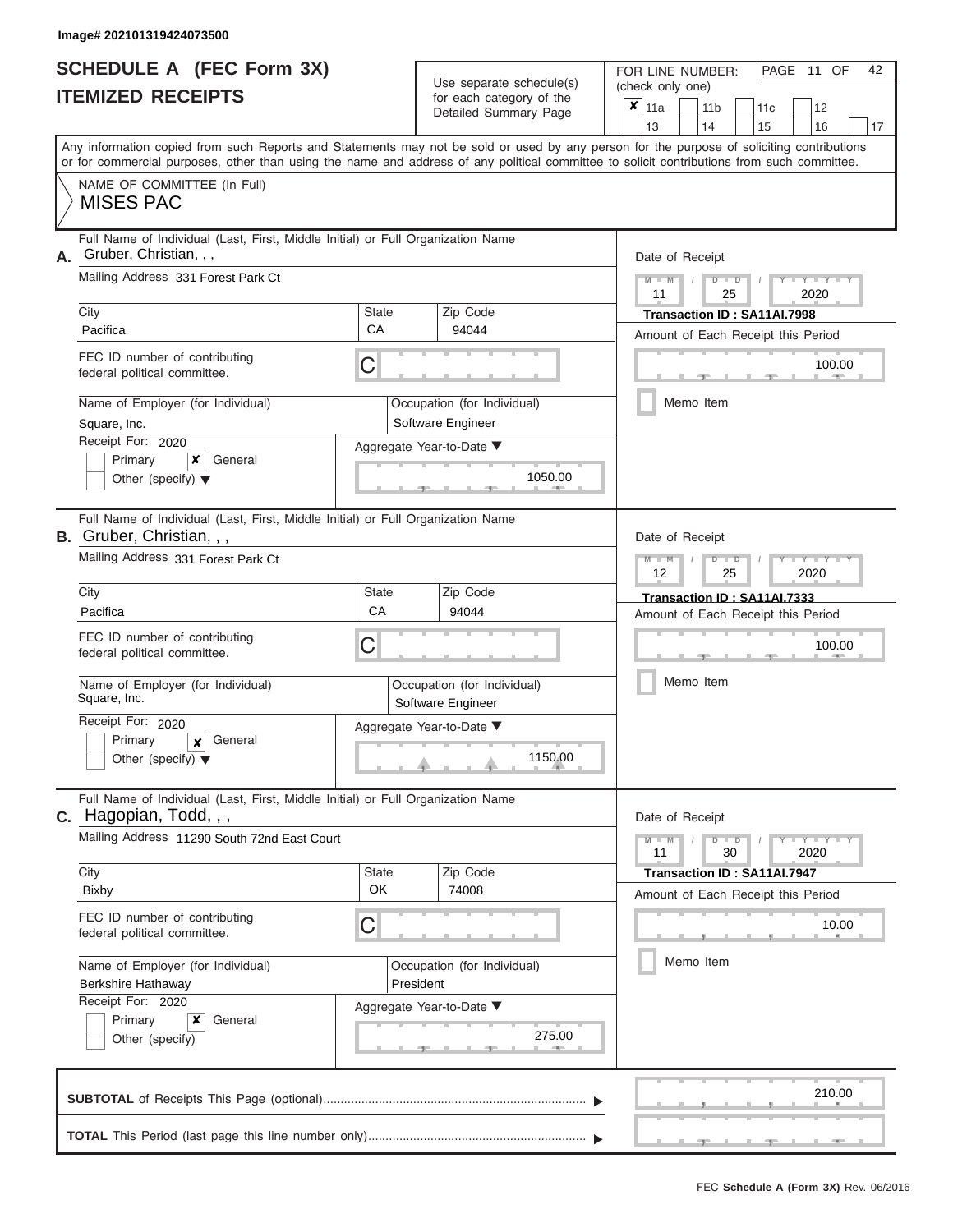|                          | SCHEDULE A (FEC Form 3X) |
|--------------------------|--------------------------|
| <b>ITEMIZED RECEIPTS</b> |                          |

Use separate schedule(s) (check only one) for each category of the

FOR LINE NUMBER:<br>(check only one)

PAGE 12 OF 42

| IIEMIZED RECEIPIS                                                    |                                                                                                                                |                                                                                            | for each category of the<br>Detailed Summary Page | ×<br>11a<br>12<br>11 <sub>b</sub><br>11c<br>13<br>14<br>15<br>16<br>17                                                                                                                                                                                                                  |  |  |  |  |  |  |  |
|----------------------------------------------------------------------|--------------------------------------------------------------------------------------------------------------------------------|--------------------------------------------------------------------------------------------|---------------------------------------------------|-----------------------------------------------------------------------------------------------------------------------------------------------------------------------------------------------------------------------------------------------------------------------------------------|--|--|--|--|--|--|--|
|                                                                      |                                                                                                                                |                                                                                            |                                                   | Any information copied from such Reports and Statements may not be sold or used by any person for the purpose of soliciting contributions<br>or for commercial purposes, other than using the name and address of any political committee to solicit contributions from such committee. |  |  |  |  |  |  |  |
| <b>MISES PAC</b>                                                     | NAME OF COMMITTEE (In Full)                                                                                                    |                                                                                            |                                                   |                                                                                                                                                                                                                                                                                         |  |  |  |  |  |  |  |
| A. Hagopian, Todd, , ,                                               | Full Name of Individual (Last, First, Middle Initial) or Full Organization Name<br>Mailing Address 11290 South 72nd East Court | Date of Receipt<br>$M -$<br>$Y = Y$<br>$\overline{\mathbf{M}}$<br>$\overline{D}$<br>$\Box$ |                                                   |                                                                                                                                                                                                                                                                                         |  |  |  |  |  |  |  |
| City                                                                 |                                                                                                                                | <b>State</b><br>OK                                                                         | Zip Code<br>74008                                 | 2020<br>12<br>06<br>Transaction ID: SA11AI.7848                                                                                                                                                                                                                                         |  |  |  |  |  |  |  |
| <b>Bixby</b><br>federal political committee.                         | FEC ID number of contributing                                                                                                  | C                                                                                          |                                                   | Amount of Each Receipt this Period<br>5.00                                                                                                                                                                                                                                              |  |  |  |  |  |  |  |
| <b>Berkshire Hathaway</b>                                            | Name of Employer (for Individual)                                                                                              | Memo Item                                                                                  |                                                   |                                                                                                                                                                                                                                                                                         |  |  |  |  |  |  |  |
| Receipt For: 2020<br>Primary<br>Other (specify) $\blacktriangledown$ | x<br>General                                                                                                                   |                                                                                            | Aggregate Year-to-Date ▼<br>280.00                |                                                                                                                                                                                                                                                                                         |  |  |  |  |  |  |  |
| B. Hagopian, Todd, , ,                                               | Full Name of Individual (Last, First, Middle Initial) or Full Organization Name                                                |                                                                                            |                                                   | Date of Receipt                                                                                                                                                                                                                                                                         |  |  |  |  |  |  |  |
|                                                                      | Mailing Address 11290 South 72nd East Court                                                                                    | $M - M$<br>Y TY<br>₽<br>D<br>2020<br>12<br>20                                              |                                                   |                                                                                                                                                                                                                                                                                         |  |  |  |  |  |  |  |
| City<br><b>Bixby</b>                                                 |                                                                                                                                | <b>State</b><br>OK                                                                         | Zip Code<br>74008                                 | Transaction ID: SA11AI.7485<br>Amount of Each Receipt this Period                                                                                                                                                                                                                       |  |  |  |  |  |  |  |
| federal political committee.                                         | FEC ID number of contributing                                                                                                  | C                                                                                          |                                                   | 50.00                                                                                                                                                                                                                                                                                   |  |  |  |  |  |  |  |
| Berkshire Hathaway                                                   | Name of Employer (for Individual)                                                                                              |                                                                                            | Occupation (for Individual)<br>President          | Memo Item                                                                                                                                                                                                                                                                               |  |  |  |  |  |  |  |
| Receipt For: 2020<br>Primary<br>Other (specify) $\blacktriangledown$ | General<br>$\boldsymbol{x}$                                                                                                    |                                                                                            | Aggregate Year-to-Date ▼<br>330.00                |                                                                                                                                                                                                                                                                                         |  |  |  |  |  |  |  |
| $c.$ Hagopian, Todd, $, ,$                                           | Full Name of Individual (Last, First, Middle Initial) or Full Organization Name                                                |                                                                                            |                                                   | Date of Receipt                                                                                                                                                                                                                                                                         |  |  |  |  |  |  |  |
|                                                                      | Mailing Address 11290 South 72nd East Court                                                                                    |                                                                                            |                                                   | $Y = Y$<br>$D$ $D$<br>$M - M$<br>30<br>2020<br>12                                                                                                                                                                                                                                       |  |  |  |  |  |  |  |
| City<br><b>Bixby</b>                                                 |                                                                                                                                | <b>State</b><br>OK                                                                         | Zip Code<br>74008                                 | Transaction ID: SA11AI.7240<br>Amount of Each Receipt this Period                                                                                                                                                                                                                       |  |  |  |  |  |  |  |
| federal political committee.                                         | FEC ID number of contributing                                                                                                  | 10.00                                                                                      |                                                   |                                                                                                                                                                                                                                                                                         |  |  |  |  |  |  |  |
| Berkshire Hathaway                                                   | Name of Employer (for Individual)                                                                                              | Memo Item                                                                                  |                                                   |                                                                                                                                                                                                                                                                                         |  |  |  |  |  |  |  |
| Receipt For: 2020<br>Primary<br>Other (specify)                      | ×<br>General                                                                                                                   |                                                                                            | Aggregate Year-to-Date ▼<br>340.00                |                                                                                                                                                                                                                                                                                         |  |  |  |  |  |  |  |
|                                                                      |                                                                                                                                |                                                                                            |                                                   | 65.00                                                                                                                                                                                                                                                                                   |  |  |  |  |  |  |  |
|                                                                      |                                                                                                                                |                                                                                            |                                                   |                                                                                                                                                                                                                                                                                         |  |  |  |  |  |  |  |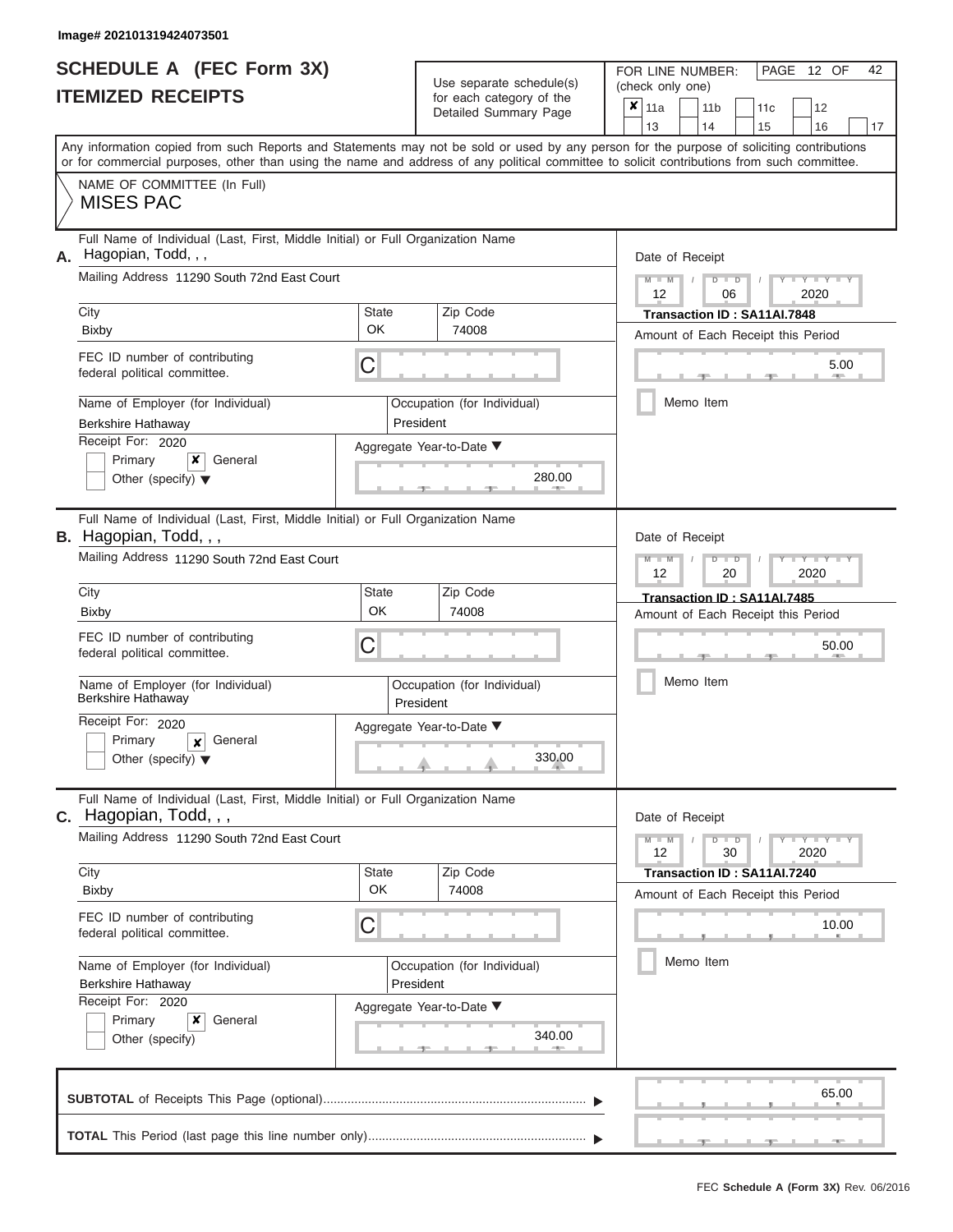|                          | <b>SCHEDULE A (FEC Form 3X)</b> |
|--------------------------|---------------------------------|
| <b>ITEMIZED RECEIPTS</b> |                                 |

Use separate schedule(s)<br>for each category of the

FOR LINE NUMBER:<br>(check only one)

PAGE 13 OF 42

|    |                                                                                                                                            |              | $0.0011$ $0.000$<br>Detailed Summary Page      | x     | 11a                                                 |  | 11 <sub>b</sub> |                             | 11c                         | 12                                 |       |
|----|--------------------------------------------------------------------------------------------------------------------------------------------|--------------|------------------------------------------------|-------|-----------------------------------------------------|--|-----------------|-----------------------------|-----------------------------|------------------------------------|-------|
|    | Any information copied from such Reports and Statements may not be sold or used by any person for the purpose of soliciting contributions  |              |                                                |       | 13                                                  |  | 14              |                             | 15                          | 16                                 | 17    |
|    | or for commercial purposes, other than using the name and address of any political committee to solicit contributions from such committee. |              |                                                |       |                                                     |  |                 |                             |                             |                                    |       |
|    | NAME OF COMMITTEE (In Full)<br><b>MISES PAC</b>                                                                                            |              |                                                |       |                                                     |  |                 |                             |                             |                                    |       |
| А. | Full Name of Individual (Last, First, Middle Initial) or Full Organization Name<br>Haseloff, Robert, , ,                                   |              |                                                |       | Date of Receipt                                     |  |                 |                             |                             |                                    |       |
|    | Mailing Address 4320 Laurie Michelle Road                                                                                                  |              |                                                |       | $M - M$<br>$D$ $D$<br>$Y - Y -$<br>11<br>24<br>2020 |  |                 |                             |                             |                                    |       |
|    | City                                                                                                                                       | <b>State</b> | Zip Code                                       |       |                                                     |  |                 |                             | Transaction ID: SA11AI.8010 |                                    |       |
|    | San Antonio                                                                                                                                | <b>TX</b>    | 78261                                          |       |                                                     |  |                 |                             |                             | Amount of Each Receipt this Period |       |
|    | FEC ID number of contributing<br>federal political committee.                                                                              | С            |                                                |       |                                                     |  |                 |                             |                             | 50.00                              |       |
|    | Name of Employer (for Individual)<br><b>USAA</b>                                                                                           |              | Occupation (for Individual)<br>Procurement Mgr |       |                                                     |  | Memo Item       |                             |                             |                                    |       |
|    | Receipt For: 2020                                                                                                                          |              | Aggregate Year-to-Date ▼                       |       |                                                     |  |                 |                             |                             |                                    |       |
|    | Primary<br>x<br>General<br>Other (specify) $\blacktriangledown$                                                                            |              | 250.00                                         |       |                                                     |  |                 |                             |                             |                                    |       |
|    | Full Name of Individual (Last, First, Middle Initial) or Full Organization Name<br><b>B.</b> Haseloff, Robert, , ,                         |              |                                                |       | Date of Receipt                                     |  |                 |                             |                             |                                    |       |
|    | Mailing Address 4320 Laurie Michelle Road                                                                                                  |              | $M - M$<br>$D$ $D$<br>Y TY<br>2020<br>12<br>24 |       |                                                     |  |                 |                             |                             |                                    |       |
|    | City                                                                                                                                       | <b>State</b> |                                                |       |                                                     |  |                 | Transaction ID: SA11AI.7348 |                             |                                    |       |
|    | San Antonio                                                                                                                                | <b>TX</b>    | 78261                                          |       | Amount of Each Receipt this Period                  |  |                 |                             |                             |                                    |       |
|    | FEC ID number of contributing<br>federal political committee.                                                                              | С            |                                                | 50.00 |                                                     |  |                 |                             |                             |                                    |       |
|    | Name of Employer (for Individual)<br>USAA                                                                                                  |              | Occupation (for Individual)<br>Procurement Mgr |       | Memo Item                                           |  |                 |                             |                             |                                    |       |
|    | Receipt For: 2020<br>Primary<br>General<br>$\boldsymbol{x}$<br>Other (specify) $\blacktriangledown$                                        |              | Aggregate Year-to-Date ▼<br>300.00             |       |                                                     |  |                 |                             |                             |                                    |       |
|    | Full Name of Individual (Last, First, Middle Initial) or Full Organization Name                                                            |              |                                                |       |                                                     |  |                 |                             |                             |                                    |       |
|    | C. Hennessey, Michael, , ,<br>Mailing Address 30215 Bramblevine Dr.                                                                        |              |                                                |       | Date of Receipt<br>$M - M$<br>12                    |  | $D$ $D$<br>09   |                             |                             | Y - Y - Y - Y<br>2020              |       |
|    | City                                                                                                                                       | <b>State</b> | Zip Code                                       |       |                                                     |  |                 |                             | Transaction ID: SA11AI.7805 |                                    |       |
|    | <b>MAGNOLIA</b>                                                                                                                            | <b>TX</b>    | 77355                                          |       |                                                     |  |                 |                             |                             | Amount of Each Receipt this Period |       |
|    | FEC ID number of contributing<br>federal political committee.                                                                              | С            |                                                |       |                                                     |  |                 |                             |                             |                                    | 50.00 |
|    | Name of Employer (for Individual)<br>Monkey Fab Garage                                                                                     | fabricator   | Occupation (for Individual)                    |       |                                                     |  | Memo Item       |                             |                             |                                    |       |
|    | Receipt For: 2020                                                                                                                          |              | Aggregate Year-to-Date ▼                       |       |                                                     |  |                 |                             |                             |                                    |       |
|    | Primary<br>x<br>General<br>Other (specify)                                                                                                 |              | 250.00                                         |       |                                                     |  |                 |                             |                             |                                    |       |
|    |                                                                                                                                            |              |                                                |       |                                                     |  |                 |                             |                             | 150.00                             |       |
|    |                                                                                                                                            |              |                                                |       |                                                     |  |                 |                             |                             |                                    |       |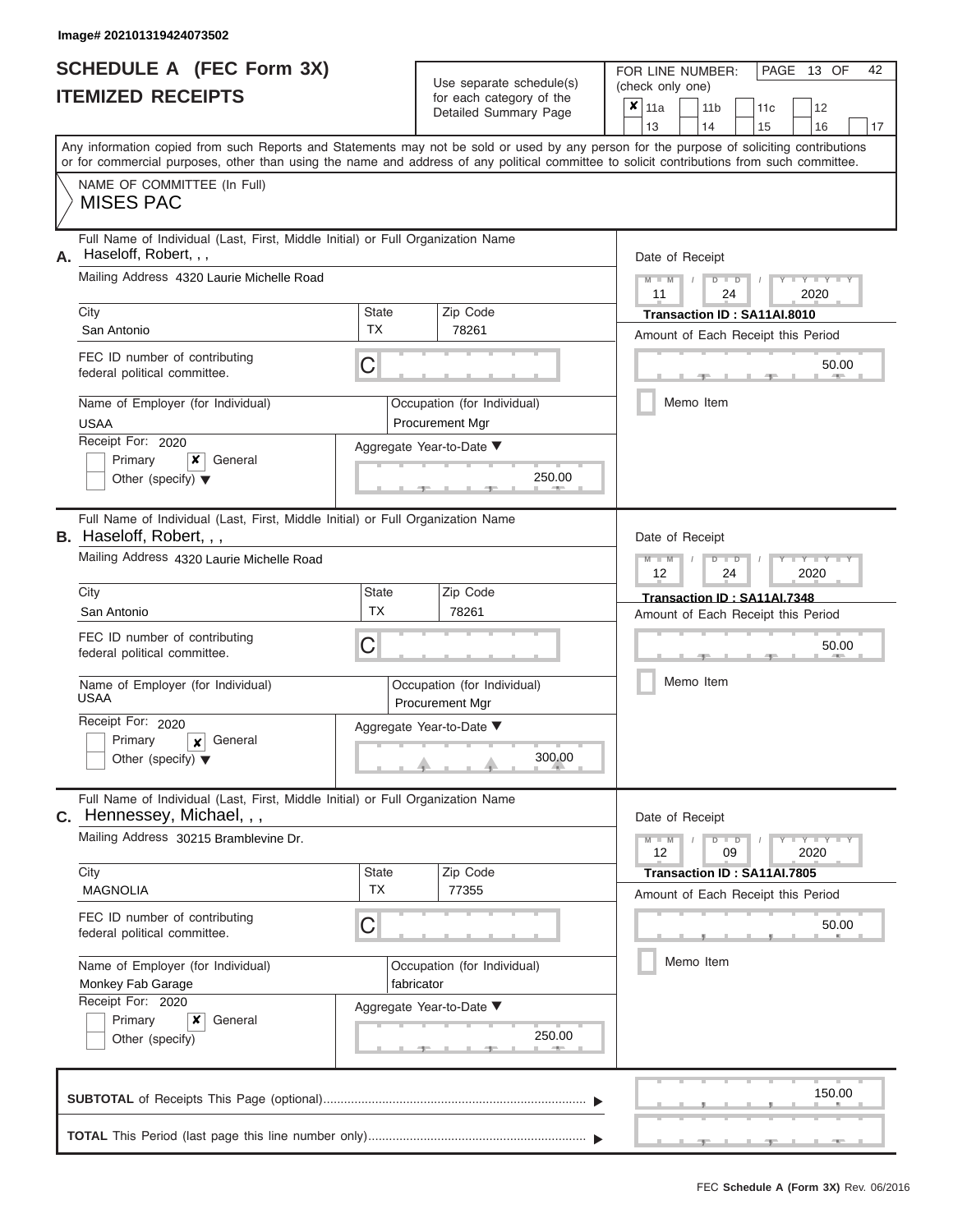ı

|                          | <b>SCHEDULE A (FEC Form 3X)</b> |
|--------------------------|---------------------------------|
| <b>ITEMIZED RECEIPTS</b> |                                 |

Use separate schedule(s)<br>for each category of the

FOR LINE NUMBER:<br>(check only one)

PAGE 14 OF 42

|    | IILMILLV IILVLII I                                                                                                                                                                                                                                                                      |                                           |  | iui cauli ualcyuly ul lilc<br>Detailed Summary Page | ×                                                                 | 11a                                           |  |    | 11 <sub>b</sub> |  | 11c                         | 12                                 |    |
|----|-----------------------------------------------------------------------------------------------------------------------------------------------------------------------------------------------------------------------------------------------------------------------------------------|-------------------------------------------|--|-----------------------------------------------------|-------------------------------------------------------------------|-----------------------------------------------|--|----|-----------------|--|-----------------------------|------------------------------------|----|
|    |                                                                                                                                                                                                                                                                                         |                                           |  |                                                     |                                                                   | 13                                            |  | 14 |                 |  | 15                          | 16                                 | 17 |
|    | Any information copied from such Reports and Statements may not be sold or used by any person for the purpose of soliciting contributions<br>or for commercial purposes, other than using the name and address of any political committee to solicit contributions from such committee. |                                           |  |                                                     |                                                                   |                                               |  |    |                 |  |                             |                                    |    |
|    | NAME OF COMMITTEE (In Full)<br><b>MISES PAC</b>                                                                                                                                                                                                                                         |                                           |  |                                                     |                                                                   |                                               |  |    |                 |  |                             |                                    |    |
| А. | Full Name of Individual (Last, First, Middle Initial) or Full Organization Name<br>Ingalls, Benjamin, , ,                                                                                                                                                                               |                                           |  |                                                     |                                                                   | Date of Receipt                               |  |    |                 |  |                             |                                    |    |
|    | Mailing Address 132 Ingalls Pond Rd                                                                                                                                                                                                                                                     |                                           |  |                                                     |                                                                   | $M - M$<br>12                                 |  |    | $D$ $D$<br>12   |  |                             | 2020                               |    |
|    | City<br>Milford                                                                                                                                                                                                                                                                         | State<br><b>NY</b>                        |  | Zip Code<br>13807                                   |                                                                   |                                               |  |    |                 |  | Transaction ID: SA11AI.7752 | Amount of Each Receipt this Period |    |
|    | FEC ID number of contributing<br>federal political committee.                                                                                                                                                                                                                           | C                                         |  |                                                     |                                                                   |                                               |  |    |                 |  |                             | 25.00<br><b>COLL</b>               |    |
|    | Name of Employer (for Individual)<br>Self                                                                                                                                                                                                                                               | Occupation (for Individual)<br>Contractor |  |                                                     | Memo Item                                                         |                                               |  |    |                 |  |                             |                                    |    |
|    | Receipt For: 2020<br>General<br>Primary<br>x<br>Other (specify) $\blacktriangledown$                                                                                                                                                                                                    | Aggregate Year-to-Date ▼<br>464.36        |  |                                                     |                                                                   |                                               |  |    |                 |  |                             |                                    |    |
|    | Full Name of Individual (Last, First, Middle Initial) or Full Organization Name<br><b>B.</b> Mitchell, Patrick, , ,                                                                                                                                                                     |                                           |  |                                                     | Date of Receipt                                                   |                                               |  |    |                 |  |                             |                                    |    |
|    | Mailing Address 209 Tracy Ln                                                                                                                                                                                                                                                            |                                           |  |                                                     |                                                                   | $M - M$<br>$D$ $\Box$ $D$<br>12<br>01<br>2020 |  |    |                 |  |                             |                                    |    |
|    | City<br>Victoria                                                                                                                                                                                                                                                                        | State<br><b>TX</b>                        |  | Zip Code<br>77904                                   | Transaction ID: SA11AI.7921<br>Amount of Each Receipt this Period |                                               |  |    |                 |  |                             |                                    |    |
|    | FEC ID number of contributing<br>federal political committee.                                                                                                                                                                                                                           | C                                         |  |                                                     |                                                                   | 51.80                                         |  |    |                 |  |                             |                                    |    |
|    | Name of Employer (for Individual)<br>Victoria Dodge                                                                                                                                                                                                                                     | Detailer                                  |  | Occupation (for Individual)                         |                                                                   | Memo Item                                     |  |    |                 |  |                             |                                    |    |
|    | Receipt For: 2020<br>Primary<br>General<br>$\boldsymbol{x}$<br>Other (specify) $\blacktriangledown$                                                                                                                                                                                     |                                           |  | Aggregate Year-to-Date ▼<br>259.00                  |                                                                   |                                               |  |    |                 |  |                             |                                    |    |
| С. | Full Name of Individual (Last, First, Middle Initial) or Full Organization Name<br>Nemchenok, Jacob, , ,                                                                                                                                                                                |                                           |  |                                                     |                                                                   | Date of Receipt                               |  |    |                 |  |                             |                                    |    |
|    | Mailing Address 295 Lynn Shore Drive<br>295 Lynn Shore Drive 508                                                                                                                                                                                                                        |                                           |  |                                                     |                                                                   | $M - M$<br>11                                 |  |    | $D$ $D$<br>26   |  |                             | $I - Y - I - Y - I - Y$<br>2020    |    |
|    | City<br>Lynn                                                                                                                                                                                                                                                                            | State<br>МA                               |  | Zip Code<br>01902                                   |                                                                   |                                               |  |    |                 |  | Transaction ID: SA11AI.7985 | Amount of Each Receipt this Period |    |
|    | FEC ID number of contributing<br>federal political committee.                                                                                                                                                                                                                           | С                                         |  |                                                     |                                                                   |                                               |  |    |                 |  |                             | 50.00                              |    |
|    | Name of Employer (for Individual)<br>Loomis, Sayles & Co.                                                                                                                                                                                                                               |                                           |  | Occupation (for Individual)<br>business analyst     |                                                                   |                                               |  |    | Memo Item       |  |                             |                                    |    |
|    | Receipt For: 2020<br>Primary<br>×<br>General<br>Other (specify)                                                                                                                                                                                                                         |                                           |  | Aggregate Year-to-Date ▼<br>250.00                  |                                                                   |                                               |  |    |                 |  |                             |                                    |    |
|    |                                                                                                                                                                                                                                                                                         |                                           |  |                                                     |                                                                   |                                               |  |    |                 |  |                             | 126.80                             |    |
|    |                                                                                                                                                                                                                                                                                         |                                           |  |                                                     |                                                                   |                                               |  |    |                 |  |                             |                                    |    |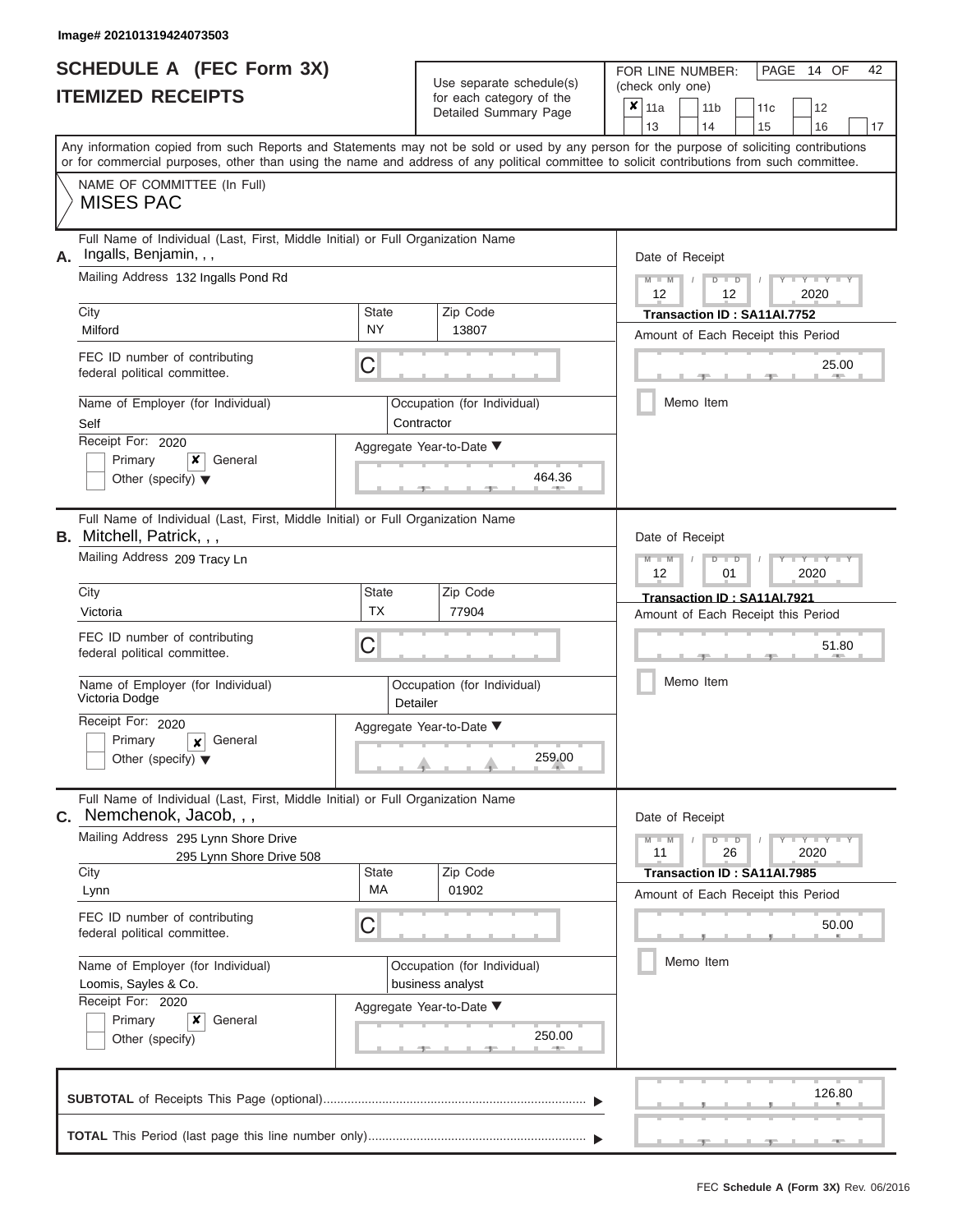# **SCHEDULE A (FEC Form 3X)**

| SCHEDULE A (FEC Form 3X)<br><b>ITEMIZED RECEIPTS</b>                                                                                                                                                                                                                                                                                                                                                                                    |                                | Use separate schedule(s)<br>for each category of the<br>Detailed Summary Page                                   | FOR LINE NUMBER:<br>PAGE 15 OF<br>42<br>(check only one)<br>$\overline{\mathbf{x}}$   11a<br>11 <sub>b</sub><br>11 <sub>c</sub><br>12<br>13<br>14<br>15<br>16<br>17                                                                   |
|-----------------------------------------------------------------------------------------------------------------------------------------------------------------------------------------------------------------------------------------------------------------------------------------------------------------------------------------------------------------------------------------------------------------------------------------|--------------------------------|-----------------------------------------------------------------------------------------------------------------|---------------------------------------------------------------------------------------------------------------------------------------------------------------------------------------------------------------------------------------|
| Any information copied from such Reports and Statements may not be sold or used by any person for the purpose of soliciting contributions<br>or for commercial purposes, other than using the name and address of any political committee to solicit contributions from such committee.<br>NAME OF COMMITTEE (In Full)<br><b>MISES PAC</b>                                                                                              |                                |                                                                                                                 |                                                                                                                                                                                                                                       |
| Full Name of Individual (Last, First, Middle Initial) or Full Organization Name<br>Nemchenok, Jacob, , ,<br>А.<br>Mailing Address 295 Lynn Shore Drive<br>295 Lynn Shore Drive 508<br>City<br>Lynn<br>FEC ID number of contributing<br>federal political committee.<br>Name of Employer (for Individual)<br>Loomis, Sayles & Co.<br>Receipt For: 2020<br>$\boldsymbol{x}$<br>Primary<br>General<br>Other (specify) $\blacktriangledown$ | <b>State</b><br>MA<br>C        | Zip Code<br>01902<br>Occupation (for Individual)<br>business analyst<br>Aggregate Year-to-Date ▼<br>1250.00     | Date of Receipt<br>$M - M$<br>$D$ $D$<br>$Y - Y - I$<br>$\sqrt{ }$<br>12<br>2020<br>17<br>Transaction ID: SA11AI.7561<br>Amount of Each Receipt this Period<br>1000.00<br>$\mathbb{R}$ and $\mathbb{R}$ and $\mathbb{R}$<br>Memo Item |
| Full Name of Individual (Last, First, Middle Initial) or Full Organization Name<br><b>B.</b> Nemchenok, Jacob, , ,<br>Mailing Address 295 Lynn Shore Drive<br>295 Lynn Shore Drive 508<br>City<br>Lynn<br>FEC ID number of contributing<br>federal political committee.<br>Name of Employer (for Individual)<br>Loomis, Sayles & Co.<br>Receipt For: 2020<br>Primary<br>General<br>x<br>Other (specify) $\blacktriangledown$            | <b>State</b><br>MA<br>С        | Zip Code<br>01902<br>Occupation (for Individual)<br>business analyst<br>Aggregate Year-to-Date ▼<br>1300.00     | Date of Receipt<br>$M - M$<br>$D$ $D$<br>Y TYT<br>12<br>2020<br>26<br>Transaction ID: SA11AI.7323<br>Amount of Each Receipt this Period<br>50.00<br>Memo Item                                                                         |
| Full Name of Individual (Last, First, Middle Initial) or Full Organization Name<br>c. Oller, Spencer, , ,<br>Mailing Address 5831 U.S. 50<br>City<br>Carson City<br>FEC ID number of contributing<br>federal political committee.<br>Name of Employer (for Individual)<br><b>ABC Supply</b><br>Receipt For: 2020<br>×<br>Primary<br>General<br>Other (specify)                                                                          | <b>State</b><br><b>NV</b><br>С | Zip Code<br>89701<br>Occupation (for Individual)<br><b>Branch Manager</b><br>Aggregate Year-to-Date ▼<br>250.00 | Date of Receipt<br>$M - M$<br>$D$ $D$<br>$+Y+Y+Y$<br>12<br>20<br>2020<br>Transaction ID: SA11AI.7491<br>Amount of Each Receipt this Period<br>50.00<br>Memo Item                                                                      |
|                                                                                                                                                                                                                                                                                                                                                                                                                                         |                                |                                                                                                                 | 1100.00                                                                                                                                                                                                                               |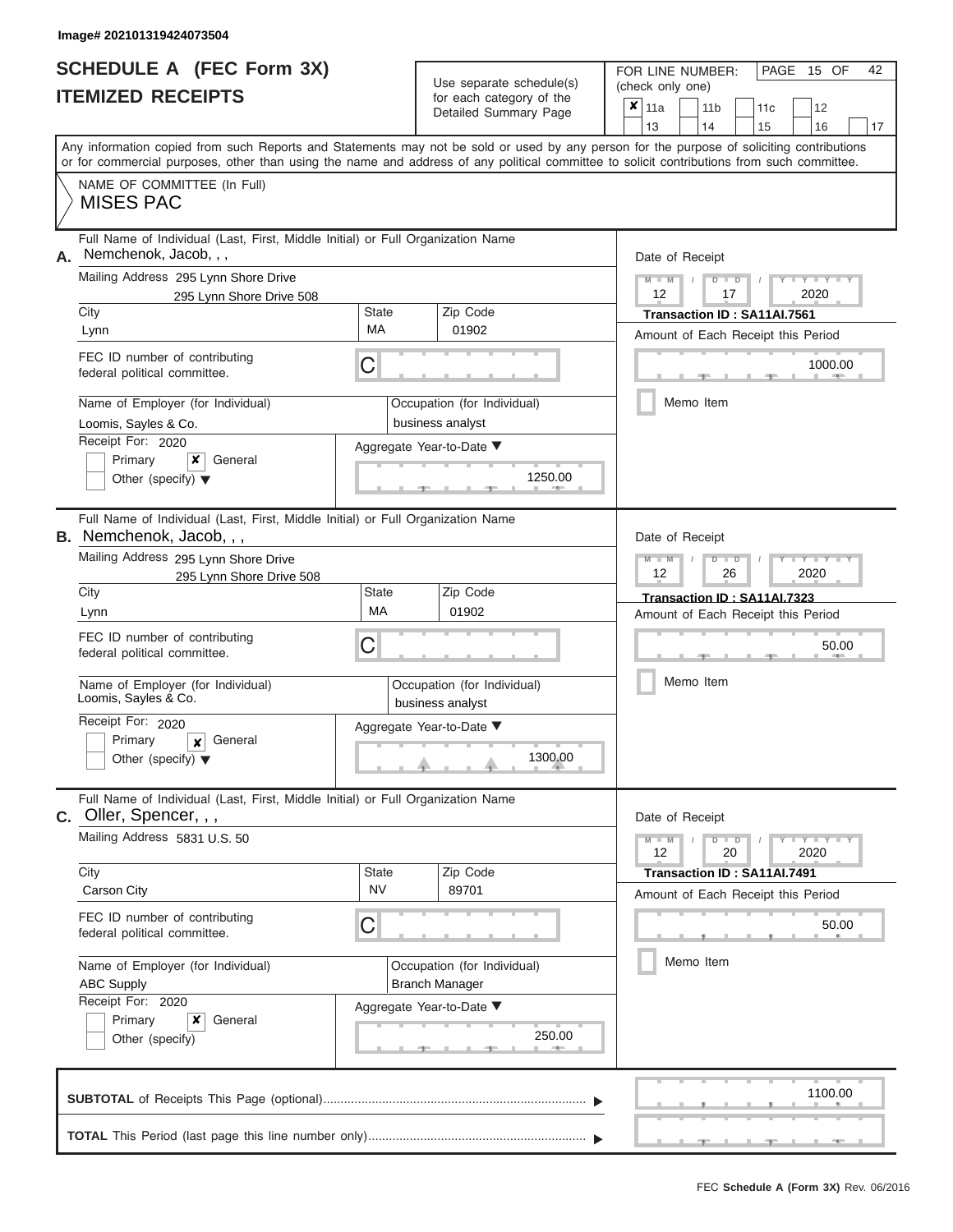# **SCHEDULE A (FEC Form 3X)**

| SCHEDULE A (FEC Form 3X)<br><b>ITEMIZED RECEIPTS</b>                                                                                                                                                                                                                                                                                                                                                                     |                         | Use separate schedule(s)<br>for each category of the<br>Detailed Summary Page                             | 42<br>FOR LINE NUMBER:<br>PAGE 16 OF<br>(check only one)<br>$\overline{\mathbf{x}}$   11a<br>11 <sub>b</sub><br>12<br>11c<br>13<br>14<br>15<br>16<br>17                                                        |
|--------------------------------------------------------------------------------------------------------------------------------------------------------------------------------------------------------------------------------------------------------------------------------------------------------------------------------------------------------------------------------------------------------------------------|-------------------------|-----------------------------------------------------------------------------------------------------------|----------------------------------------------------------------------------------------------------------------------------------------------------------------------------------------------------------------|
| Any information copied from such Reports and Statements may not be sold or used by any person for the purpose of soliciting contributions<br>or for commercial purposes, other than using the name and address of any political committee to solicit contributions from such committee.<br>NAME OF COMMITTEE (In Full)<br><b>MISES PAC</b>                                                                               |                         |                                                                                                           |                                                                                                                                                                                                                |
| Full Name of Individual (Last, First, Middle Initial) or Full Organization Name<br>Pannell Jr, Richard Reed, , ,<br>А.<br>Mailing Address 2853 Robin Road<br>City<br>York<br>FEC ID number of contributing<br>federal political committee.<br>Name of Employer (for Individual)<br>Recovery Market Solutions LLC<br>Receipt For: 2020<br>General<br>Primary<br>×<br>Other (specify) $\blacktriangledown$                 | State<br><b>PA</b><br>C | Zip Code<br>17404<br>Occupation (for Individual)<br>Managing Member<br>Aggregate Year-to-Date ▼<br>600.00 | Date of Receipt<br>$M - M$<br>$D$ $D$<br>$Y - Y - I$<br>$\sqrt{2}$<br>12<br>23<br>2020<br>Transaction ID: SA11AI.7386<br>Amount of Each Receipt this Period<br>100.00<br><b>Contract Contract</b><br>Memo Item |
| Full Name of Individual (Last, First, Middle Initial) or Full Organization Name<br><b>B.</b> Roberts, Jephrey, , ,<br>Mailing Address 17468 Johnsons Mill Rd<br>City<br>Sedley<br>FEC ID number of contributing<br>federal political committee.<br>Name of Employer (for Individual)<br>Newport News Shipbuilding<br>Receipt For: 2020<br>Primary<br>General<br>$\boldsymbol{x}$<br>Other (specify) $\blacktriangledown$ | State<br>VA<br>С        | Zip Code<br>23878<br>Occupation (for Individual)<br>Designer<br>Aggregate Year-to-Date ▼<br>250.00        | Date of Receipt<br>$M - M$<br>$D$ $\Box$ $D$<br>Y TYT<br>12<br>2020<br>20<br>Transaction ID: SA11AI.7480<br>Amount of Each Receipt this Period<br>50.00<br>Memo Item                                           |
| Full Name of Individual (Last, First, Middle Initial) or Full Organization Name<br><b>C.</b> SAbrin, Murray, , ,<br>Mailing Address 1500 Palisade Ave. Apt. 2F<br>City<br>Fort Lee<br>FEC ID number of contributing<br>federal political committee.<br>Name of Employer (for Individual)<br>Ramapo College<br>Receipt For: 2020<br>Primary<br>×<br>General<br>Other (specify)                                            | State<br><b>NJ</b><br>С | Zip Code<br>07024<br>Occupation (for Individual)<br>professor<br>Aggregate Year-to-Date ▼<br>362.60       | Date of Receipt<br>$M - M$<br>$D$ $D$<br>$T - Y = Y - T Y$<br>12<br>21<br>2020<br>Transaction ID: SA11AI.7436<br>Amount of Each Receipt this Period<br>51.80<br>Memo Item                                      |
|                                                                                                                                                                                                                                                                                                                                                                                                                          |                         |                                                                                                           | 201.80                                                                                                                                                                                                         |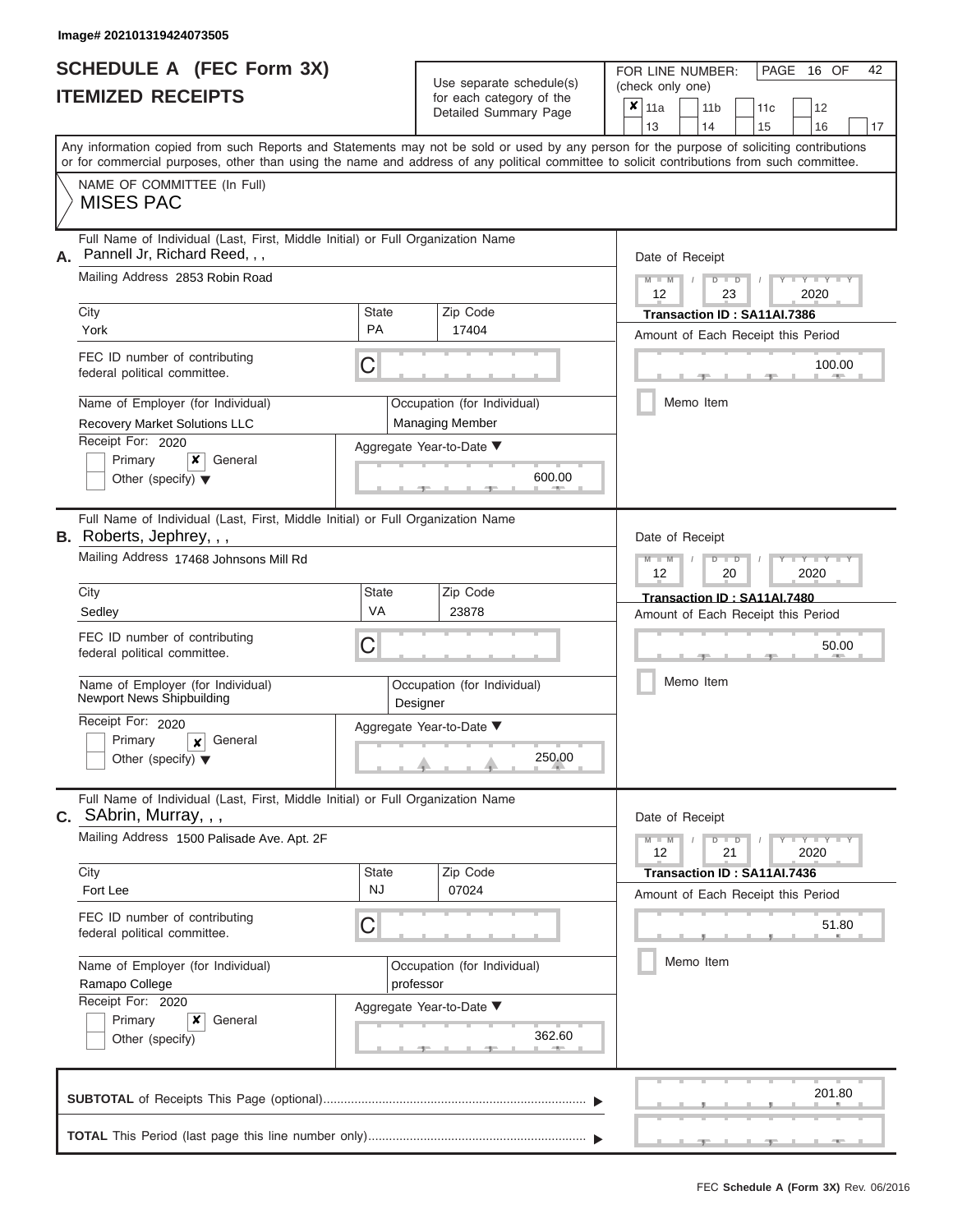|                          | <b>SCHEDULE A (FEC Form 3X)</b> |
|--------------------------|---------------------------------|
| <b>ITEMIZED RECEIPTS</b> |                                 |

Use separate schedule(s) (check only one)<br>for each category of the  $\begin{array}{|c|c|c|c|c|}\hline \textbf{X} & 11a & 1\end{array}$ 

FOR LINE NUMBER:

PAGE 17 OF 42

| IIEMIZED RECEIPIS                                                                                                                                                                                                                                                                                                                                                                                    |                                    | for each category of the<br>Detailed Summary Page                                                                    | ×<br>11 <sub>b</sub><br>12<br>11a<br>11c<br>13<br>14<br>15<br>16<br>17                                                                                                           |
|------------------------------------------------------------------------------------------------------------------------------------------------------------------------------------------------------------------------------------------------------------------------------------------------------------------------------------------------------------------------------------------------------|------------------------------------|----------------------------------------------------------------------------------------------------------------------|----------------------------------------------------------------------------------------------------------------------------------------------------------------------------------|
| or for commercial purposes, other than using the name and address of any political committee to solicit contributions from such committee.                                                                                                                                                                                                                                                           |                                    |                                                                                                                      | Any information copied from such Reports and Statements may not be sold or used by any person for the purpose of soliciting contributions                                        |
| NAME OF COMMITTEE (In Full)<br><b>MISES PAC</b>                                                                                                                                                                                                                                                                                                                                                      |                                    |                                                                                                                      |                                                                                                                                                                                  |
| Full Name of Individual (Last, First, Middle Initial) or Full Organization Name<br>Santos, Jeffrey, , ,<br>А.<br>Mailing Address 141 Breezy Knoll Dr.<br>City<br>Mystic<br>FEC ID number of contributing<br>federal political committee.<br>Name of Employer (for Individual)<br><b>Encore Boston Harbor</b><br>Receipt For: 2020<br>Primary<br>x<br>General<br>Other (specify) $\blacktriangledown$ | State<br>СT<br>C                   | Zip Code<br>06355<br>Occupation (for Individual)<br>Casino Table Games Manager<br>Aggregate Year-to-Date ▼<br>300.00 | Date of Receipt<br>$M - M$<br>$Y = Y$<br>$\overline{D}$<br>$\Box$<br>2020<br>12<br>20<br>Transaction ID: SA11AI.7503<br>Amount of Each Receipt this Period<br>50.00<br>Memo Item |
| Full Name of Individual (Last, First, Middle Initial) or Full Organization Name<br><b>B.</b> Scott, Thomas, , ,<br>Mailing Address 1418 Vine Street<br>1418 Vine St Apt. 12<br>City<br>Lansing<br>FEC ID number of contributing<br>federal political committee.<br>Name of Employer (for Individual)<br>AF Group<br>Receipt For: 2020                                                                | <b>State</b><br>MI<br>C<br>Actuary | Zip Code<br>48912<br>Occupation (for Individual)<br>Aggregate Year-to-Date ▼                                         | Date of Receipt<br>Y LTY L<br>$M - M$<br>$\Box$<br>ъ<br>2020<br>12<br>20<br>Transaction ID: SA11AI.7466<br>Amount of Each Receipt this Period<br>400.00<br>Memo Item             |
| General<br>Primary<br>x<br>Other (specify) $\blacktriangledown$<br>Full Name of Individual (Last, First, Middle Initial) or Full Organization Name<br><b>C.</b> Taylor, Daniel, , ,                                                                                                                                                                                                                  |                                    | 4036.78                                                                                                              | Date of Receipt                                                                                                                                                                  |
| Mailing Address 7542 East 24th Street<br>City<br>Tucson<br>FEC ID number of contributing<br>federal political committee.<br>Name of Employer (for Individual)<br>na<br>Receipt For: 2020<br>Primary<br>×<br>General<br>Other (specify)                                                                                                                                                               | <b>State</b><br>AZ<br>С<br>na      | Zip Code<br>85710<br>Occupation (for Individual)<br>Aggregate Year-to-Date ▼<br>500.00                               | $Y = Y =$<br>$M - M$<br>$\Box$<br>$\overline{D}$<br>14<br>2020<br>12<br>Transaction ID: SA11AI.7708<br>Amount of Each Receipt this Period<br>100.00<br>Memo Item                 |
|                                                                                                                                                                                                                                                                                                                                                                                                      |                                    |                                                                                                                      | 550.00                                                                                                                                                                           |
|                                                                                                                                                                                                                                                                                                                                                                                                      |                                    |                                                                                                                      |                                                                                                                                                                                  |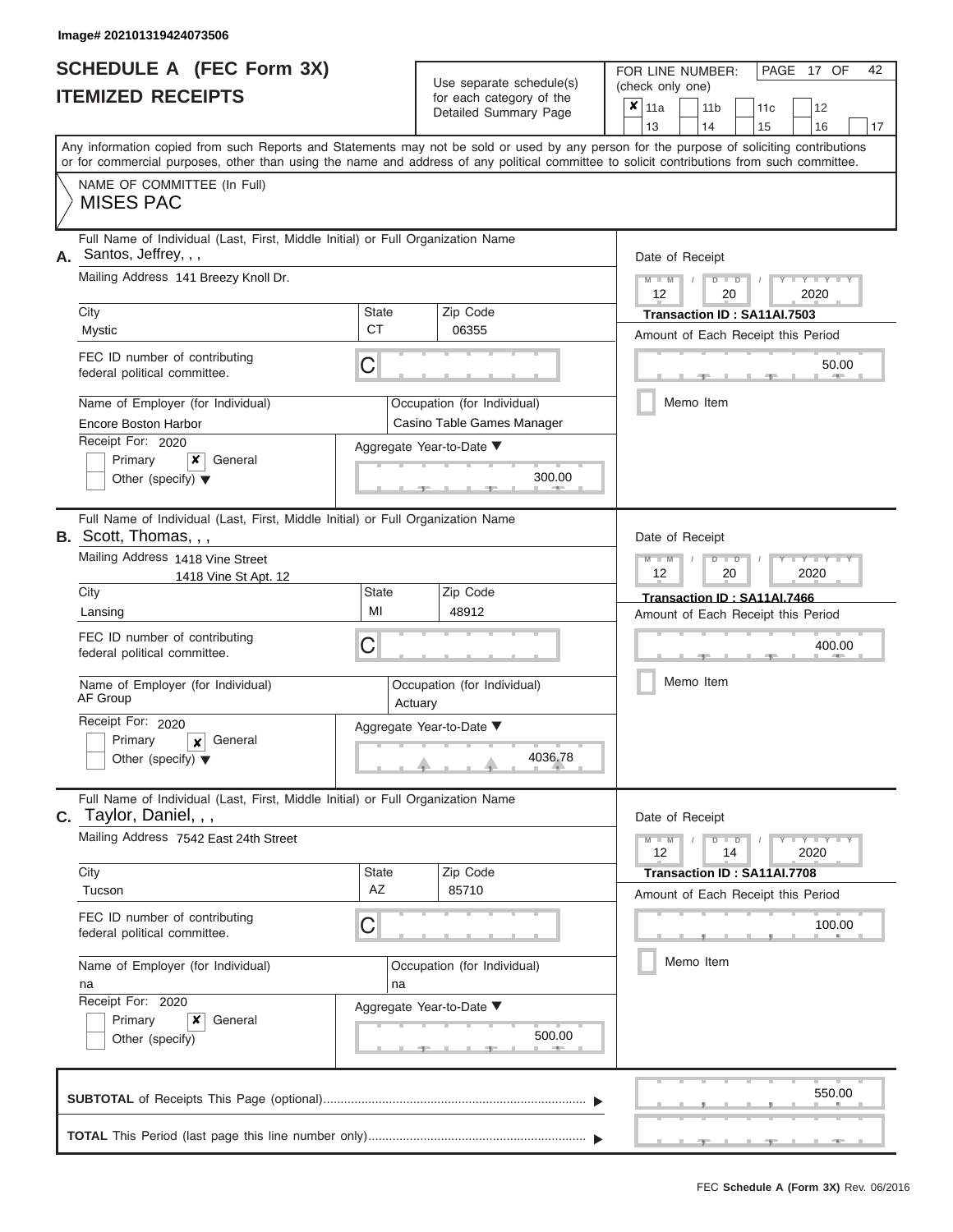ı

|                          | <b>SCHEDULE A (FEC Form 3X)</b> |
|--------------------------|---------------------------------|
| <b>ITEMIZED RECEIPTS</b> |                                 |

Use separate schedule(s)

FOR LINE NUMBER:<br>(check only one)

PAGE 18 OF 42

|    | IIEMILEU REVEIFIJ                                                                                              |                                                               | for each category of the<br>Detailed Summary Page | $\pmb{\times}$<br>11a<br>11 <sub>b</sub><br>11c<br>12                                                                                                                                                                                                                                   |
|----|----------------------------------------------------------------------------------------------------------------|---------------------------------------------------------------|---------------------------------------------------|-----------------------------------------------------------------------------------------------------------------------------------------------------------------------------------------------------------------------------------------------------------------------------------------|
|    |                                                                                                                |                                                               |                                                   | 13<br>14<br>15<br>16<br>17                                                                                                                                                                                                                                                              |
|    |                                                                                                                |                                                               |                                                   | Any information copied from such Reports and Statements may not be sold or used by any person for the purpose of soliciting contributions<br>or for commercial purposes, other than using the name and address of any political committee to solicit contributions from such committee. |
|    | NAME OF COMMITTEE (In Full)<br><b>MISES PAC</b>                                                                |                                                               |                                                   |                                                                                                                                                                                                                                                                                         |
| А. | Full Name of Individual (Last, First, Middle Initial) or Full Organization Name<br>Tekinalp, Serhat, , ,       | Date of Receipt                                               |                                                   |                                                                                                                                                                                                                                                                                         |
|    | Mailing Address 1005 SE Cypress Ct                                                                             | $Y - Y - Y - Y - Y$<br>$M - M$<br>$D$ $D$<br>2020<br>12<br>17 |                                                   |                                                                                                                                                                                                                                                                                         |
|    | City                                                                                                           | State                                                         | Zip Code                                          | Transaction ID: SA11AI.7567                                                                                                                                                                                                                                                             |
|    | Waukee                                                                                                         | IA                                                            | 50263                                             | Amount of Each Receipt this Period                                                                                                                                                                                                                                                      |
|    | FEC ID number of contributing<br>federal political committee.                                                  | С                                                             |                                                   | 300.00                                                                                                                                                                                                                                                                                  |
|    | Name of Employer (for Individual)<br>Rain and Hail, LLC                                                        |                                                               | Occupation (for Individual)<br>Software Developer | Memo Item                                                                                                                                                                                                                                                                               |
|    | Receipt For: 2020                                                                                              |                                                               |                                                   |                                                                                                                                                                                                                                                                                         |
|    | x<br>Primary<br>General<br>Other (specify) $\blacktriangledown$                                                |                                                               | Aggregate Year-to-Date ▼<br>300.00                |                                                                                                                                                                                                                                                                                         |
|    | Full Name of Individual (Last, First, Middle Initial) or Full Organization Name<br><b>B.</b> Vick, Donald, , , |                                                               |                                                   | Date of Receipt                                                                                                                                                                                                                                                                         |
|    | Mailing Address 110 Fortress Dr                                                                                | $M - M$<br>Y TY TY<br>$D$ $\Box$ $D$<br>2020<br>12<br>13      |                                                   |                                                                                                                                                                                                                                                                                         |
|    | City                                                                                                           | State                                                         | Zip Code                                          | Transaction ID: SA11AI.7731                                                                                                                                                                                                                                                             |
|    | Winchester                                                                                                     | VA                                                            | 22603                                             | Amount of Each Receipt this Period                                                                                                                                                                                                                                                      |
|    | FEC ID number of contributing<br>federal political committee.                                                  | 26.06                                                         |                                                   |                                                                                                                                                                                                                                                                                         |
|    | Name of Employer (for Individual)<br><b>LCFR</b>                                                               |                                                               | Occupation (for Individual)<br>Firefighter        | Memo Item                                                                                                                                                                                                                                                                               |
|    | Receipt For: 2020<br>Primary<br>General<br>$\boldsymbol{x}$<br>Other (specify) $\blacktriangledown$            |                                                               | Aggregate Year-to-Date ▼<br>220.02                |                                                                                                                                                                                                                                                                                         |
|    | Full Name of Individual (Last, First, Middle Initial) or Full Organization Name<br>$c.$ Walker, Mark, , ,      |                                                               |                                                   | Date of Receipt                                                                                                                                                                                                                                                                         |
|    | Mailing Address 4048 Eagle Ridge Court                                                                         |                                                               |                                                   | $M - M$<br>$D$ $\Box$ $D$<br>$Y - Y - Y - Y - Y$<br>12<br>13<br>2020                                                                                                                                                                                                                    |
|    | City                                                                                                           | State                                                         | Zip Code                                          | Transaction ID: SA11AI.7721                                                                                                                                                                                                                                                             |
|    | Birmingham                                                                                                     | AL                                                            | 35242                                             | Amount of Each Receipt this Period                                                                                                                                                                                                                                                      |
|    | FEC ID number of contributing<br>federal political committee.                                                  | C                                                             |                                                   | 75.00                                                                                                                                                                                                                                                                                   |
|    | Name of Employer (for Individual)                                                                              |                                                               | Occupation (for Individual)                       | Memo Item                                                                                                                                                                                                                                                                               |
|    | <b>McLane Food Services</b>                                                                                    |                                                               | <b>Truck Driver</b>                               |                                                                                                                                                                                                                                                                                         |
|    | Receipt For: 2020                                                                                              |                                                               | Aggregate Year-to-Date ▼                          |                                                                                                                                                                                                                                                                                         |
|    | ×<br>Primary<br>General                                                                                        |                                                               |                                                   |                                                                                                                                                                                                                                                                                         |
|    | Other (specify)                                                                                                |                                                               |                                                   |                                                                                                                                                                                                                                                                                         |
|    |                                                                                                                |                                                               |                                                   | 401.06                                                                                                                                                                                                                                                                                  |
|    |                                                                                                                |                                                               |                                                   |                                                                                                                                                                                                                                                                                         |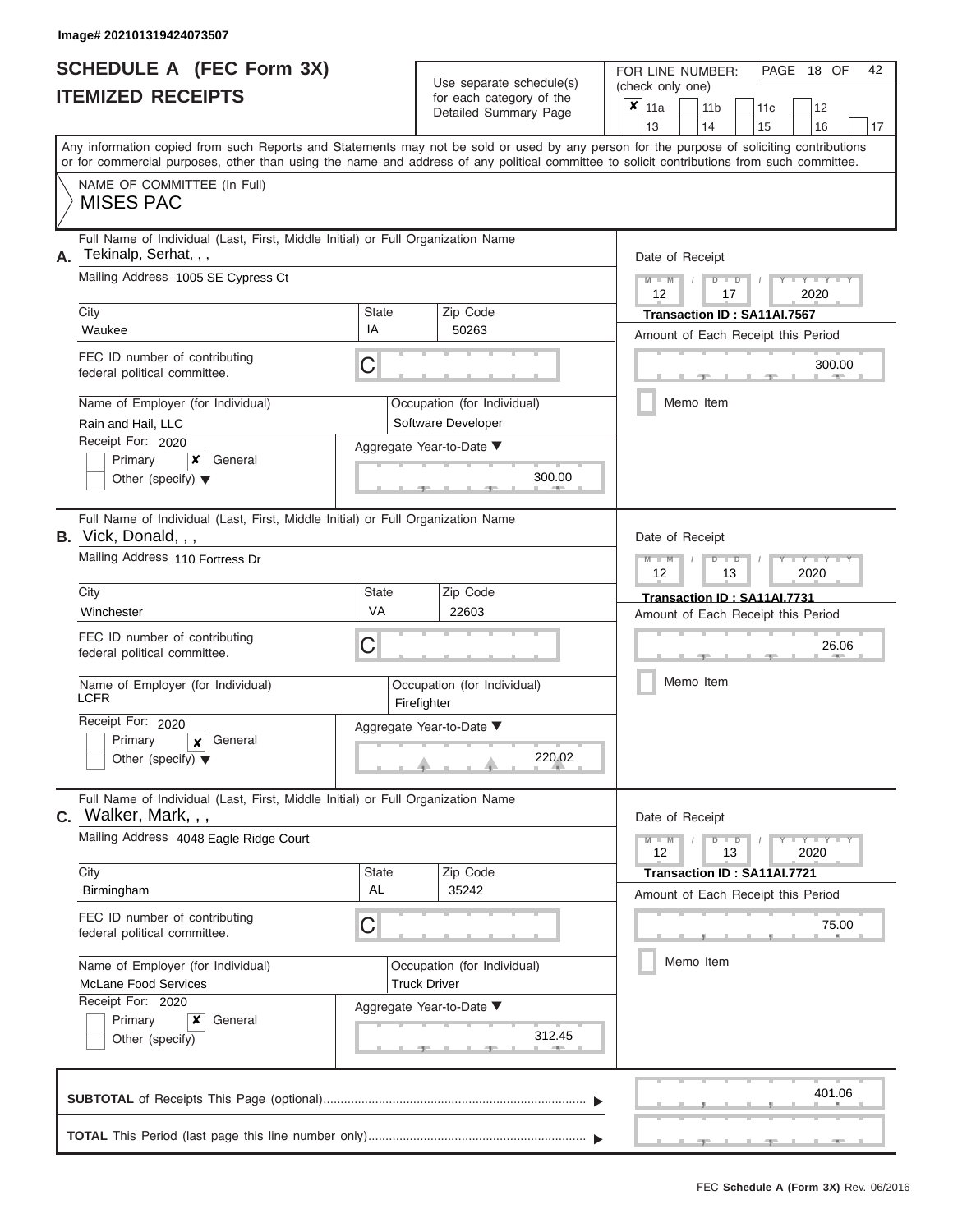|                          | <b>SCHEDULE A (FEC Form 3X)</b> |
|--------------------------|---------------------------------|
| <b>ITEMIZED RECEIPTS</b> |                                 |

| SCHEDULE A (FEC Form 3X)<br><b>ITEMIZED RECEIPTS</b>                                                              | Use separate schedule(s)<br>for each category of the<br>Detailed Summary Page | 42<br>FOR LINE NUMBER:<br>PAGE 19 OF<br>(check only one)<br>$\overline{\mathbf{x}}$   11a<br>11 <sub>b</sub><br>12<br>11c                                               |
|-------------------------------------------------------------------------------------------------------------------|-------------------------------------------------------------------------------|-------------------------------------------------------------------------------------------------------------------------------------------------------------------------|
|                                                                                                                   |                                                                               | 13<br>14<br>15<br>16<br>17<br>Any information copied from such Reports and Statements may not be sold or used by any person for the purpose of soliciting contributions |
|                                                                                                                   |                                                                               | or for commercial purposes, other than using the name and address of any political committee to solicit contributions from such committee.                              |
| NAME OF COMMITTEE (In Full)<br><b>MISES PAC</b>                                                                   |                                                                               |                                                                                                                                                                         |
| Full Name of Individual (Last, First, Middle Initial) or Full Organization Name<br>Woolridge, Dale, , ,<br>А.     |                                                                               | Date of Receipt                                                                                                                                                         |
| Mailing Address 8184 Antietam Dr                                                                                  |                                                                               | $M = M$ /<br>$D$ $D$<br>$Y - Y - I$<br>11<br>25<br>2020                                                                                                                 |
| City<br>Lewisberry                                                                                                | Zip Code<br>State<br><b>PA</b><br>17339                                       | Transaction ID: SA11AI.7996<br>Amount of Each Receipt this Period                                                                                                       |
| FEC ID number of contributing<br>federal political committee.                                                     | С                                                                             | 100.00<br><b>COLLEGE</b>                                                                                                                                                |
| Name of Employer (for Individual)<br>Retired                                                                      | Occupation (for Individual)<br>Retired                                        | Memo Item                                                                                                                                                               |
| Receipt For: 2020                                                                                                 | Aggregate Year-to-Date ▼                                                      |                                                                                                                                                                         |
| Primary<br>×<br>General<br>Other (specify) $\blacktriangledown$                                                   | 500.00                                                                        |                                                                                                                                                                         |
| Full Name of Individual (Last, First, Middle Initial) or Full Organization Name<br><b>B.</b> Woolridge, Dale, , , |                                                                               | Date of Receipt                                                                                                                                                         |
| Mailing Address 8184 Antietam Dr                                                                                  |                                                                               | $M - M$<br>$D$ $\Box$ $D$<br>$+Y+Y+$<br>12<br>2020<br>25                                                                                                                |
| City                                                                                                              | Zip Code<br>State<br>PA                                                       | Transaction ID: SA11AI.7328                                                                                                                                             |
| Lewisberry<br>FEC ID number of contributing                                                                       | 17339                                                                         | Amount of Each Receipt this Period                                                                                                                                      |
| federal political committee.                                                                                      | С                                                                             | 100.00                                                                                                                                                                  |
| Name of Employer (for Individual)<br>Retired                                                                      | Occupation (for Individual)<br>Retired                                        | Memo Item                                                                                                                                                               |
| Receipt For: 2020                                                                                                 | Aggregate Year-to-Date ▼                                                      |                                                                                                                                                                         |
| Primary<br>General<br>x<br>Other (specify) $\blacktriangledown$                                                   | 600.00                                                                        |                                                                                                                                                                         |
| Full Name of Individual (Last, First, Middle Initial) or Full Organization Name<br>C.                             |                                                                               | Date of Receipt                                                                                                                                                         |
| <b>Mailing Address</b>                                                                                            |                                                                               | $M - M$<br>$D$ $D$<br>$Y - Y - Y - Y - Y$                                                                                                                               |
| City                                                                                                              | Zip Code<br>State                                                             | Amount of Each Receipt this Period                                                                                                                                      |
| FEC ID number of contributing<br>federal political committee.                                                     | С                                                                             |                                                                                                                                                                         |
| Name of Employer (for Individual)                                                                                 | Occupation (for Individual)                                                   | Memo Item                                                                                                                                                               |
| Receipt For:<br>Primary<br>General                                                                                | Aggregate Year-to-Date ▼                                                      |                                                                                                                                                                         |
| Other (specify)                                                                                                   |                                                                               |                                                                                                                                                                         |
|                                                                                                                   |                                                                               | 200.00                                                                                                                                                                  |
|                                                                                                                   |                                                                               | 4612.84<br>$-1$                                                                                                                                                         |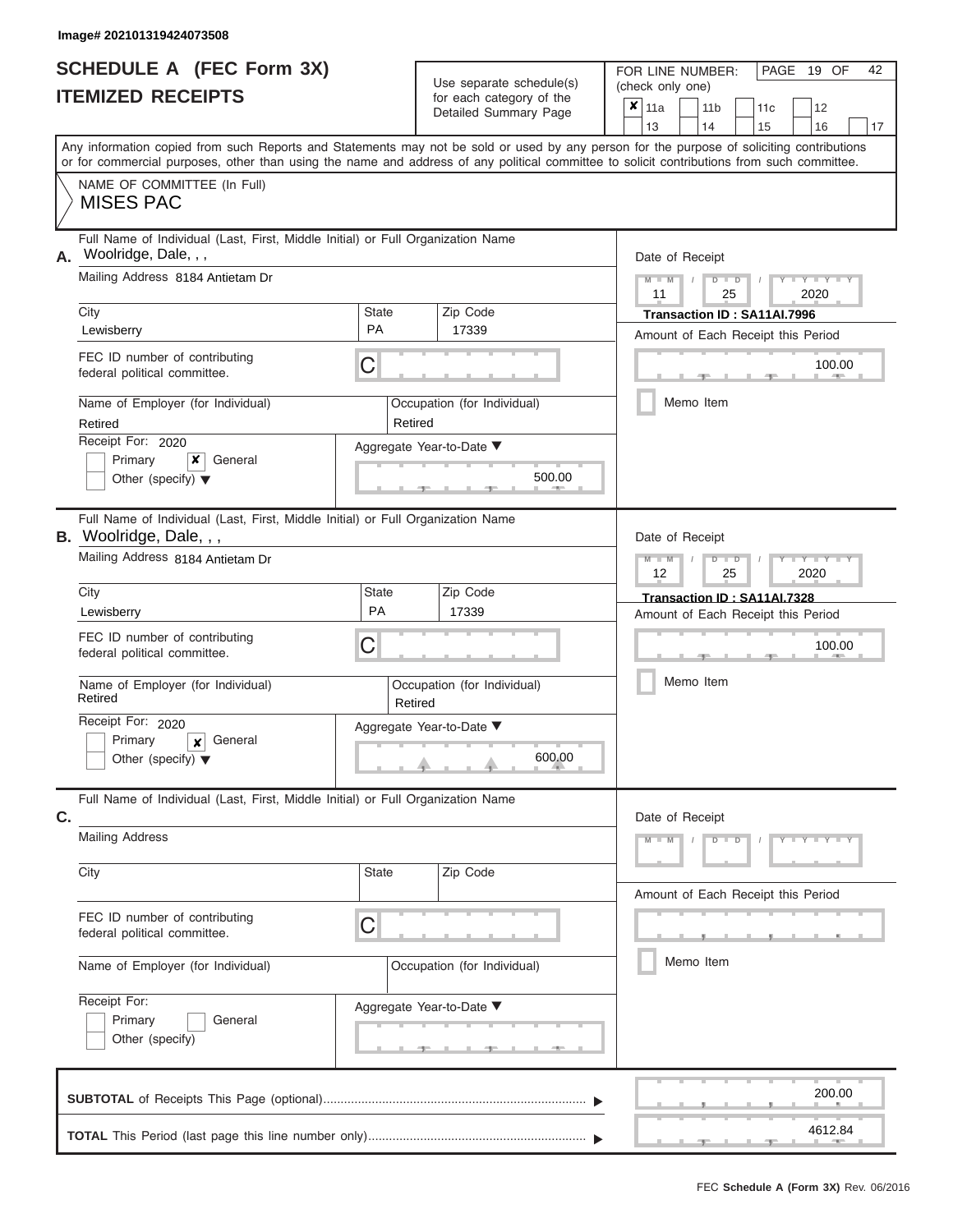| <b>SCHEDULE B</b> (FEC Form 3X)                                                                                                                                                                                                                                                         |                                                      |                          |                          |                                                                       | PAGE 20 OF<br>FOR LINE NUMBER:                                        | 42 |
|-----------------------------------------------------------------------------------------------------------------------------------------------------------------------------------------------------------------------------------------------------------------------------------------|------------------------------------------------------|--------------------------|--------------------------|-----------------------------------------------------------------------|-----------------------------------------------------------------------|----|
| <b>ITEMIZED DISBURSEMENTS</b>                                                                                                                                                                                                                                                           | Use separate schedule(s)<br>for each category of the |                          |                          | $x$ 21b                                                               | (check only one)<br>22<br>23<br>27<br>26                              |    |
|                                                                                                                                                                                                                                                                                         |                                                      | Detailed Summary Page    |                          |                                                                       | 28a<br>28b<br>28c<br>29<br>30b                                        |    |
| Any information copied from such Reports and Statements may not be sold or used by any person for the purpose of soliciting contributions<br>or for commercial purposes, other than using the name and address of any political committee to solicit contributions from such committee. |                                                      |                          |                          |                                                                       |                                                                       |    |
| NAME OF COMMITTEE (In Full)                                                                                                                                                                                                                                                             |                                                      |                          |                          |                                                                       |                                                                       |    |
| <b>MISES PAC</b>                                                                                                                                                                                                                                                                        |                                                      |                          |                          |                                                                       |                                                                       |    |
| Full Name (Last, First, Middle Initial)<br>A. Anedot                                                                                                                                                                                                                                    |                                                      |                          |                          |                                                                       | Date of Disbursement                                                  |    |
| Mailing Address 1340 Poydras Street<br><b>Suite 1770</b>                                                                                                                                                                                                                                |                                                      |                          |                          |                                                                       | Y LY LY LY<br>$M$ $M$<br>$D$ $D$<br>2020<br>12<br>31                  |    |
| City                                                                                                                                                                                                                                                                                    | State<br>LA                                          | Zip Code                 |                          |                                                                       | <b>FEC Identification Number</b>                                      |    |
| New Orleans<br>Purpose of Disbursement                                                                                                                                                                                                                                                  |                                                      | 70112-5204               |                          |                                                                       |                                                                       |    |
| Donation processing fees                                                                                                                                                                                                                                                                |                                                      |                          |                          |                                                                       | C                                                                     |    |
| Candidate Name                                                                                                                                                                                                                                                                          |                                                      |                          |                          | Category/<br>Type                                                     | Transaction ID: SB21B.8149<br>Amount of Each Disbursement this Period |    |
| Office Sought:<br>House                                                                                                                                                                                                                                                                 | Disbursement For:                                    |                          |                          |                                                                       | 701.98<br><b>AND</b>                                                  |    |
| Senate<br>President                                                                                                                                                                                                                                                                     | Primary<br>Other (specify) $\blacktriangledown$      | General                  |                          |                                                                       |                                                                       |    |
| State:<br>District:                                                                                                                                                                                                                                                                     |                                                      |                          |                          |                                                                       | Memo Item                                                             |    |
| Full Name (Last, First, Middle Initial)                                                                                                                                                                                                                                                 |                                                      |                          |                          |                                                                       |                                                                       |    |
| <b>B.</b> Aristotle                                                                                                                                                                                                                                                                     |                                                      |                          |                          |                                                                       | Date of Disbursement<br>$T - Y = T - Y = T - Y$<br>$D$ $D$<br>$M - M$ |    |
| Mailing Address 205 Pennsylvania Ave, SE                                                                                                                                                                                                                                                |                                                      |                          |                          |                                                                       | 2020<br>12<br>03                                                      |    |
| City                                                                                                                                                                                                                                                                                    | State                                                | Zip Code                 |                          |                                                                       | <b>FEC Identification Number</b>                                      |    |
| Washington<br>Purpose of Disbursement                                                                                                                                                                                                                                                   | DC                                                   | 20003                    |                          |                                                                       |                                                                       |    |
| <b>Technology services</b>                                                                                                                                                                                                                                                              |                                                      |                          |                          |                                                                       | C                                                                     |    |
| Candidate Name                                                                                                                                                                                                                                                                          |                                                      | Category/<br><b>Type</b> |                          |                                                                       | Transaction ID: SB21B.8128<br>Amount of Each Disbursement this Period |    |
| Office Sought:<br>House                                                                                                                                                                                                                                                                 | Disbursement For:                                    |                          |                          |                                                                       | 500.00<br><b>AND IN</b>                                               |    |
| Senate                                                                                                                                                                                                                                                                                  | Primary                                              | General                  |                          |                                                                       |                                                                       |    |
| President<br>State:<br>District:                                                                                                                                                                                                                                                        | Other (specify)                                      |                          |                          |                                                                       | Memo Item                                                             |    |
| Full Name (Last, First, Middle Initial)<br>C. Atlantic Union Bank                                                                                                                                                                                                                       |                                                      |                          |                          |                                                                       | Date of Disbursement                                                  |    |
|                                                                                                                                                                                                                                                                                         |                                                      |                          |                          |                                                                       | $T - Y = T - Y$<br>$M$ $M$<br>$D$ $D$                                 |    |
| Mailing Address 1051 E Cary St Ste 103 Ste 103                                                                                                                                                                                                                                          |                                                      |                          |                          |                                                                       | 12<br>2020<br>16                                                      |    |
| City<br>Richmond                                                                                                                                                                                                                                                                        | <b>State</b><br>VA                                   | Zip Code<br>23219        |                          |                                                                       | <b>FEC Identification Number</b>                                      |    |
| Purpose of Disbursement<br><b>Bank</b> fees                                                                                                                                                                                                                                             |                                                      |                          |                          |                                                                       | C                                                                     |    |
| Candidate Name                                                                                                                                                                                                                                                                          |                                                      |                          | Category/<br><b>Type</b> | Transaction ID: SB21B.8146<br>Amount of Each Disbursement this Period |                                                                       |    |
| Office Sought:<br>House<br>Senate                                                                                                                                                                                                                                                       | Disbursement For:<br>Primary                         | General                  |                          |                                                                       | 22.45                                                                 |    |
| President<br>State:<br>District:                                                                                                                                                                                                                                                        | Other (specify) $\blacktriangledown$                 |                          |                          |                                                                       | Memo Item                                                             |    |
|                                                                                                                                                                                                                                                                                         |                                                      |                          |                          |                                                                       | 1224.43                                                               |    |
|                                                                                                                                                                                                                                                                                         |                                                      |                          |                          |                                                                       |                                                                       |    |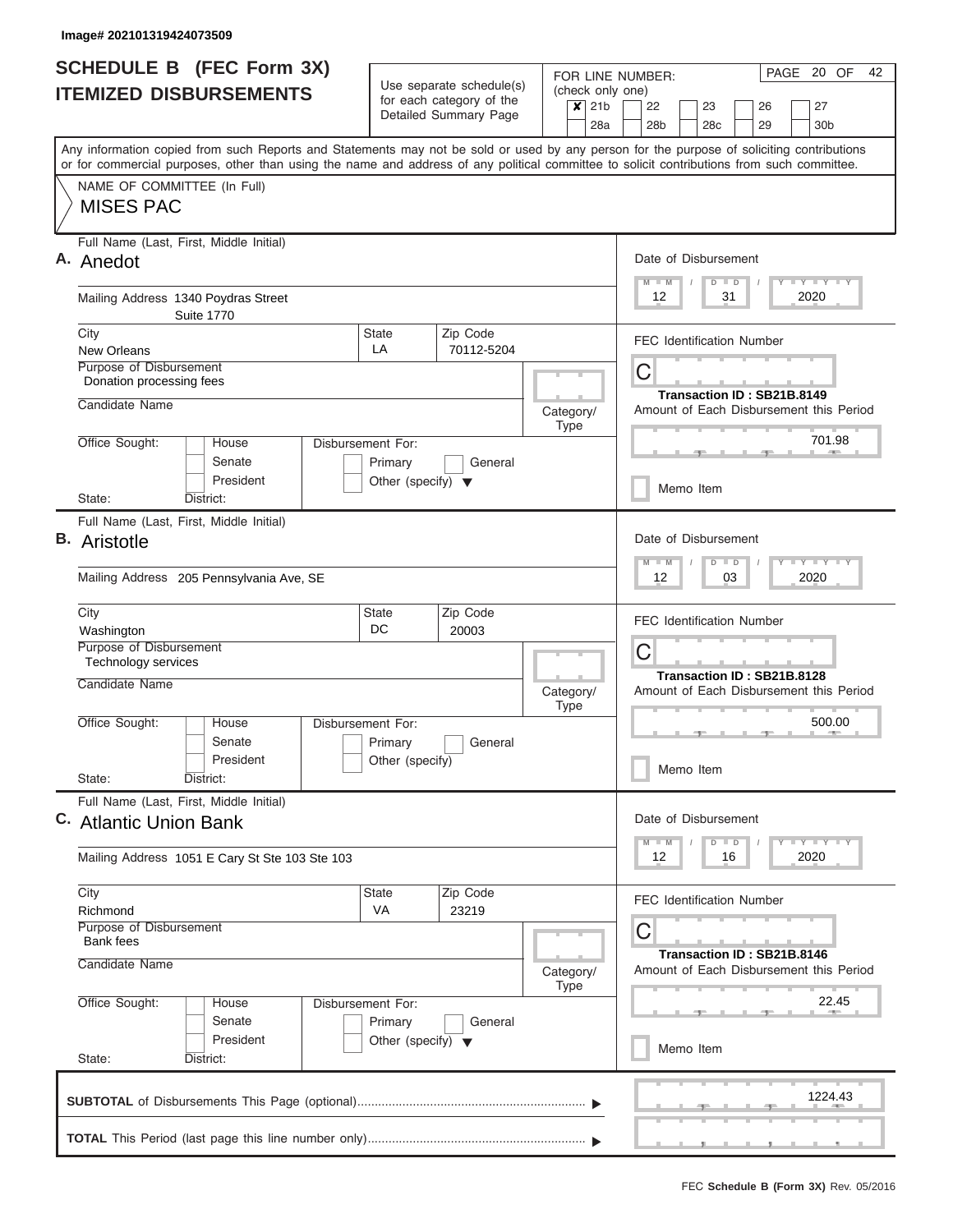$\overline{\phantom{a}}$ 

| <b>SCHEDULE B</b> (FEC Form 3X)                                                                                                                                                                                                                                                         |                                                                      | Use separate schedule(s)                          |           |             |                                                        | FOR LINE NUMBER:                      |           |                                |                            | PAGE 21 OF<br>42                        |
|-----------------------------------------------------------------------------------------------------------------------------------------------------------------------------------------------------------------------------------------------------------------------------------------|----------------------------------------------------------------------|---------------------------------------------------|-----------|-------------|--------------------------------------------------------|---------------------------------------|-----------|--------------------------------|----------------------------|-----------------------------------------|
| <b>ITEMIZED DISBURSEMENTS</b>                                                                                                                                                                                                                                                           |                                                                      | for each category of the<br>Detailed Summary Page |           |             | (check only one)<br>$\overline{\mathsf{x}}$ 21b<br>28a | 22<br>28 <sub>b</sub>                 |           | 23<br>28c                      | 26<br>29                   | 27<br>30 <sub>b</sub>                   |
| Any information copied from such Reports and Statements may not be sold or used by any person for the purpose of soliciting contributions<br>or for commercial purposes, other than using the name and address of any political committee to solicit contributions from such committee. |                                                                      |                                                   |           |             |                                                        |                                       |           |                                |                            |                                         |
| NAME OF COMMITTEE (In Full)<br><b>MISES PAC</b>                                                                                                                                                                                                                                         |                                                                      |                                                   |           |             |                                                        |                                       |           |                                |                            |                                         |
| Full Name (Last, First, Middle Initial)<br>A. Bluehost.com                                                                                                                                                                                                                              |                                                                      |                                                   |           |             |                                                        | Date of Disbursement<br>$M$ $M$       |           | $D$ $D$                        |                            | <b>LY LY LY</b>                         |
| Mailing Address 10 Corporate Drive                                                                                                                                                                                                                                                      |                                                                      |                                                   |           |             |                                                        | 12                                    |           | 14                             |                            | 2020                                    |
| City<br>Burlington                                                                                                                                                                                                                                                                      | State<br><b>MA</b>                                                   | Zip Code<br>01803                                 |           |             |                                                        | <b>FEC Identification Number</b>      |           |                                |                            |                                         |
| Purpose of Disbursement<br>Technology services                                                                                                                                                                                                                                          |                                                                      |                                                   |           |             |                                                        | C                                     |           |                                | Transaction ID: SB21B.8120 |                                         |
| Candidate Name                                                                                                                                                                                                                                                                          |                                                                      |                                                   | Category/ | <b>Type</b> |                                                        |                                       |           |                                |                            | Amount of Each Disbursement this Period |
| Office Sought:<br>House<br>Senate<br>President                                                                                                                                                                                                                                          | Disbursement For:<br>Primary<br>Other (specify) $\blacktriangledown$ | General                                           |           |             |                                                        |                                       | Memo Item |                                |                            | 55.25                                   |
| State:<br>District:<br>Full Name (Last, First, Middle Initial)                                                                                                                                                                                                                          |                                                                      |                                                   |           |             |                                                        |                                       |           |                                |                            |                                         |
| B. Bluehost.com<br>Mailing Address 10 Corporate Drive                                                                                                                                                                                                                                   |                                                                      |                                                   |           |             |                                                        | Date of Disbursement<br>$M - M$<br>12 |           | $\Box$<br>$\overline{D}$<br>14 |                            | $-Y - Y - I - Y$<br>2020                |
|                                                                                                                                                                                                                                                                                         | State                                                                |                                                   |           |             |                                                        |                                       |           |                                |                            |                                         |
| City<br><b>Burlington</b><br>Purpose of Disbursement<br>Technology services                                                                                                                                                                                                             | МA                                                                   | Zip Code<br>01803                                 |           |             |                                                        | <b>FEC Identification Number</b><br>C |           |                                |                            |                                         |
| Candidate Name                                                                                                                                                                                                                                                                          |                                                                      |                                                   | Category/ | <b>Type</b> |                                                        |                                       |           |                                | Transaction ID: SB21B.8121 | Amount of Each Disbursement this Period |
| Office Sought:<br>House<br>Senate<br>President                                                                                                                                                                                                                                          | Disbursement For:<br>Primary<br>Other (specify)                      | General                                           |           |             |                                                        |                                       |           |                                |                            | 27.99                                   |
| State:<br>District:                                                                                                                                                                                                                                                                     |                                                                      |                                                   |           |             |                                                        |                                       | Memo Item |                                |                            |                                         |
| Full Name (Last, First, Middle Initial)<br>C. Bluehost.com                                                                                                                                                                                                                              |                                                                      |                                                   |           |             |                                                        | Date of Disbursement                  |           |                                |                            | $T - Y = T - Y$                         |
| Mailing Address 10 Corporate Drive                                                                                                                                                                                                                                                      |                                                                      |                                                   |           |             |                                                        | $M - M$<br>12                         |           | $\overline{D}$<br>$\Box$<br>16 |                            | 2020                                    |
| City<br>Burlington                                                                                                                                                                                                                                                                      | State<br>МA                                                          | Zip Code<br>01803                                 |           |             |                                                        | <b>FEC Identification Number</b>      |           |                                |                            |                                         |
| Purpose of Disbursement<br>Technology services                                                                                                                                                                                                                                          |                                                                      |                                                   |           |             |                                                        | С                                     |           |                                | Transaction ID: SB21B.8122 |                                         |
| Candidate Name                                                                                                                                                                                                                                                                          |                                                                      |                                                   | Category/ | Type        |                                                        |                                       |           |                                |                            | Amount of Each Disbursement this Period |
| Office Sought:<br>House<br>Senate<br>President                                                                                                                                                                                                                                          | Disbursement For:<br>Primary<br>Other (specify) $\blacktriangledown$ | General                                           |           |             |                                                        |                                       |           |                                |                            | 29.87                                   |
| State:<br>District:                                                                                                                                                                                                                                                                     |                                                                      |                                                   |           |             |                                                        |                                       | Memo Item |                                |                            |                                         |
|                                                                                                                                                                                                                                                                                         |                                                                      |                                                   |           |             |                                                        |                                       |           |                                |                            | 113.11                                  |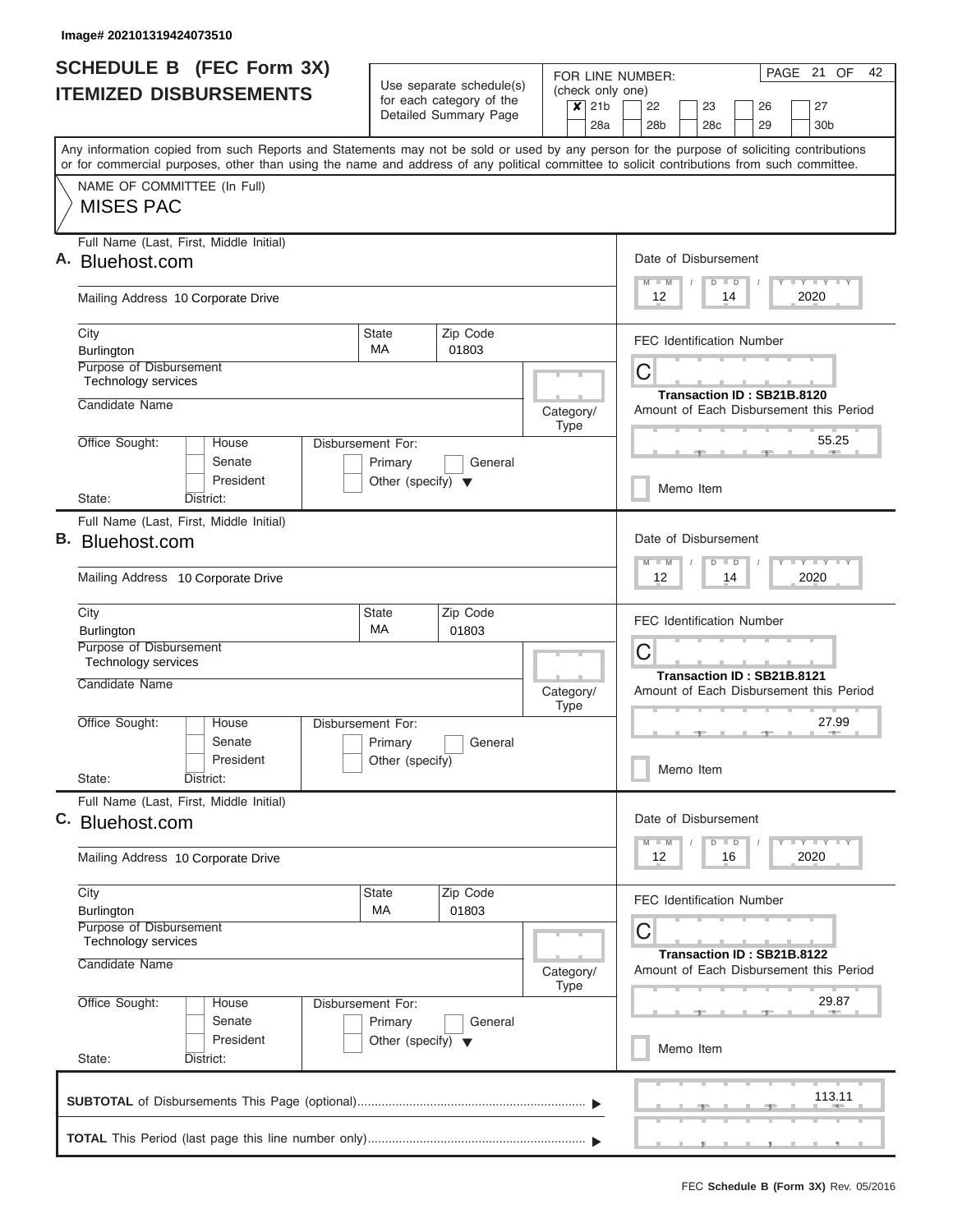|    | <b>SCHEDULE B</b> (FEC Form 3X)                                                                                                                                                                                                                                                         |                                      | Use separate schedule(s) | FOR LINE NUMBER:                                        | PAGE 22 OF<br>42                                                      |
|----|-----------------------------------------------------------------------------------------------------------------------------------------------------------------------------------------------------------------------------------------------------------------------------------------|--------------------------------------|--------------------------|---------------------------------------------------------|-----------------------------------------------------------------------|
|    | <b>ITEMIZED DISBURSEMENTS</b>                                                                                                                                                                                                                                                           |                                      | for each category of the | (check only one)<br>21 <sub>b</sub><br>$\boldsymbol{x}$ | 22<br>23<br>27<br>26                                                  |
|    |                                                                                                                                                                                                                                                                                         |                                      | Detailed Summary Page    | 28a                                                     | 28 <sub>b</sub><br>29<br>30 <sub>b</sub><br>28c                       |
|    | Any information copied from such Reports and Statements may not be sold or used by any person for the purpose of soliciting contributions<br>or for commercial purposes, other than using the name and address of any political committee to solicit contributions from such committee. |                                      |                          |                                                         |                                                                       |
|    | NAME OF COMMITTEE (In Full)                                                                                                                                                                                                                                                             |                                      |                          |                                                         |                                                                       |
|    | <b>MISES PAC</b>                                                                                                                                                                                                                                                                        |                                      |                          |                                                         |                                                                       |
|    | Full Name (Last, First, Middle Initial)<br>Bluehost.com                                                                                                                                                                                                                                 |                                      |                          |                                                         | Date of Disbursement                                                  |
|    |                                                                                                                                                                                                                                                                                         |                                      |                          |                                                         | Y LY LY LY<br>$M$ $M$<br>$D$ $D$                                      |
|    | Mailing Address 10 Corporate Drive                                                                                                                                                                                                                                                      |                                      |                          |                                                         | $12 \overline{ }$<br>21<br>2020                                       |
|    | City<br>Burlington                                                                                                                                                                                                                                                                      | <b>State</b><br>MA.                  | Zip Code<br>01803        |                                                         | <b>FEC Identification Number</b>                                      |
|    | Purpose of Disbursement<br>Technology services                                                                                                                                                                                                                                          |                                      |                          |                                                         | С                                                                     |
|    | Candidate Name                                                                                                                                                                                                                                                                          |                                      |                          |                                                         | Transaction ID: SB21B.8123<br>Amount of Each Disbursement this Period |
|    |                                                                                                                                                                                                                                                                                         |                                      |                          | Category/<br><b>Type</b>                                |                                                                       |
|    | Office Sought:<br>House<br>Senate                                                                                                                                                                                                                                                       | Disbursement For:<br>Primary         | General                  |                                                         | 27.99                                                                 |
|    | President                                                                                                                                                                                                                                                                               | Other (specify) $\blacktriangledown$ |                          |                                                         | Memo Item                                                             |
|    | State:<br>District:<br>Full Name (Last, First, Middle Initial)                                                                                                                                                                                                                          |                                      |                          |                                                         |                                                                       |
| В. | Bluehost.com                                                                                                                                                                                                                                                                            |                                      |                          |                                                         | Date of Disbursement                                                  |
|    | Mailing Address 10 Corporate Drive                                                                                                                                                                                                                                                      |                                      |                          |                                                         | $M - M$<br>$D$ $D$<br>21<br>2020<br>12                                |
|    |                                                                                                                                                                                                                                                                                         |                                      |                          |                                                         |                                                                       |
|    | City<br><b>Burlington</b>                                                                                                                                                                                                                                                               | State<br>МA                          | Zip Code<br>01803        |                                                         | <b>FEC Identification Number</b>                                      |
|    | Purpose of Disbursement<br>Technology services                                                                                                                                                                                                                                          |                                      |                          |                                                         | C                                                                     |
|    | Candidate Name                                                                                                                                                                                                                                                                          |                                      |                          | Category/                                               | Transaction ID: SB21B.8124<br>Amount of Each Disbursement this Period |
|    | Office Sought:<br>House                                                                                                                                                                                                                                                                 | Disbursement For:                    |                          | <b>Type</b>                                             | 27.99                                                                 |
|    | Senate                                                                                                                                                                                                                                                                                  | Primary                              | General                  |                                                         | <b>AND</b>                                                            |
|    | President<br>State:<br>District:                                                                                                                                                                                                                                                        | Other (specify)                      |                          |                                                         | Memo Item                                                             |
|    | Full Name (Last, First, Middle Initial)                                                                                                                                                                                                                                                 |                                      |                          |                                                         |                                                                       |
|    | C. Bluehost.com                                                                                                                                                                                                                                                                         |                                      |                          |                                                         | Date of Disbursement<br>Y TY TY TY<br>$M - M$<br>$D$ $D$              |
|    | Mailing Address 10 Corporate Drive                                                                                                                                                                                                                                                      |                                      |                          |                                                         | 2020<br>12<br>28                                                      |
|    | City<br><b>Burlington</b>                                                                                                                                                                                                                                                               | State<br>МA                          | Zip Code<br>01803        |                                                         | <b>FEC Identification Number</b>                                      |
|    | Purpose of Disbursement<br>Technology services                                                                                                                                                                                                                                          |                                      |                          |                                                         | C                                                                     |
|    | Candidate Name                                                                                                                                                                                                                                                                          |                                      |                          |                                                         | Transaction ID: SB21B.8125<br>Amount of Each Disbursement this Period |
|    |                                                                                                                                                                                                                                                                                         |                                      |                          | Category/<br><b>Type</b>                                |                                                                       |
|    | Office Sought:<br>House<br>Senate                                                                                                                                                                                                                                                       | Disbursement For:<br>Primary         | General                  |                                                         | 17.99                                                                 |
|    | President                                                                                                                                                                                                                                                                               | Other (specify) $\blacktriangledown$ |                          |                                                         | Memo Item                                                             |
|    | State:<br>District:                                                                                                                                                                                                                                                                     |                                      |                          |                                                         |                                                                       |
|    |                                                                                                                                                                                                                                                                                         |                                      |                          |                                                         | 73.97                                                                 |
|    |                                                                                                                                                                                                                                                                                         |                                      |                          |                                                         |                                                                       |
|    |                                                                                                                                                                                                                                                                                         |                                      |                          |                                                         |                                                                       |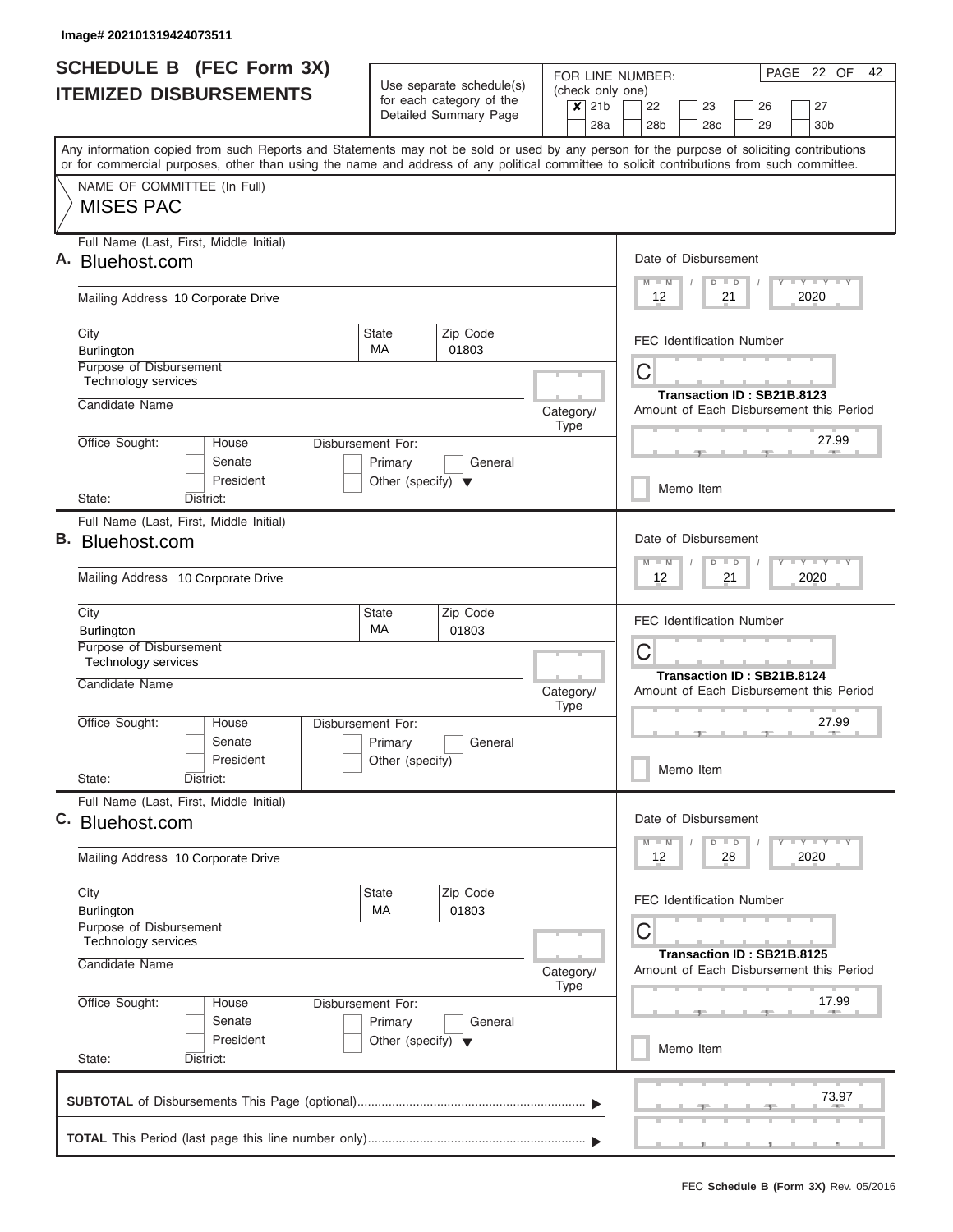| <b>SCHEDULE B (FEC Form 3X)</b>                                                                                                                                                                                                                                                         |                                      |                                                      |                          |                             | PAGE 23 OF<br>42<br>FOR LINE NUMBER:                                  |
|-----------------------------------------------------------------------------------------------------------------------------------------------------------------------------------------------------------------------------------------------------------------------------------------|--------------------------------------|------------------------------------------------------|--------------------------|-----------------------------|-----------------------------------------------------------------------|
| <b>ITEMIZED DISBURSEMENTS</b>                                                                                                                                                                                                                                                           |                                      | Use separate schedule(s)<br>for each category of the |                          | (check only one)            |                                                                       |
|                                                                                                                                                                                                                                                                                         |                                      | Detailed Summary Page                                |                          | $\overline{\mathsf{x}}$ 21b | 22<br>23<br>27<br>26                                                  |
|                                                                                                                                                                                                                                                                                         |                                      |                                                      |                          | 28a                         | 28 <sub>b</sub><br>28c<br>29<br>30 <sub>b</sub>                       |
| Any information copied from such Reports and Statements may not be sold or used by any person for the purpose of soliciting contributions<br>or for commercial purposes, other than using the name and address of any political committee to solicit contributions from such committee. |                                      |                                                      |                          |                             |                                                                       |
| NAME OF COMMITTEE (In Full)                                                                                                                                                                                                                                                             |                                      |                                                      |                          |                             |                                                                       |
| <b>MISES PAC</b>                                                                                                                                                                                                                                                                        |                                      |                                                      |                          |                             |                                                                       |
| Full Name (Last, First, Middle Initial)<br>A. Bluehost.com                                                                                                                                                                                                                              |                                      |                                                      |                          |                             | Date of Disbursement                                                  |
| Mailing Address 10 Corporate Drive                                                                                                                                                                                                                                                      |                                      |                                                      |                          |                             | Y I Y I Y I Y<br>$M$ $M$<br>$D$ $D$<br>31<br>2020<br>12               |
| City<br>Burlington                                                                                                                                                                                                                                                                      | <b>State</b><br>MA                   | Zip Code<br>01803                                    |                          |                             | <b>FEC Identification Number</b>                                      |
| Purpose of Disbursement<br>Technology services                                                                                                                                                                                                                                          |                                      |                                                      |                          |                             | C<br>Transaction ID: SB21B.8126                                       |
| Candidate Name                                                                                                                                                                                                                                                                          |                                      |                                                      | Category/<br><b>Type</b> |                             | Amount of Each Disbursement this Period                               |
| Office Sought:<br>House<br>Senate                                                                                                                                                                                                                                                       | Disbursement For:<br>Primary         | General                                              |                          |                             | 12.99<br><b>COLL</b>                                                  |
| President<br>State:<br>District:                                                                                                                                                                                                                                                        | Other (specify) $\blacktriangledown$ |                                                      |                          |                             | Memo Item                                                             |
| Full Name (Last, First, Middle Initial)                                                                                                                                                                                                                                                 |                                      |                                                      |                          |                             |                                                                       |
| B. Drip                                                                                                                                                                                                                                                                                 |                                      |                                                      |                          |                             | Date of Disbursement<br>Y FY FY FY<br>$M - M$<br>$D$ $D$              |
| Mailing Address 251 N. 1st Avenue, Suite 400                                                                                                                                                                                                                                            |                                      |                                                      |                          |                             | 2020<br>12<br>14                                                      |
| City                                                                                                                                                                                                                                                                                    | <b>State</b>                         | Zip Code                                             |                          |                             | <b>FEC Identification Number</b>                                      |
| Minneapolis<br>Purpose of Disbursement                                                                                                                                                                                                                                                  | MN                                   | 55401                                                |                          |                             |                                                                       |
| Technology services                                                                                                                                                                                                                                                                     |                                      |                                                      |                          |                             | C                                                                     |
| Candidate Name                                                                                                                                                                                                                                                                          |                                      |                                                      | Category/<br><b>Type</b> |                             | Transaction ID: SB21B.8127<br>Amount of Each Disbursement this Period |
| Office Sought:<br>House                                                                                                                                                                                                                                                                 | Disbursement For:                    |                                                      |                          |                             | 122.00<br><b>Barbara</b>                                              |
| Senate                                                                                                                                                                                                                                                                                  | Primary                              | General                                              |                          |                             |                                                                       |
| President<br>State:<br>District:                                                                                                                                                                                                                                                        | Other (specify)                      |                                                      |                          |                             | Memo Item                                                             |
| Full Name (Last, First, Middle Initial)<br>C. EZ Texting                                                                                                                                                                                                                                |                                      |                                                      |                          |                             | Date of Disbursement                                                  |
| Mailing Address 1410 2nd St Suite #200                                                                                                                                                                                                                                                  |                                      |                                                      |                          |                             | $Y$ $Y$ $Y$ $Y$ $Y$<br>$D$ $D$<br>$M - M$<br>2020<br>12<br>14         |
| City                                                                                                                                                                                                                                                                                    | <b>State</b><br>CA                   | Zip Code<br>90401                                    |                          |                             | <b>FEC Identification Number</b>                                      |
| Santa Monica<br>Purpose of Disbursement<br>Technology services                                                                                                                                                                                                                          |                                      |                                                      |                          |                             | С                                                                     |
| Candidate Name                                                                                                                                                                                                                                                                          |                                      |                                                      | Category/<br><b>Type</b> |                             | Transaction ID: SB21B.8143<br>Amount of Each Disbursement this Period |
| Office Sought:<br>House<br>Senate                                                                                                                                                                                                                                                       | Disbursement For:<br>Primary         | General                                              |                          |                             | 45.00                                                                 |
| President<br>State:<br>District:                                                                                                                                                                                                                                                        | Other (specify) $\blacktriangledown$ |                                                      |                          |                             | Memo Item                                                             |
|                                                                                                                                                                                                                                                                                         |                                      |                                                      |                          |                             | 179.99                                                                |
|                                                                                                                                                                                                                                                                                         |                                      |                                                      |                          |                             |                                                                       |
|                                                                                                                                                                                                                                                                                         |                                      |                                                      |                          |                             | <u>.</u>                                                              |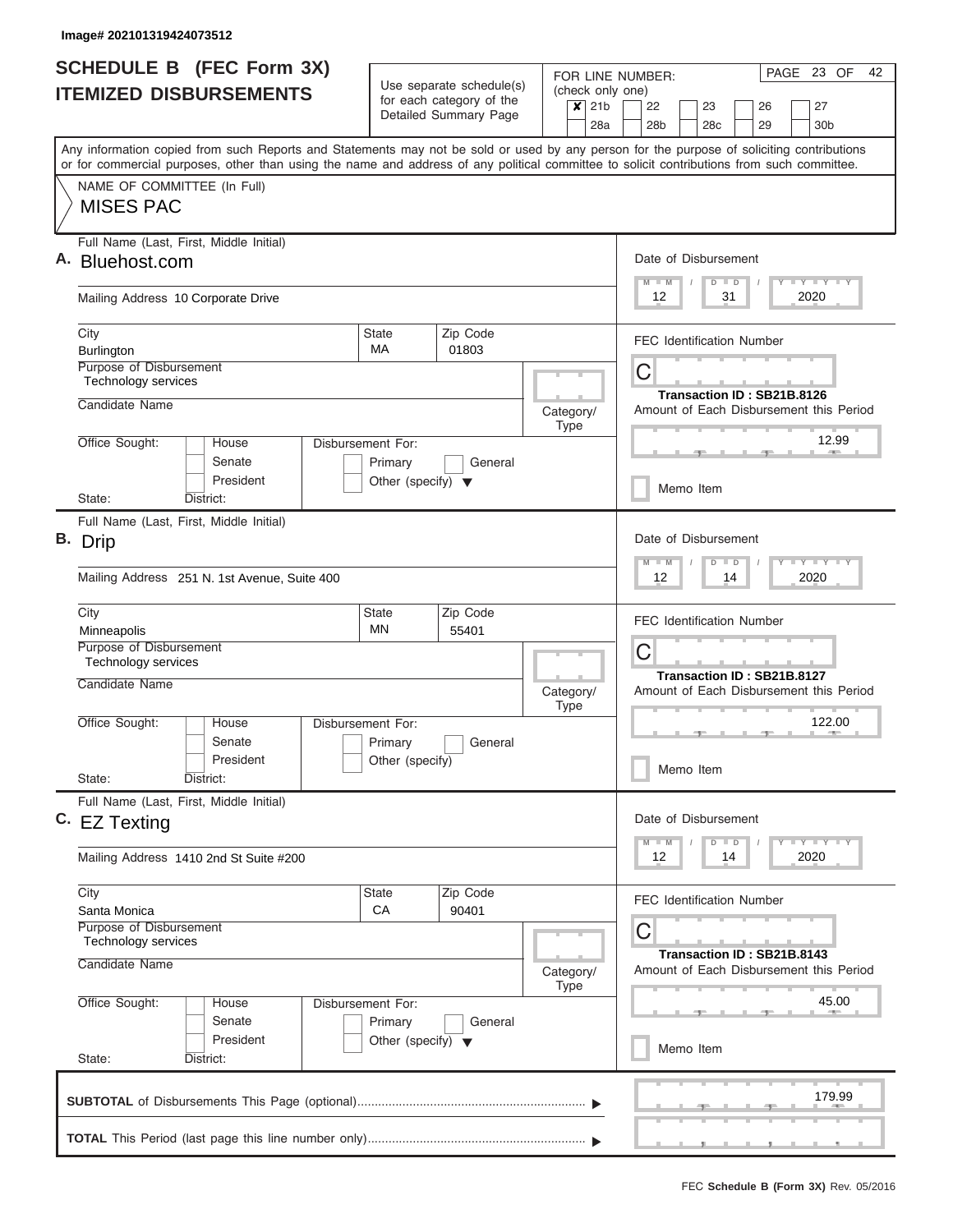| <b>SCHEDULE B</b> (FEC Form 3X)                                                                                                                                                                                                                                                         |                                                 | Use separate schedule(s)                          |           |             |     | FOR LINE NUMBER:                      |           |               |                                  | PAGE 24 OF                                      | 42 |
|-----------------------------------------------------------------------------------------------------------------------------------------------------------------------------------------------------------------------------------------------------------------------------------------|-------------------------------------------------|---------------------------------------------------|-----------|-------------|-----|---------------------------------------|-----------|---------------|----------------------------------|-------------------------------------------------|----|
| <b>ITEMIZED DISBURSEMENTS</b>                                                                                                                                                                                                                                                           |                                                 | for each category of the<br>Detailed Summary Page |           | $x$ 21b     | 28a | (check only one)<br>22<br>28b         | 23<br>28c |               | 26<br>29                         | 27<br>30b                                       |    |
| Any information copied from such Reports and Statements may not be sold or used by any person for the purpose of soliciting contributions<br>or for commercial purposes, other than using the name and address of any political committee to solicit contributions from such committee. |                                                 |                                                   |           |             |     |                                       |           |               |                                  |                                                 |    |
| NAME OF COMMITTEE (In Full)<br><b>MISES PAC</b>                                                                                                                                                                                                                                         |                                                 |                                                   |           |             |     |                                       |           |               |                                  |                                                 |    |
| Full Name (Last, First, Middle Initial)<br>A. EZ Texting                                                                                                                                                                                                                                |                                                 |                                                   |           |             |     | Date of Disbursement<br>$M$ $M$       |           | $D$ $D$       |                                  | Y LY LY LY                                      |    |
| Mailing Address 1410 2nd St Suite #200                                                                                                                                                                                                                                                  |                                                 |                                                   |           |             |     | 12                                    |           | 14            |                                  | 2020                                            |    |
| City<br>Santa Monica                                                                                                                                                                                                                                                                    | State<br>CA                                     | Zip Code<br>90401                                 |           |             |     |                                       |           |               | <b>FEC Identification Number</b> |                                                 |    |
| Purpose of Disbursement<br>Technology services                                                                                                                                                                                                                                          |                                                 |                                                   |           |             |     | C                                     |           |               | Transaction ID: SB21B.8144       |                                                 |    |
| Candidate Name<br>Office Sought:<br>House                                                                                                                                                                                                                                               | Disbursement For:                               |                                                   | Category/ | Type        |     |                                       |           |               |                                  | Amount of Each Disbursement this Period<br>5.04 |    |
| Senate<br>President<br>State:<br>District:                                                                                                                                                                                                                                              | Primary<br>Other (specify) $\blacktriangledown$ | General                                           |           |             |     |                                       | Memo Item |               |                                  | <b>COLLECTION</b>                               |    |
| Full Name (Last, First, Middle Initial)<br><b>B.</b> EZ Texting<br>Mailing Address 1410 2nd St Suite #200                                                                                                                                                                               |                                                 |                                                   |           |             |     | Date of Disbursement<br>$M - M$<br>12 |           | $D$ $D$<br>23 |                                  | $T = Y - T - Y - T - Y$<br>2020                 |    |
| City<br>Santa Monica<br>Purpose of Disbursement<br>Technology services                                                                                                                                                                                                                  | State<br>CA                                     | Zip Code<br>90401                                 |           |             |     | C                                     |           |               | <b>FEC Identification Number</b> |                                                 |    |
| Candidate Name                                                                                                                                                                                                                                                                          |                                                 |                                                   | Category/ | <b>Type</b> |     |                                       |           |               | Transaction ID: SB21B.8145       | Amount of Each Disbursement this Period         |    |
| Office Sought:<br>House<br>Senate<br>President<br>State:<br>District:                                                                                                                                                                                                                   | Disbursement For:<br>Primary<br>Other (specify) | General                                           |           |             |     |                                       | Memo Item |               |                                  | 470.40<br><b>AND</b>                            |    |
| Full Name (Last, First, Middle Initial)<br>C. GearBubble                                                                                                                                                                                                                                |                                                 |                                                   |           |             |     | Date of Disbursement                  |           |               |                                  |                                                 |    |
| Mailing Address 6440 Sky Pointe Dr. #140-361                                                                                                                                                                                                                                            |                                                 |                                                   |           |             |     | $M - M$<br>11                         |           | $D$ $D$<br>27 |                                  | $T - Y = T - Y$<br>2020                         |    |
| City<br>Las Vegas<br>Purpose of Disbursement<br>Merchandise                                                                                                                                                                                                                             | State<br><b>NV</b>                              | Zip Code<br>89131                                 |           |             |     | C                                     |           |               | <b>FEC Identification Number</b> |                                                 |    |
| Candidate Name                                                                                                                                                                                                                                                                          |                                                 |                                                   | Category/ | <b>Type</b> |     |                                       |           |               | Transaction ID: SB21B.8082       | Amount of Each Disbursement this Period         |    |
| Office Sought:<br>House<br>Senate                                                                                                                                                                                                                                                       | Disbursement For:<br>Primary                    | General                                           |           |             |     |                                       |           |               |                                  | 12.73                                           |    |
| President<br>State:<br>District:                                                                                                                                                                                                                                                        | Other (specify) $\blacktriangledown$            |                                                   |           |             |     |                                       | Memo Item |               |                                  |                                                 |    |
|                                                                                                                                                                                                                                                                                         |                                                 |                                                   |           |             |     |                                       |           |               |                                  | 488.17                                          |    |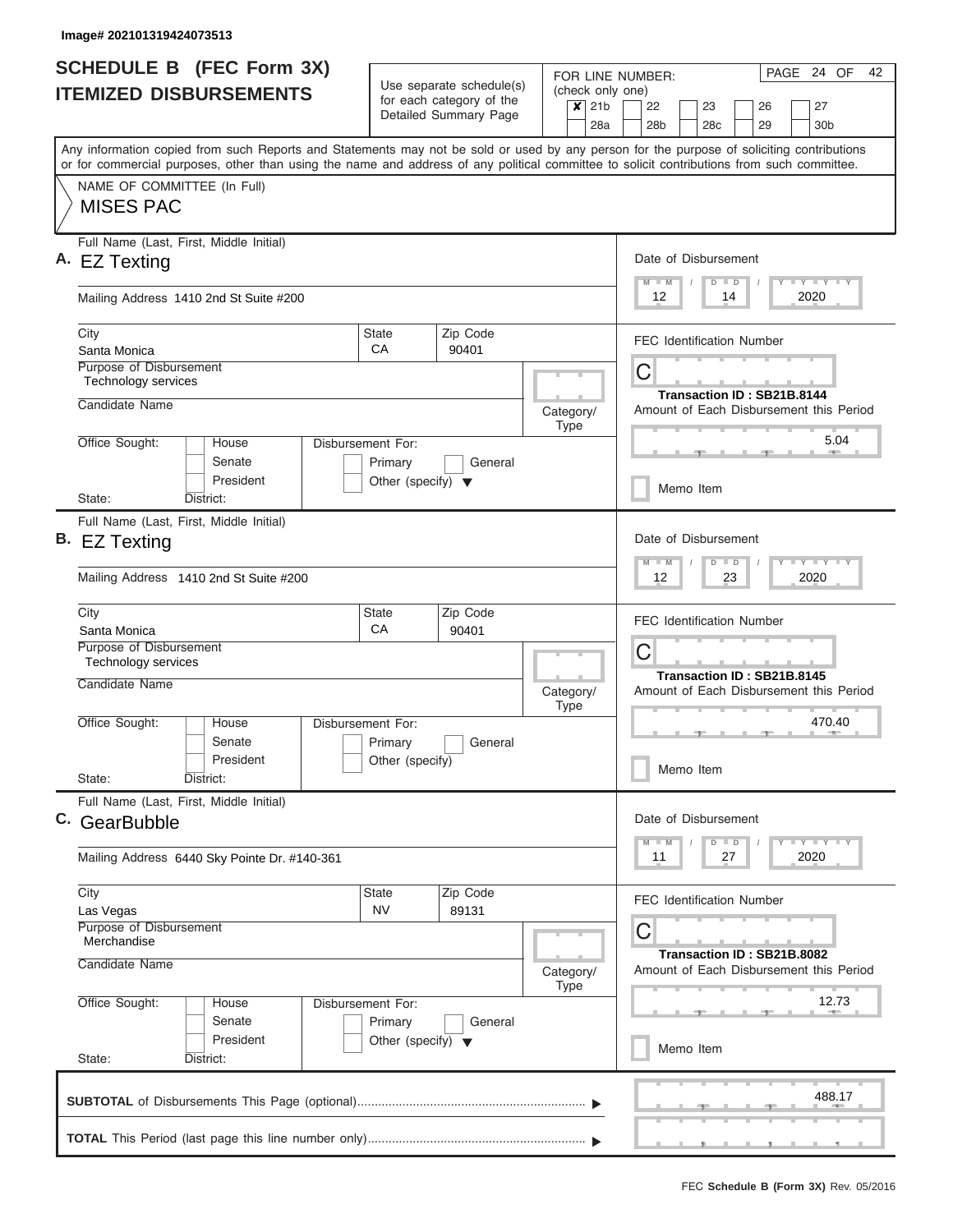|    | <b>SCHEDULE B</b> (FEC Form 3X)                                                                                                            |                                                 |                                                      |           |             | FOR LINE NUMBER:            |   |                 |                      |               |                                  | PAGE 25 OF                              |       | 42 |
|----|--------------------------------------------------------------------------------------------------------------------------------------------|-------------------------------------------------|------------------------------------------------------|-----------|-------------|-----------------------------|---|-----------------|----------------------|---------------|----------------------------------|-----------------------------------------|-------|----|
|    | <b>ITEMIZED DISBURSEMENTS</b>                                                                                                              |                                                 | Use separate schedule(s)<br>for each category of the |           |             | (check only one)<br>$x$ 21b |   | 22              | 23                   |               | 26                               | 27                                      |       |    |
|    |                                                                                                                                            |                                                 | Detailed Summary Page                                |           |             | 28a                         |   | 28 <sub>b</sub> | 28 <sub>c</sub>      |               | 29                               | 30 <sub>b</sub>                         |       |    |
|    | Any information copied from such Reports and Statements may not be sold or used by any person for the purpose of soliciting contributions  |                                                 |                                                      |           |             |                             |   |                 |                      |               |                                  |                                         |       |    |
|    | or for commercial purposes, other than using the name and address of any political committee to solicit contributions from such committee. |                                                 |                                                      |           |             |                             |   |                 |                      |               |                                  |                                         |       |    |
|    | NAME OF COMMITTEE (In Full)<br><b>MISES PAC</b>                                                                                            |                                                 |                                                      |           |             |                             |   |                 |                      |               |                                  |                                         |       |    |
|    |                                                                                                                                            |                                                 |                                                      |           |             |                             |   |                 |                      |               |                                  |                                         |       |    |
|    | Full Name (Last, First, Middle Initial)                                                                                                    |                                                 |                                                      |           |             |                             |   |                 |                      |               |                                  |                                         |       |    |
| Α. | GearBubble                                                                                                                                 |                                                 |                                                      |           |             |                             |   |                 | Date of Disbursement |               |                                  | Y I Y I Y I Y                           |       |    |
|    | Mailing Address 6440 Sky Pointe Dr. #140-361                                                                                               |                                                 |                                                      |           |             |                             |   | $M$ $M$<br>11   |                      | $D$ $D$<br>30 |                                  | 2020                                    |       |    |
|    | City                                                                                                                                       | <b>State</b>                                    | Zip Code                                             |           |             |                             |   |                 |                      |               | <b>FEC Identification Number</b> |                                         |       |    |
|    | Las Vegas                                                                                                                                  | <b>NV</b>                                       | 89131                                                |           |             |                             |   |                 |                      |               |                                  |                                         |       |    |
|    | Purpose of Disbursement<br>Merchandise                                                                                                     |                                                 |                                                      |           |             |                             | С |                 |                      |               |                                  |                                         |       |    |
|    | Candidate Name                                                                                                                             |                                                 |                                                      | Category/ |             |                             |   |                 |                      |               | Transaction ID: SB21B.8083       | Amount of Each Disbursement this Period |       |    |
|    |                                                                                                                                            |                                                 |                                                      |           | Type        |                             |   |                 |                      |               |                                  |                                         |       |    |
|    | Office Sought:<br>House<br>Disbursement For:<br>Senate                                                                                     |                                                 |                                                      |           |             |                             |   |                 |                      |               |                                  | 27.70                                   |       |    |
|    | President                                                                                                                                  | Primary<br>Other (specify) $\blacktriangledown$ | General                                              |           |             |                             |   |                 |                      |               |                                  |                                         |       |    |
|    | District:<br>State:                                                                                                                        |                                                 |                                                      |           |             |                             |   |                 | Memo Item            |               |                                  |                                         |       |    |
|    | Full Name (Last, First, Middle Initial)                                                                                                    |                                                 |                                                      |           |             |                             |   |                 |                      |               |                                  |                                         |       |    |
| В. | GearBubble                                                                                                                                 |                                                 |                                                      |           |             |                             |   |                 | Date of Disbursement |               |                                  |                                         |       |    |
|    | Mailing Address 6440 Sky Pointe Dr. #140-361                                                                                               |                                                 |                                                      |           |             |                             |   | $M - M$<br>11   |                      | $D$ $D$<br>30 |                                  | $T$ $Y$ $T$ $Y$ $T$<br>2020             |       |    |
|    | City                                                                                                                                       | <b>State</b>                                    | Zip Code                                             |           |             |                             |   |                 |                      |               | <b>FEC Identification Number</b> |                                         |       |    |
|    | Las Vegas                                                                                                                                  | <b>NV</b>                                       | 89131                                                |           |             |                             |   |                 |                      |               |                                  |                                         |       |    |
|    | Purpose of Disbursement<br>Merchandise                                                                                                     |                                                 |                                                      |           |             |                             | С |                 |                      |               |                                  |                                         |       |    |
|    | Candidate Name                                                                                                                             |                                                 |                                                      | Category/ |             |                             |   |                 |                      |               | Transaction ID: SB21B.8084       | Amount of Each Disbursement this Period |       |    |
|    |                                                                                                                                            |                                                 |                                                      |           | <b>Type</b> |                             |   |                 |                      |               |                                  |                                         |       |    |
|    | Office Sought:<br>House<br><b>Disbursement For:</b>                                                                                        |                                                 |                                                      |           |             |                             |   |                 |                      |               | $\rightarrow$                    | 12.73<br><b>AND IN</b>                  |       |    |
|    | Senate<br>President                                                                                                                        | Primary<br>Other (specify)                      | General                                              |           |             |                             |   |                 |                      |               |                                  |                                         |       |    |
|    | State:<br>District:                                                                                                                        |                                                 |                                                      |           |             |                             |   |                 | Memo Item            |               |                                  |                                         |       |    |
|    | Full Name (Last, First, Middle Initial)                                                                                                    |                                                 |                                                      |           |             |                             |   |                 |                      |               |                                  |                                         |       |    |
|    | C. GearBubble                                                                                                                              |                                                 |                                                      |           |             |                             |   |                 | Date of Disbursement |               |                                  |                                         |       |    |
|    | Mailing Address 6440 Sky Pointe Dr. #140-361                                                                                               |                                                 |                                                      |           |             |                             |   | $M - M$<br>11   |                      | $D$ $D$<br>30 |                                  | $T - Y$ $T - Y$ $T - Y$<br>2020         |       |    |
|    | City                                                                                                                                       | <b>State</b>                                    | Zip Code                                             |           |             |                             |   |                 |                      |               | FEC Identification Number        |                                         |       |    |
|    | Las Vegas<br>Purpose of Disbursement                                                                                                       | <b>NV</b>                                       | 89131                                                |           |             |                             |   |                 |                      |               |                                  |                                         |       |    |
|    | Merchandise                                                                                                                                |                                                 |                                                      |           |             |                             | С |                 |                      |               |                                  |                                         |       |    |
|    | Candidate Name                                                                                                                             |                                                 |                                                      | Category/ | Type        |                             |   |                 |                      |               | Transaction ID: SB21B.8085       | Amount of Each Disbursement this Period |       |    |
|    | Office Sought:<br>House<br>Disbursement For:                                                                                               |                                                 |                                                      |           |             |                             |   |                 |                      |               |                                  | 12.73                                   |       |    |
|    | Senate                                                                                                                                     | Primary                                         | General                                              |           |             |                             |   |                 |                      |               |                                  |                                         |       |    |
|    | President<br>State:<br>District:                                                                                                           | Other (specify) $\blacktriangledown$            |                                                      |           |             |                             |   |                 | Memo Item            |               |                                  |                                         |       |    |
|    |                                                                                                                                            |                                                 |                                                      |           |             |                             |   |                 |                      |               |                                  |                                         |       |    |
|    |                                                                                                                                            |                                                 |                                                      |           |             |                             |   |                 |                      |               |                                  |                                         | 53.16 |    |
|    |                                                                                                                                            |                                                 |                                                      |           |             |                             |   |                 |                      |               |                                  | ___________                             |       |    |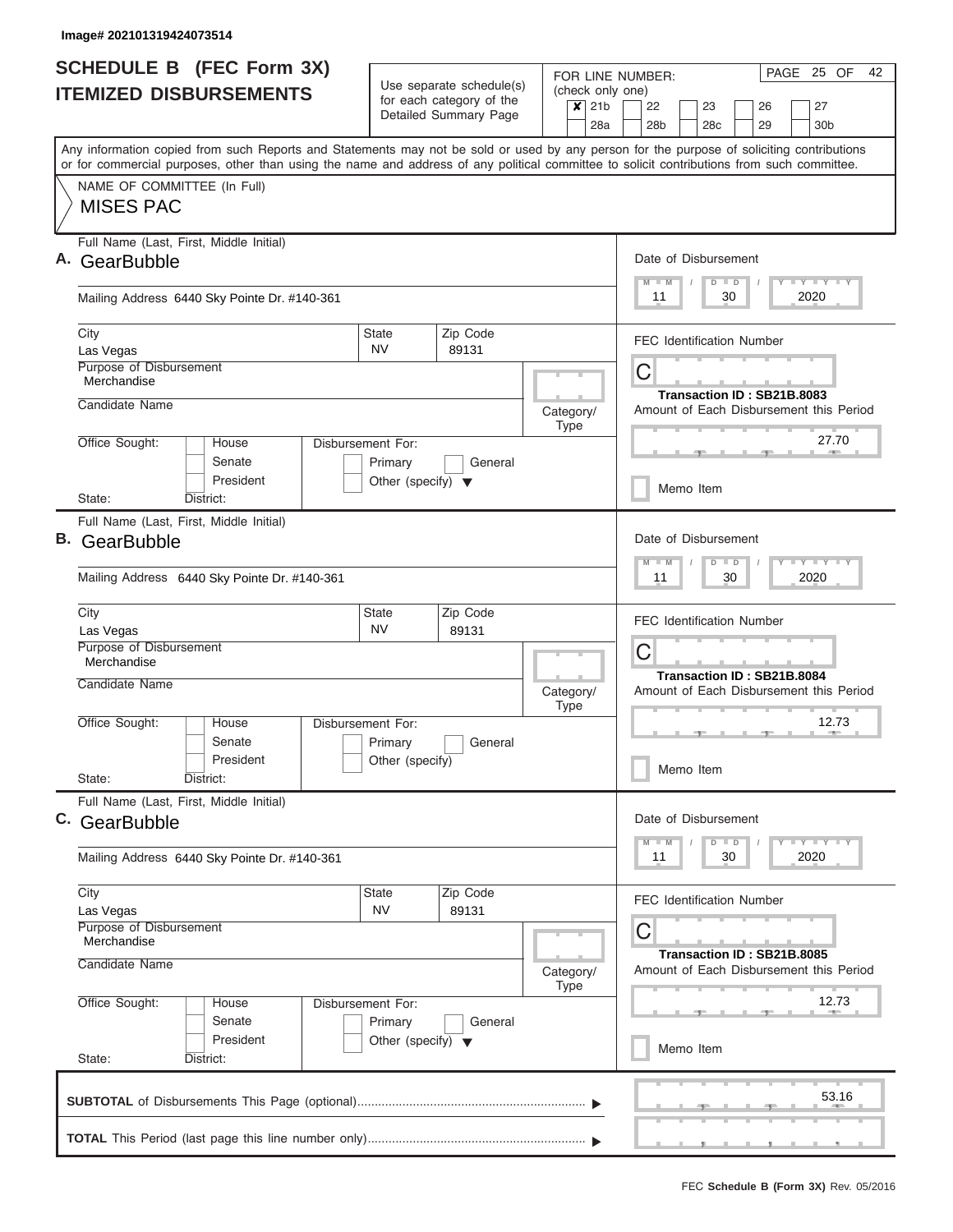| <b>SCHEDULE B (FEC Form 3X)</b><br><b>ITEMIZED DISBURSEMENTS</b>                                                                                                                                                                                                                        |                                                                      | Use separate schedule(s)                          | FOR LINE NUMBER:<br>(check only one)       | PAGE 26 OF<br>42                                                                     |
|-----------------------------------------------------------------------------------------------------------------------------------------------------------------------------------------------------------------------------------------------------------------------------------------|----------------------------------------------------------------------|---------------------------------------------------|--------------------------------------------|--------------------------------------------------------------------------------------|
|                                                                                                                                                                                                                                                                                         |                                                                      | for each category of the<br>Detailed Summary Page | 21 <sub>b</sub><br>$\boldsymbol{x}$<br>28a | 22<br>23<br>27<br>26<br>28 <sub>b</sub><br>30 <sub>b</sub><br>28c<br>29              |
| Any information copied from such Reports and Statements may not be sold or used by any person for the purpose of soliciting contributions<br>or for commercial purposes, other than using the name and address of any political committee to solicit contributions from such committee. |                                                                      |                                                   |                                            |                                                                                      |
| NAME OF COMMITTEE (In Full)<br><b>MISES PAC</b>                                                                                                                                                                                                                                         |                                                                      |                                                   |                                            |                                                                                      |
| Full Name (Last, First, Middle Initial)<br>GearBubble                                                                                                                                                                                                                                   |                                                                      |                                                   |                                            | Date of Disbursement<br>Y LY LY LY<br>$M$ $M$<br>$D$ $D$                             |
| Mailing Address 6440 Sky Pointe Dr. #140-361                                                                                                                                                                                                                                            |                                                                      |                                                   |                                            | 30<br>2020<br>11                                                                     |
| City<br>Las Vegas                                                                                                                                                                                                                                                                       | <b>State</b><br><b>NV</b>                                            | Zip Code<br>89131                                 |                                            | <b>FEC Identification Number</b>                                                     |
| <b>Purpose of Disbursement</b><br>Merchandise                                                                                                                                                                                                                                           |                                                                      |                                                   |                                            | С<br>Transaction ID: SB21B.8086                                                      |
| Candidate Name                                                                                                                                                                                                                                                                          |                                                                      |                                                   | Category/<br><b>Type</b>                   | Amount of Each Disbursement this Period                                              |
| Office Sought:<br>House<br>Senate<br>President                                                                                                                                                                                                                                          | Disbursement For:<br>Primary<br>Other (specify) $\blacktriangledown$ | General                                           |                                            | 12.73<br>Memo Item                                                                   |
| District:<br>State:                                                                                                                                                                                                                                                                     |                                                                      |                                                   |                                            |                                                                                      |
| Full Name (Last, First, Middle Initial)<br><b>B.</b> GearBubble                                                                                                                                                                                                                         |                                                                      |                                                   |                                            | Date of Disbursement<br><b>TEY TEY TEY</b><br>$M - M$<br>$D$ $D$<br>2020<br>11<br>30 |
| Mailing Address 6440 Sky Pointe Dr. #140-361                                                                                                                                                                                                                                            |                                                                      | Zip Code                                          |                                            |                                                                                      |
| City<br>Las Vegas<br>Purpose of Disbursement                                                                                                                                                                                                                                            | State<br><b>NV</b>                                                   | 89131                                             |                                            | <b>FEC Identification Number</b>                                                     |
| Merchandise<br>Candidate Name                                                                                                                                                                                                                                                           |                                                                      |                                                   | Category/                                  | С<br>Transaction ID: SB21B.8087<br>Amount of Each Disbursement this Period           |
| Office Sought:<br>House<br>Senate                                                                                                                                                                                                                                                       | Disbursement For:<br>Primary                                         | General                                           | <b>Type</b>                                | 28.77                                                                                |
| President<br>State:<br>District:                                                                                                                                                                                                                                                        | Other (specify)                                                      |                                                   |                                            | Memo Item                                                                            |
| Full Name (Last, First, Middle Initial)<br>C. GearBubble                                                                                                                                                                                                                                |                                                                      |                                                   |                                            | Date of Disbursement<br>Y LY LY LY<br>$M$ $M$<br>$D$ $D$                             |
| Mailing Address 6440 Sky Pointe Dr. #140-361                                                                                                                                                                                                                                            |                                                                      |                                                   |                                            | 2020<br>11<br>30                                                                     |
| City<br>Las Vegas                                                                                                                                                                                                                                                                       | State<br><b>NV</b>                                                   | Zip Code<br>89131                                 |                                            | <b>FEC Identification Number</b>                                                     |
| Purpose of Disbursement<br>Merchandise<br>Candidate Name                                                                                                                                                                                                                                |                                                                      |                                                   | Category/<br><b>Type</b>                   | С<br>Transaction ID: SB21B.8088<br>Amount of Each Disbursement this Period           |
| Office Sought:<br>House<br>Senate                                                                                                                                                                                                                                                       | Disbursement For:<br>Primary                                         | General                                           |                                            | 12.73                                                                                |
| President<br>State:<br>District:                                                                                                                                                                                                                                                        | Other (specify) $\blacktriangledown$                                 |                                                   |                                            | Memo Item                                                                            |
|                                                                                                                                                                                                                                                                                         |                                                                      |                                                   |                                            | 54.23                                                                                |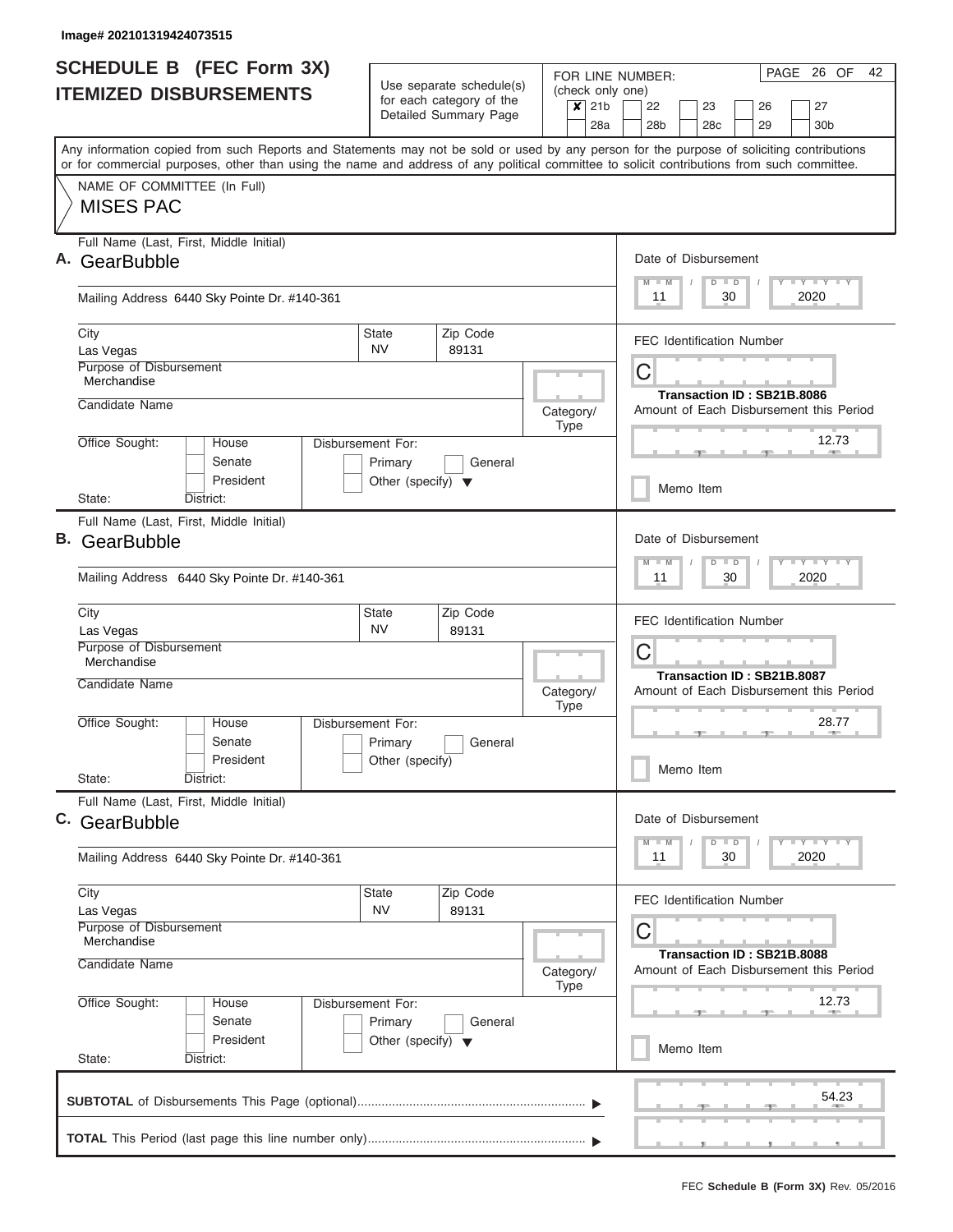|    | <b>SCHEDULE B (FEC Form 3X)</b><br><b>ITEMIZED DISBURSEMENTS</b>                                                                                                                                                                                                                        |                                                                      | Use separate schedule(s)<br>for each category of the | (check only one)         |                        | FOR LINE NUMBER:                 |                            |          | PAGE 27 OF<br>42                        |
|----|-----------------------------------------------------------------------------------------------------------------------------------------------------------------------------------------------------------------------------------------------------------------------------------------|----------------------------------------------------------------------|------------------------------------------------------|--------------------------|------------------------|----------------------------------|----------------------------|----------|-----------------------------------------|
|    |                                                                                                                                                                                                                                                                                         |                                                                      | Detailed Summary Page                                | $\boldsymbol{x}$         | 21 <sub>b</sub><br>28a | 22<br>28 <sub>b</sub>            | 23<br>28c                  | 26<br>29 | 27<br>30 <sub>b</sub>                   |
|    | Any information copied from such Reports and Statements may not be sold or used by any person for the purpose of soliciting contributions<br>or for commercial purposes, other than using the name and address of any political committee to solicit contributions from such committee. |                                                                      |                                                      |                          |                        |                                  |                            |          |                                         |
|    | NAME OF COMMITTEE (In Full)<br><b>MISES PAC</b>                                                                                                                                                                                                                                         |                                                                      |                                                      |                          |                        |                                  |                            |          |                                         |
| Α. | Full Name (Last, First, Middle Initial)<br>GearBubble                                                                                                                                                                                                                                   |                                                                      |                                                      |                          |                        | Date of Disbursement<br>$M$ $M$  | $D$ $D$                    |          | <b>TY TY TY</b>                         |
|    | Mailing Address 6440 Sky Pointe Dr. #140-361                                                                                                                                                                                                                                            |                                                                      |                                                      |                          |                        | 12                               | 01                         |          | 2020                                    |
|    | City<br>Las Vegas                                                                                                                                                                                                                                                                       | State<br><b>NV</b>                                                   | Zip Code<br>89131                                    |                          |                        | <b>FEC Identification Number</b> |                            |          |                                         |
|    | Purpose of Disbursement<br>Merchandise                                                                                                                                                                                                                                                  |                                                                      |                                                      |                          |                        | С                                | Transaction ID: SB21B.8089 |          |                                         |
|    | Candidate Name                                                                                                                                                                                                                                                                          |                                                                      |                                                      | Category/<br><b>Type</b> |                        |                                  |                            |          | Amount of Each Disbursement this Period |
|    | Office Sought:<br>House<br>Senate<br>President                                                                                                                                                                                                                                          | Disbursement For:<br>Primary<br>Other (specify) $\blacktriangledown$ | General                                              |                          |                        |                                  |                            |          | 27.00                                   |
|    | District:<br>State:                                                                                                                                                                                                                                                                     |                                                                      |                                                      |                          |                        | Memo Item                        |                            |          |                                         |
| В. | Full Name (Last, First, Middle Initial)<br>GearBubble                                                                                                                                                                                                                                   |                                                                      |                                                      |                          |                        | Date of Disbursement<br>$M - M$  | $D$ $D$                    |          | $T = Y - T - Y - T - Y$                 |
|    | Mailing Address 6440 Sky Pointe Dr. #140-361                                                                                                                                                                                                                                            |                                                                      |                                                      |                          |                        | 12 <sup>2</sup>                  | 04                         |          | 2020                                    |
|    | City<br>Las Vegas                                                                                                                                                                                                                                                                       | State<br><b>NV</b>                                                   | Zip Code<br>89131                                    |                          |                        | <b>FEC Identification Number</b> |                            |          |                                         |
|    | Purpose of Disbursement<br>Merchandise                                                                                                                                                                                                                                                  |                                                                      |                                                      |                          |                        | C<br>Transaction ID: SB21B.8090  |                            |          |                                         |
|    | Candidate Name                                                                                                                                                                                                                                                                          |                                                                      |                                                      | Category/<br><b>Type</b> |                        |                                  |                            |          | Amount of Each Disbursement this Period |
|    | Office Sought:<br>House<br>Senate                                                                                                                                                                                                                                                       | Disbursement For:<br>Primary                                         | General                                              |                          |                        |                                  |                            |          | 12.73                                   |
|    | President<br>State:<br>District:                                                                                                                                                                                                                                                        | Other (specify)                                                      |                                                      |                          |                        | Memo Item                        |                            |          |                                         |
|    | Full Name (Last, First, Middle Initial)<br>C. GearBubble                                                                                                                                                                                                                                |                                                                      |                                                      |                          |                        | Date of Disbursement             |                            |          |                                         |
|    | Mailing Address 6440 Sky Pointe Dr. #140-361                                                                                                                                                                                                                                            |                                                                      |                                                      |                          |                        | $M$ $M$<br>12                    | $D$ $D$<br>04              |          | <b>LY LY LY</b><br>2020                 |
|    | City<br>Las Vegas                                                                                                                                                                                                                                                                       | State<br><b>NV</b>                                                   | Zip Code<br>89131                                    |                          |                        | <b>FEC Identification Number</b> |                            |          |                                         |
|    | Purpose of Disbursement<br>Merchandise<br>Candidate Name                                                                                                                                                                                                                                |                                                                      |                                                      | Category/<br><b>Type</b> |                        | С                                | Transaction ID: SB21B.8091 |          | Amount of Each Disbursement this Period |
|    | Office Sought:<br>House<br>Senate                                                                                                                                                                                                                                                       | Disbursement For:<br>Primary                                         | General                                              |                          |                        |                                  |                            |          | 12.73                                   |
|    | President<br>State:<br>District:                                                                                                                                                                                                                                                        | Other (specify) $\blacktriangledown$                                 |                                                      |                          |                        | Memo Item                        |                            |          |                                         |
|    |                                                                                                                                                                                                                                                                                         |                                                                      |                                                      |                          |                        |                                  |                            |          | 52.46                                   |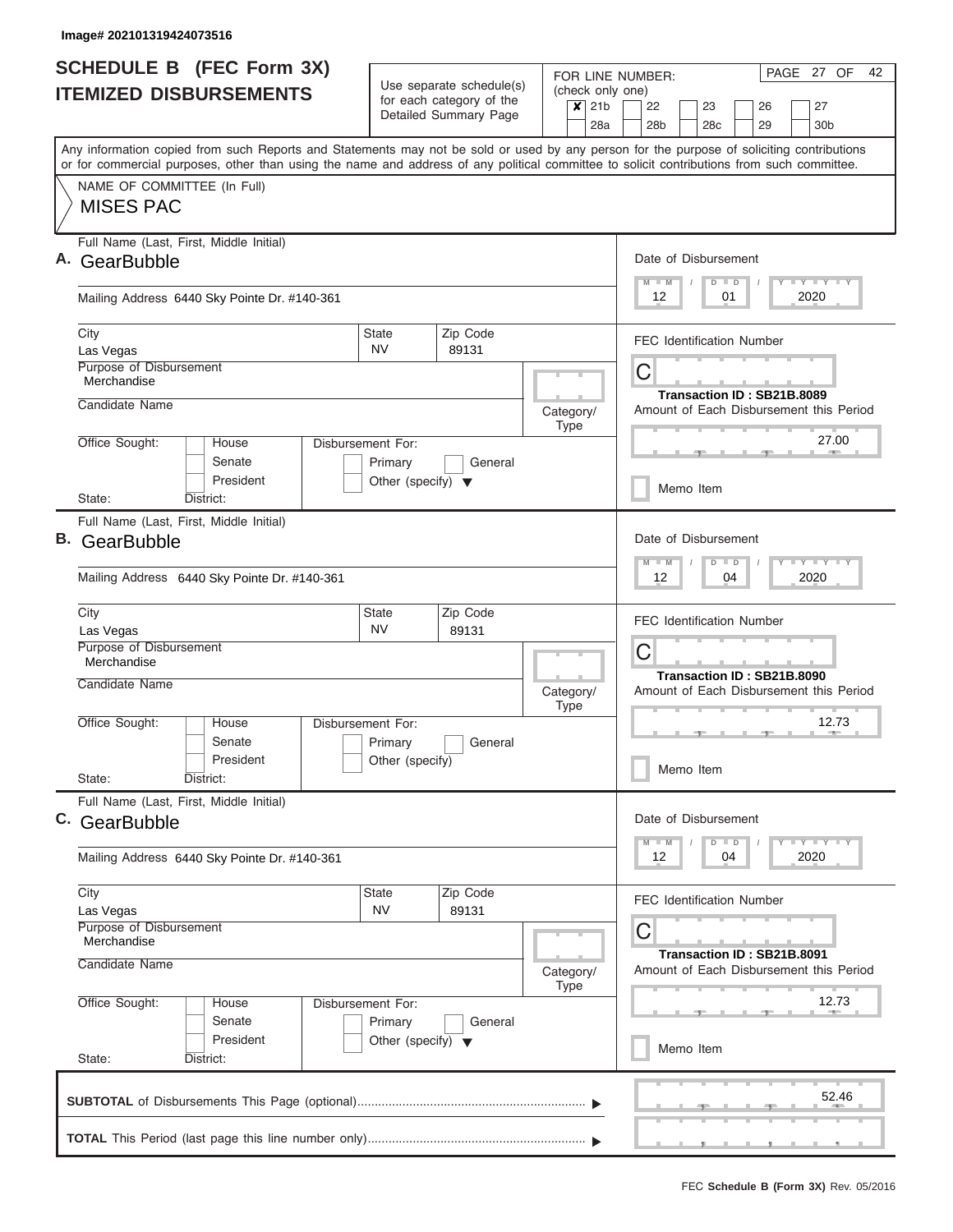| <b>SCHEDULE B</b> (FEC Form 3X)                                                                                                                                                                                                                                                         |                                                                      |                                                      |             |                                            | FOR LINE NUMBER:      |           |                                 |                                  | PAGE 28 OF                                | 42 |
|-----------------------------------------------------------------------------------------------------------------------------------------------------------------------------------------------------------------------------------------------------------------------------------------|----------------------------------------------------------------------|------------------------------------------------------|-------------|--------------------------------------------|-----------------------|-----------|---------------------------------|----------------------------------|-------------------------------------------|----|
| <b>ITEMIZED DISBURSEMENTS</b>                                                                                                                                                                                                                                                           |                                                                      | Use separate schedule(s)<br>for each category of the |             |                                            | (check only one)      |           |                                 |                                  |                                           |    |
|                                                                                                                                                                                                                                                                                         |                                                                      | Detailed Summary Page                                |             | $\boldsymbol{x}$<br>21 <sub>b</sub><br>28a | 22<br>28 <sub>b</sub> |           | 23<br>28c                       | 26<br>29                         | 27<br>30 <sub>b</sub>                     |    |
| Any information copied from such Reports and Statements may not be sold or used by any person for the purpose of soliciting contributions<br>or for commercial purposes, other than using the name and address of any political committee to solicit contributions from such committee. |                                                                      |                                                      |             |                                            |                       |           |                                 |                                  |                                           |    |
| NAME OF COMMITTEE (In Full)<br><b>MISES PAC</b>                                                                                                                                                                                                                                         |                                                                      |                                                      |             |                                            |                       |           |                                 |                                  |                                           |    |
| Full Name (Last, First, Middle Initial)<br>A. GearBubble                                                                                                                                                                                                                                |                                                                      |                                                      |             |                                            | $M$ $M$               |           | Date of Disbursement<br>$D$ $D$ |                                  | Y L Y L Y L Y                             |    |
| Mailing Address 6440 Sky Pointe Dr. #140-361                                                                                                                                                                                                                                            |                                                                      |                                                      |             |                                            | 12                    |           | 07                              |                                  | 2020                                      |    |
| City<br>Las Vegas                                                                                                                                                                                                                                                                       | <b>State</b><br><b>NV</b>                                            | Zip Code<br>89131                                    |             |                                            |                       |           |                                 | <b>FEC Identification Number</b> |                                           |    |
| Purpose of Disbursement<br>Merchandise                                                                                                                                                                                                                                                  |                                                                      |                                                      |             |                                            | C                     |           |                                 | Transaction ID: SB21B.8092       |                                           |    |
| Candidate Name                                                                                                                                                                                                                                                                          |                                                                      |                                                      |             | Category/<br><b>Type</b>                   |                       |           |                                 |                                  | Amount of Each Disbursement this Period   |    |
| Office Sought:<br>House<br>Senate<br>President                                                                                                                                                                                                                                          | Disbursement For:<br>Primary<br>Other (specify) $\blacktriangledown$ | General                                              |             |                                            |                       | Memo Item |                                 |                                  | 12.73<br><b>COLL</b>                      |    |
| State:<br>District:<br>Full Name (Last, First, Middle Initial)                                                                                                                                                                                                                          |                                                                      |                                                      |             |                                            |                       |           |                                 |                                  |                                           |    |
| <b>B.</b> GearBubble                                                                                                                                                                                                                                                                    |                                                                      |                                                      |             |                                            | $M - M$               |           | Date of Disbursement<br>$D$ $D$ |                                  | Y FY FY FY                                |    |
| Mailing Address 6440 Sky Pointe Dr. #140-361                                                                                                                                                                                                                                            |                                                                      |                                                      |             |                                            | 12                    |           | 07                              |                                  | 2020                                      |    |
| City<br>Las Vegas<br>Purpose of Disbursement                                                                                                                                                                                                                                            | State<br><b>NV</b>                                                   | Zip Code<br>89131                                    |             |                                            | C                     |           |                                 | <b>FEC Identification Number</b> |                                           |    |
| Merchandise<br>Candidate Name                                                                                                                                                                                                                                                           |                                                                      |                                                      | <b>Type</b> | Category/                                  |                       |           |                                 | Transaction ID: SB21B.8093       | Amount of Each Disbursement this Period   |    |
| Office Sought:<br>House<br>Senate                                                                                                                                                                                                                                                       | Disbursement For:<br>Primary                                         | General                                              |             |                                            |                       |           |                                 |                                  | 15.93<br><b>COLLECTIVE</b>                |    |
| President<br>State:<br>District:                                                                                                                                                                                                                                                        | Other (specify)                                                      |                                                      |             |                                            |                       | Memo Item |                                 |                                  |                                           |    |
| Full Name (Last, First, Middle Initial)<br>C. GearBubble                                                                                                                                                                                                                                |                                                                      |                                                      |             |                                            | $M - M$               |           | Date of Disbursement<br>$D$ $D$ |                                  | $Y$ $Y$ $Y$ $Y$ $Y$                       |    |
| Mailing Address 6440 Sky Pointe Dr. #140-361                                                                                                                                                                                                                                            |                                                                      |                                                      |             |                                            | 12                    |           | 07                              |                                  | 2020                                      |    |
| City<br>Las Vegas<br>Purpose of Disbursement                                                                                                                                                                                                                                            | State<br><b>NV</b>                                                   | Zip Code<br>89131                                    |             |                                            |                       |           |                                 | <b>FEC Identification Number</b> |                                           |    |
| Merchandise<br>Candidate Name                                                                                                                                                                                                                                                           |                                                                      |                                                      |             | Category/<br><b>Type</b>                   | C                     |           |                                 | Transaction ID: SB21B.8094       | Amount of Each Disbursement this Period   |    |
| Office Sought:<br>House<br>Senate                                                                                                                                                                                                                                                       | Disbursement For:<br>Primary                                         | General                                              |             |                                            |                       |           |                                 |                                  | 12.73                                     |    |
| President<br>State:<br>District:                                                                                                                                                                                                                                                        | Other (specify) $\blacktriangledown$                                 |                                                      |             |                                            |                       | Memo Item |                                 |                                  |                                           |    |
|                                                                                                                                                                                                                                                                                         |                                                                      |                                                      |             |                                            |                       |           |                                 |                                  | 41.39<br><u>, , , , , , , , , , , , ,</u> |    |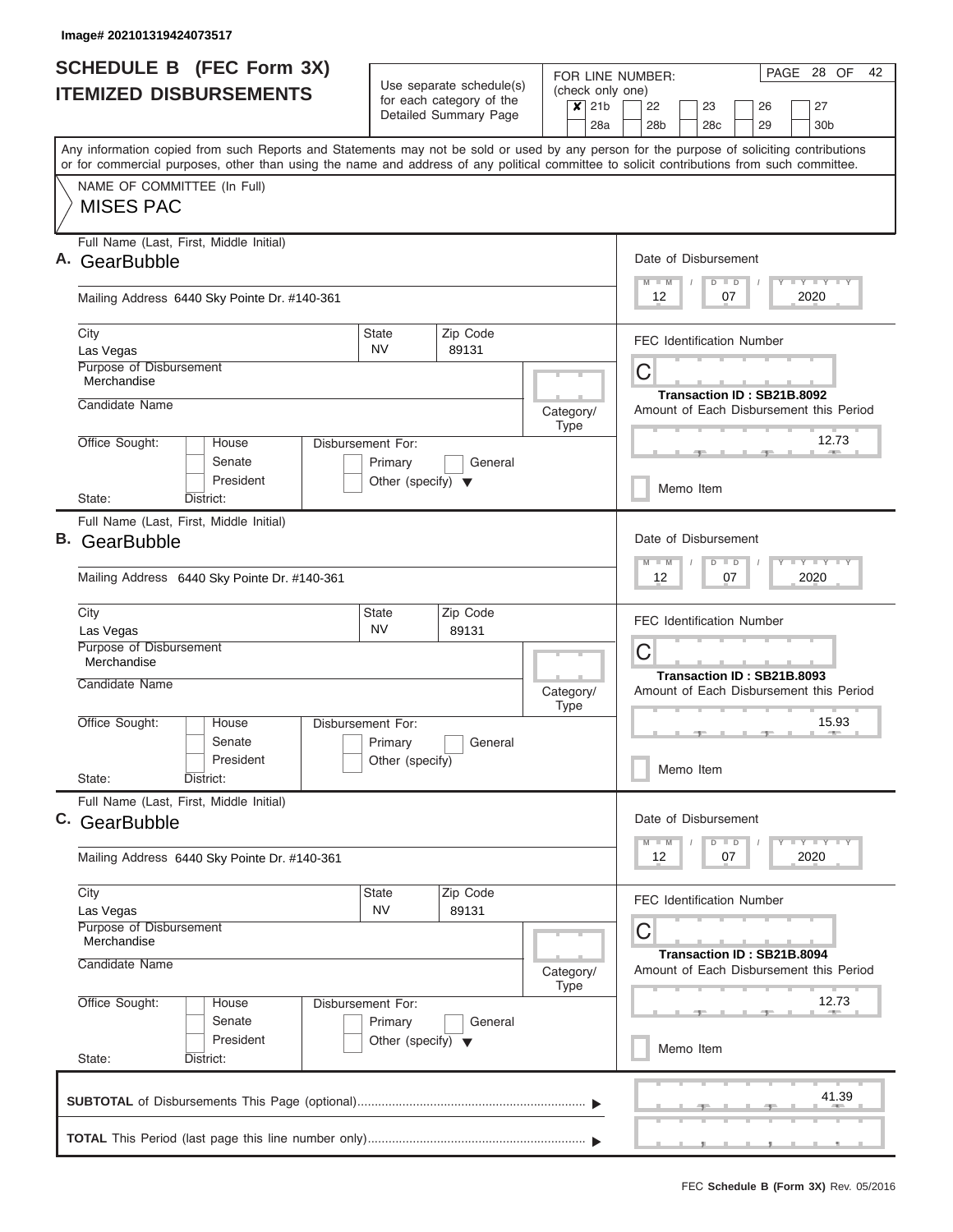| <b>SCHEDULE B (FEC Form 3X)</b><br><b>ITEMIZED DISBURSEMENTS</b>                                                                                                                                                                                                                        |                                                                      | Use separate schedule(s)                          | FOR LINE NUMBER:<br>(check only one)       | PAGE 29 OF<br>42                                                           |
|-----------------------------------------------------------------------------------------------------------------------------------------------------------------------------------------------------------------------------------------------------------------------------------------|----------------------------------------------------------------------|---------------------------------------------------|--------------------------------------------|----------------------------------------------------------------------------|
|                                                                                                                                                                                                                                                                                         |                                                                      | for each category of the<br>Detailed Summary Page | 21 <sub>b</sub><br>$\boldsymbol{x}$<br>28a | 27<br>22<br>23<br>26<br>28 <sub>b</sub><br>28c<br>29<br>30 <sub>b</sub>    |
| Any information copied from such Reports and Statements may not be sold or used by any person for the purpose of soliciting contributions<br>or for commercial purposes, other than using the name and address of any political committee to solicit contributions from such committee. |                                                                      |                                                   |                                            |                                                                            |
| NAME OF COMMITTEE (In Full)<br><b>MISES PAC</b>                                                                                                                                                                                                                                         |                                                                      |                                                   |                                            |                                                                            |
| Full Name (Last, First, Middle Initial)<br>Α.<br>GearBubble                                                                                                                                                                                                                             |                                                                      |                                                   |                                            | Date of Disbursement<br>Y LY LY LY<br>$M$ $M$<br>$D$ $D$                   |
| Mailing Address 6440 Sky Pointe Dr. #140-361                                                                                                                                                                                                                                            |                                                                      |                                                   |                                            | 2020<br>12<br>11                                                           |
| City<br>Las Vegas                                                                                                                                                                                                                                                                       | State<br><b>NV</b>                                                   | Zip Code<br>89131                                 |                                            | <b>FEC Identification Number</b>                                           |
| Purpose of Disbursement<br>Merchandise                                                                                                                                                                                                                                                  |                                                                      |                                                   |                                            | С<br>Transaction ID: SB21B.8095                                            |
| Candidate Name                                                                                                                                                                                                                                                                          |                                                                      |                                                   | Category/<br><b>Type</b>                   | Amount of Each Disbursement this Period                                    |
| Office Sought:<br>House<br>Senate<br>President                                                                                                                                                                                                                                          | Disbursement For:<br>Primary<br>Other (specify) $\blacktriangledown$ | General                                           |                                            | 27.70<br>Memo Item                                                         |
| District:<br>State:                                                                                                                                                                                                                                                                     |                                                                      |                                                   |                                            |                                                                            |
| Full Name (Last, First, Middle Initial)<br>В.<br>GearBubble                                                                                                                                                                                                                             |                                                                      |                                                   |                                            | Date of Disbursement<br>$T = Y - T - Y - T - Y$<br>$M - M$<br>$D$ $D$      |
| Mailing Address 6440 Sky Pointe Dr. #140-361                                                                                                                                                                                                                                            |                                                                      |                                                   |                                            | 12 <sup>2</sup><br>2020<br>14                                              |
| City<br>Las Vegas                                                                                                                                                                                                                                                                       | State<br><b>NV</b>                                                   | Zip Code<br>89131                                 |                                            | <b>FEC Identification Number</b>                                           |
| Purpose of Disbursement<br>Merchandise                                                                                                                                                                                                                                                  |                                                                      |                                                   |                                            | C<br>Transaction ID: SB21B.8096                                            |
| Candidate Name                                                                                                                                                                                                                                                                          |                                                                      |                                                   | Category/<br><b>Type</b>                   | Amount of Each Disbursement this Period                                    |
| Office Sought:<br>House<br>Senate                                                                                                                                                                                                                                                       | Disbursement For:<br>Primary                                         | General                                           |                                            | 15.93                                                                      |
| President<br>State:<br>District:                                                                                                                                                                                                                                                        | Other (specify)                                                      |                                                   |                                            | Memo Item                                                                  |
| Full Name (Last, First, Middle Initial)<br>C. GearBubble                                                                                                                                                                                                                                |                                                                      |                                                   |                                            | Date of Disbursement                                                       |
| Mailing Address 6440 Sky Pointe Dr. #140-361                                                                                                                                                                                                                                            |                                                                      |                                                   |                                            | $T$ $Y$ $Y$ $Y$ $T$<br>$M$ $M$<br>$D$ $D$<br>2020<br>12<br>14              |
| City<br>Las Vegas                                                                                                                                                                                                                                                                       | State<br><b>NV</b>                                                   | Zip Code<br>89131                                 |                                            | <b>FEC Identification Number</b>                                           |
| Purpose of Disbursement<br>Merchandise<br>Candidate Name                                                                                                                                                                                                                                |                                                                      |                                                   | Category/<br><b>Type</b>                   | С<br>Transaction ID: SB21B.8097<br>Amount of Each Disbursement this Period |
| Office Sought:<br>House<br>Senate                                                                                                                                                                                                                                                       | Disbursement For:<br>Primary                                         | General                                           |                                            | 12.73                                                                      |
| President                                                                                                                                                                                                                                                                               | Other (specify) $\blacktriangledown$                                 |                                                   |                                            | Memo Item                                                                  |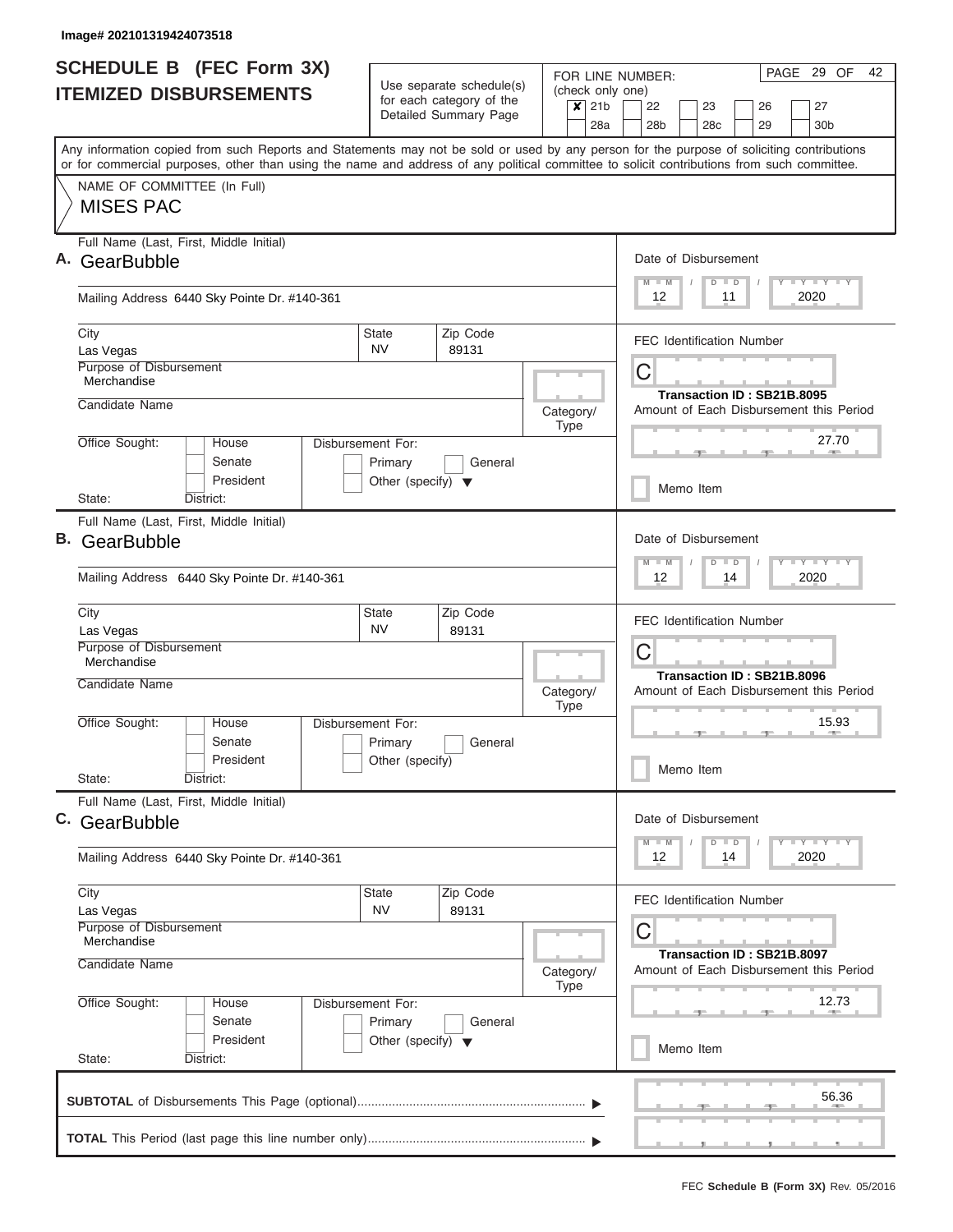|                               | <b>SCHEDULE B (FEC Form 3X)</b><br><b>ITEMIZED DISBURSEMENTS</b> |                                                                      | Use separate schedule(s)                          |                          |                                            | PAGE 30 OF<br>42<br>FOR LINE NUMBER:<br>(check only one)                                                                                                                                                                                                                                |
|-------------------------------|------------------------------------------------------------------|----------------------------------------------------------------------|---------------------------------------------------|--------------------------|--------------------------------------------|-----------------------------------------------------------------------------------------------------------------------------------------------------------------------------------------------------------------------------------------------------------------------------------------|
|                               |                                                                  |                                                                      | for each category of the<br>Detailed Summary Page |                          | 21 <sub>b</sub><br>$\boldsymbol{x}$<br>28a | 27<br>22<br>23<br>26<br>28 <sub>b</sub><br>28c<br>29<br>30 <sub>b</sub>                                                                                                                                                                                                                 |
|                               |                                                                  |                                                                      |                                                   |                          |                                            | Any information copied from such Reports and Statements may not be sold or used by any person for the purpose of soliciting contributions<br>or for commercial purposes, other than using the name and address of any political committee to solicit contributions from such committee. |
| <b>MISES PAC</b>              | NAME OF COMMITTEE (In Full)                                      |                                                                      |                                                   |                          |                                            |                                                                                                                                                                                                                                                                                         |
| Α.<br>GearBubble              | Full Name (Last, First, Middle Initial)                          |                                                                      |                                                   |                          |                                            | Date of Disbursement<br>Y LY LY LY<br>$M$ $M$<br>$D$ $D$                                                                                                                                                                                                                                |
|                               | Mailing Address 6440 Sky Pointe Dr. #140-361                     |                                                                      |                                                   |                          |                                            | 2020<br>12<br>14                                                                                                                                                                                                                                                                        |
| City<br>Las Vegas             |                                                                  | State<br><b>NV</b>                                                   | Zip Code<br>89131                                 |                          |                                            | <b>FEC Identification Number</b>                                                                                                                                                                                                                                                        |
| Merchandise                   | Purpose of Disbursement                                          |                                                                      |                                                   |                          |                                            | С<br>Transaction ID: SB21B.8098                                                                                                                                                                                                                                                         |
| Candidate Name                |                                                                  |                                                                      |                                                   | Category/<br><b>Type</b> |                                            | Amount of Each Disbursement this Period                                                                                                                                                                                                                                                 |
| Office Sought:                | House<br>Senate<br>President                                     | Disbursement For:<br>Primary<br>Other (specify) $\blacktriangledown$ | General                                           |                          |                                            | 27.70<br>Memo Item                                                                                                                                                                                                                                                                      |
| State:                        | District:                                                        |                                                                      |                                                   |                          |                                            |                                                                                                                                                                                                                                                                                         |
| В.<br>GearBubble              | Full Name (Last, First, Middle Initial)                          |                                                                      |                                                   |                          |                                            | Date of Disbursement<br>$T = Y - T - Y - T - Y$<br>$M - M$<br>$D$ $D$                                                                                                                                                                                                                   |
|                               | Mailing Address 6440 Sky Pointe Dr. #140-361                     |                                                                      |                                                   |                          |                                            | 12 <sup>2</sup><br>2020<br>14                                                                                                                                                                                                                                                           |
| City<br>Las Vegas             |                                                                  | State<br><b>NV</b>                                                   | Zip Code<br>89131                                 |                          |                                            | <b>FEC Identification Number</b>                                                                                                                                                                                                                                                        |
| Merchandise<br>Candidate Name | Purpose of Disbursement                                          |                                                                      |                                                   |                          |                                            | C<br>Transaction ID: SB21B.8099                                                                                                                                                                                                                                                         |
| Office Sought:                | House                                                            | Disbursement For:                                                    |                                                   | Category/<br><b>Type</b> |                                            | Amount of Each Disbursement this Period<br>27.70                                                                                                                                                                                                                                        |
|                               | Senate<br>President                                              | Primary<br>Other (specify)                                           | General                                           |                          |                                            | Memo Item                                                                                                                                                                                                                                                                               |
| State:                        | District:<br>Full Name (Last, First, Middle Initial)             |                                                                      |                                                   |                          |                                            |                                                                                                                                                                                                                                                                                         |
| C. GearBubble                 |                                                                  |                                                                      |                                                   |                          |                                            | Date of Disbursement<br>$D$ $D$<br>$T$ $Y$ $Y$ $Y$ $T$<br>$M$ $M$                                                                                                                                                                                                                       |
|                               | Mailing Address 6440 Sky Pointe Dr. #140-361                     |                                                                      |                                                   |                          |                                            | 2020<br>12<br>15                                                                                                                                                                                                                                                                        |
| City<br>Las Vegas             |                                                                  | State<br><b>NV</b>                                                   | Zip Code<br>89131                                 |                          |                                            | <b>FEC Identification Number</b>                                                                                                                                                                                                                                                        |
| Merchandise<br>Candidate Name | Purpose of Disbursement                                          |                                                                      |                                                   | Category/<br><b>Type</b> |                                            | С<br>Transaction ID: SB21B.8100<br>Amount of Each Disbursement this Period                                                                                                                                                                                                              |
| Office Sought:                | House<br>Senate                                                  | Disbursement For:<br>Primary                                         | General                                           |                          |                                            | 12.73                                                                                                                                                                                                                                                                                   |
|                               | President                                                        | Other (specify) $\blacktriangledown$                                 |                                                   |                          |                                            | Memo Item                                                                                                                                                                                                                                                                               |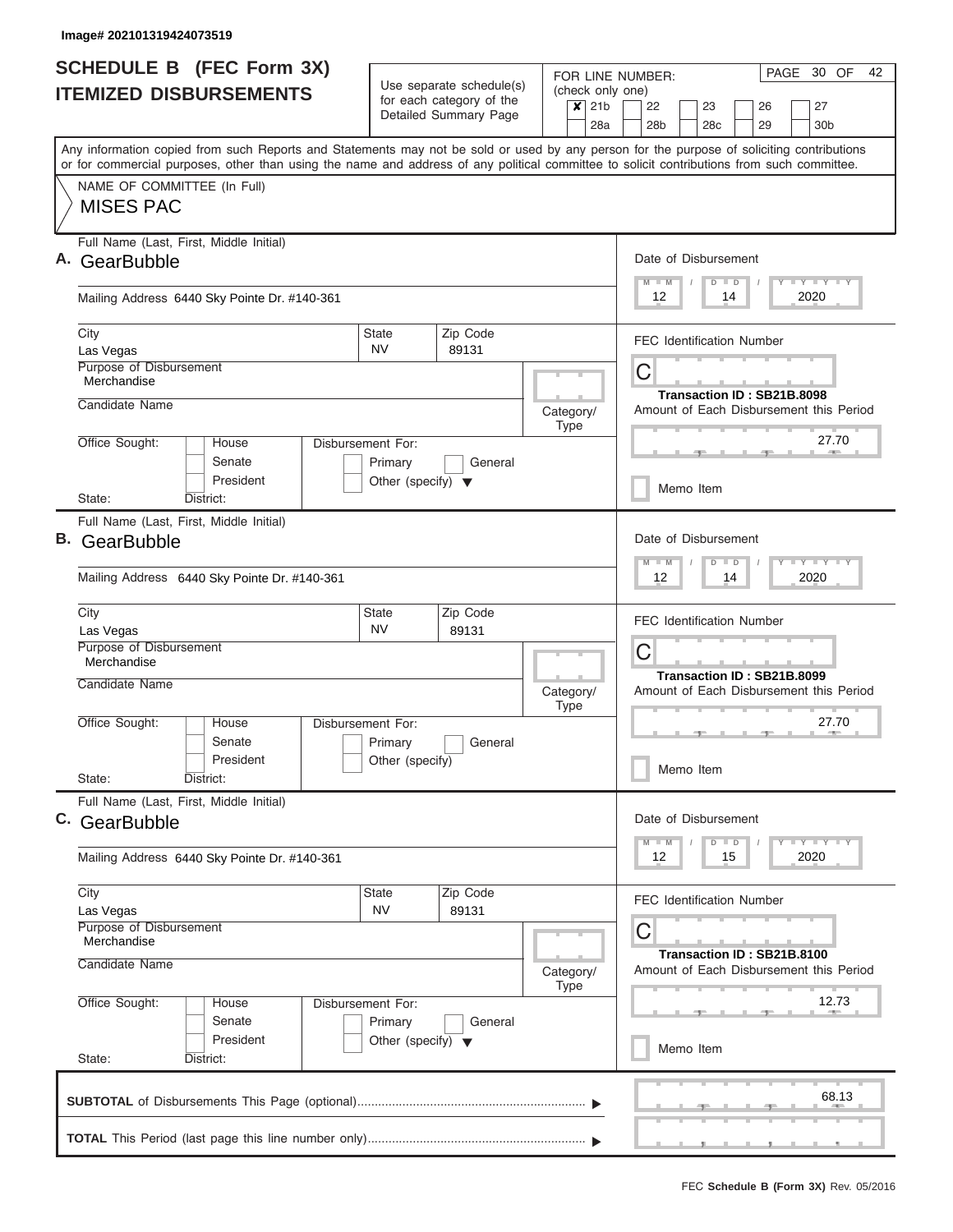|    | <b>SCHEDULE B</b> (FEC Form 3X)                                                                                                            |                                                 | Use separate schedule(s) |           |             |         |                  | FOR LINE NUMBER:     |                 |               |                                  |               | PAGE 31 OF                                                                                     |       | 42 |
|----|--------------------------------------------------------------------------------------------------------------------------------------------|-------------------------------------------------|--------------------------|-----------|-------------|---------|------------------|----------------------|-----------------|---------------|----------------------------------|---------------|------------------------------------------------------------------------------------------------|-------|----|
|    | <b>ITEMIZED DISBURSEMENTS</b>                                                                                                              |                                                 | for each category of the |           |             | $x$ 21b | (check only one) | 22                   | 23              |               |                                  | 26            | 27                                                                                             |       |    |
|    |                                                                                                                                            |                                                 | Detailed Summary Page    |           |             | 28a     |                  | 28 <sub>b</sub>      | 28 <sub>c</sub> |               |                                  | 29            | 30 <sub>b</sub>                                                                                |       |    |
|    | Any information copied from such Reports and Statements may not be sold or used by any person for the purpose of soliciting contributions  |                                                 |                          |           |             |         |                  |                      |                 |               |                                  |               |                                                                                                |       |    |
|    | or for commercial purposes, other than using the name and address of any political committee to solicit contributions from such committee. |                                                 |                          |           |             |         |                  |                      |                 |               |                                  |               |                                                                                                |       |    |
|    | NAME OF COMMITTEE (In Full)<br><b>MISES PAC</b>                                                                                            |                                                 |                          |           |             |         |                  |                      |                 |               |                                  |               |                                                                                                |       |    |
|    |                                                                                                                                            |                                                 |                          |           |             |         |                  |                      |                 |               |                                  |               |                                                                                                |       |    |
|    | Full Name (Last, First, Middle Initial)                                                                                                    |                                                 |                          |           |             |         |                  |                      |                 |               |                                  |               |                                                                                                |       |    |
| Α. | GearBubble                                                                                                                                 |                                                 |                          |           |             |         |                  | Date of Disbursement |                 |               |                                  |               |                                                                                                |       |    |
|    | Mailing Address 6440 Sky Pointe Dr. #140-361                                                                                               |                                                 |                          |           |             |         |                  | $M$ $M$<br>12        |                 | $D$ $D$<br>16 |                                  |               | Y I Y I Y I Y<br>2020                                                                          |       |    |
|    | City                                                                                                                                       | <b>State</b>                                    | Zip Code                 |           |             |         |                  |                      |                 |               | <b>FEC Identification Number</b> |               |                                                                                                |       |    |
|    | Las Vegas<br>Purpose of Disbursement                                                                                                       | <b>NV</b>                                       | 89131                    |           |             |         |                  |                      |                 |               |                                  |               |                                                                                                |       |    |
|    | Merchandise                                                                                                                                |                                                 |                          |           |             |         |                  | С                    |                 |               |                                  |               |                                                                                                |       |    |
|    | Candidate Name                                                                                                                             |                                                 |                          | Category/ |             |         |                  |                      |                 |               | Transaction ID: SB21B.8101       |               | Amount of Each Disbursement this Period                                                        |       |    |
|    |                                                                                                                                            |                                                 |                          |           | Type        |         |                  |                      |                 |               |                                  |               |                                                                                                |       |    |
|    | Office Sought:<br>House<br>Disbursement For:<br>Senate                                                                                     |                                                 |                          |           |             |         |                  |                      |                 |               |                                  |               | 29.85                                                                                          |       |    |
|    | President                                                                                                                                  | Primary<br>Other (specify) $\blacktriangledown$ | General                  |           |             |         |                  |                      |                 |               |                                  |               |                                                                                                |       |    |
|    | District:<br>State:                                                                                                                        |                                                 |                          |           |             |         |                  |                      | Memo Item       |               |                                  |               |                                                                                                |       |    |
|    | Full Name (Last, First, Middle Initial)                                                                                                    |                                                 |                          |           |             |         |                  |                      |                 |               |                                  |               |                                                                                                |       |    |
| В. | GearBubble                                                                                                                                 |                                                 |                          |           |             |         |                  | Date of Disbursement |                 |               |                                  |               |                                                                                                |       |    |
|    | Mailing Address 6440 Sky Pointe Dr. #140-361                                                                                               |                                                 |                          |           |             |         |                  | $M - M$<br>12        |                 | $D$ $D$<br>17 |                                  |               | $T$ $Y$ $T$ $Y$ $T$<br>2020                                                                    |       |    |
|    |                                                                                                                                            |                                                 |                          |           |             |         |                  |                      |                 |               |                                  |               |                                                                                                |       |    |
|    | City                                                                                                                                       | <b>State</b><br><b>NV</b>                       | Zip Code                 |           |             |         |                  |                      |                 |               | <b>FEC Identification Number</b> |               |                                                                                                |       |    |
|    | Las Vegas<br>Purpose of Disbursement                                                                                                       |                                                 | 89131                    |           |             |         |                  | С                    |                 |               |                                  |               |                                                                                                |       |    |
|    | Merchandise                                                                                                                                |                                                 |                          |           |             |         |                  |                      |                 |               | Transaction ID: SB21B.8102       |               |                                                                                                |       |    |
|    | Candidate Name                                                                                                                             |                                                 |                          | Category/ |             |         |                  |                      |                 |               |                                  |               | Amount of Each Disbursement this Period                                                        |       |    |
|    | Office Sought:<br>House<br><b>Disbursement For:</b>                                                                                        |                                                 |                          |           | <b>Type</b> |         |                  |                      |                 |               |                                  |               | 12.73                                                                                          |       |    |
|    | Senate                                                                                                                                     | Primary                                         | General                  |           |             |         |                  |                      |                 |               |                                  | $\rightarrow$ | $\frac{1}{2} \left( \frac{1}{2} \right) \left( \frac{1}{2} \right) \left( \frac{1}{2} \right)$ |       |    |
|    | President                                                                                                                                  | Other (specify)                                 |                          |           |             |         |                  |                      | Memo Item       |               |                                  |               |                                                                                                |       |    |
|    | State:<br>District:                                                                                                                        |                                                 |                          |           |             |         |                  |                      |                 |               |                                  |               |                                                                                                |       |    |
|    | Full Name (Last, First, Middle Initial)                                                                                                    |                                                 |                          |           |             |         |                  | Date of Disbursement |                 |               |                                  |               |                                                                                                |       |    |
|    | C. GearBubble                                                                                                                              |                                                 |                          |           |             |         |                  | $M - M$              |                 | $D$ $D$       |                                  |               | $T - Y$ $T - Y$ $T - Y$                                                                        |       |    |
|    | Mailing Address 6440 Sky Pointe Dr. #140-361                                                                                               |                                                 |                          |           |             |         |                  | 12                   |                 | 17            |                                  |               | 2020                                                                                           |       |    |
|    | City                                                                                                                                       | <b>State</b>                                    | Zip Code                 |           |             |         |                  |                      |                 |               | FEC Identification Number        |               |                                                                                                |       |    |
|    | Las Vegas<br>Purpose of Disbursement                                                                                                       | <b>NV</b>                                       | 89131                    |           |             |         |                  |                      |                 |               |                                  |               |                                                                                                |       |    |
|    | Merchandise                                                                                                                                |                                                 |                          |           |             |         |                  | С                    |                 |               |                                  |               |                                                                                                |       |    |
|    | Candidate Name                                                                                                                             |                                                 |                          | Category/ | Type        |         |                  |                      |                 |               | Transaction ID: SB21B.8103       |               | Amount of Each Disbursement this Period                                                        |       |    |
|    | Office Sought:<br>House<br>Disbursement For:                                                                                               |                                                 |                          |           |             |         |                  |                      |                 |               |                                  |               | 12.73                                                                                          |       |    |
|    | Senate<br>President                                                                                                                        | Primary                                         | General                  |           |             |         |                  |                      |                 |               |                                  |               |                                                                                                |       |    |
|    | State:<br>District:                                                                                                                        | Other (specify) $\blacktriangledown$            |                          |           |             |         |                  |                      | Memo Item       |               |                                  |               |                                                                                                |       |    |
|    |                                                                                                                                            |                                                 |                          |           |             |         |                  |                      |                 |               |                                  |               |                                                                                                |       |    |
|    |                                                                                                                                            |                                                 |                          |           |             |         |                  |                      |                 |               |                                  |               |                                                                                                | 55.31 |    |
|    |                                                                                                                                            |                                                 |                          |           |             |         |                  |                      |                 |               | ___                              |               |                                                                                                |       |    |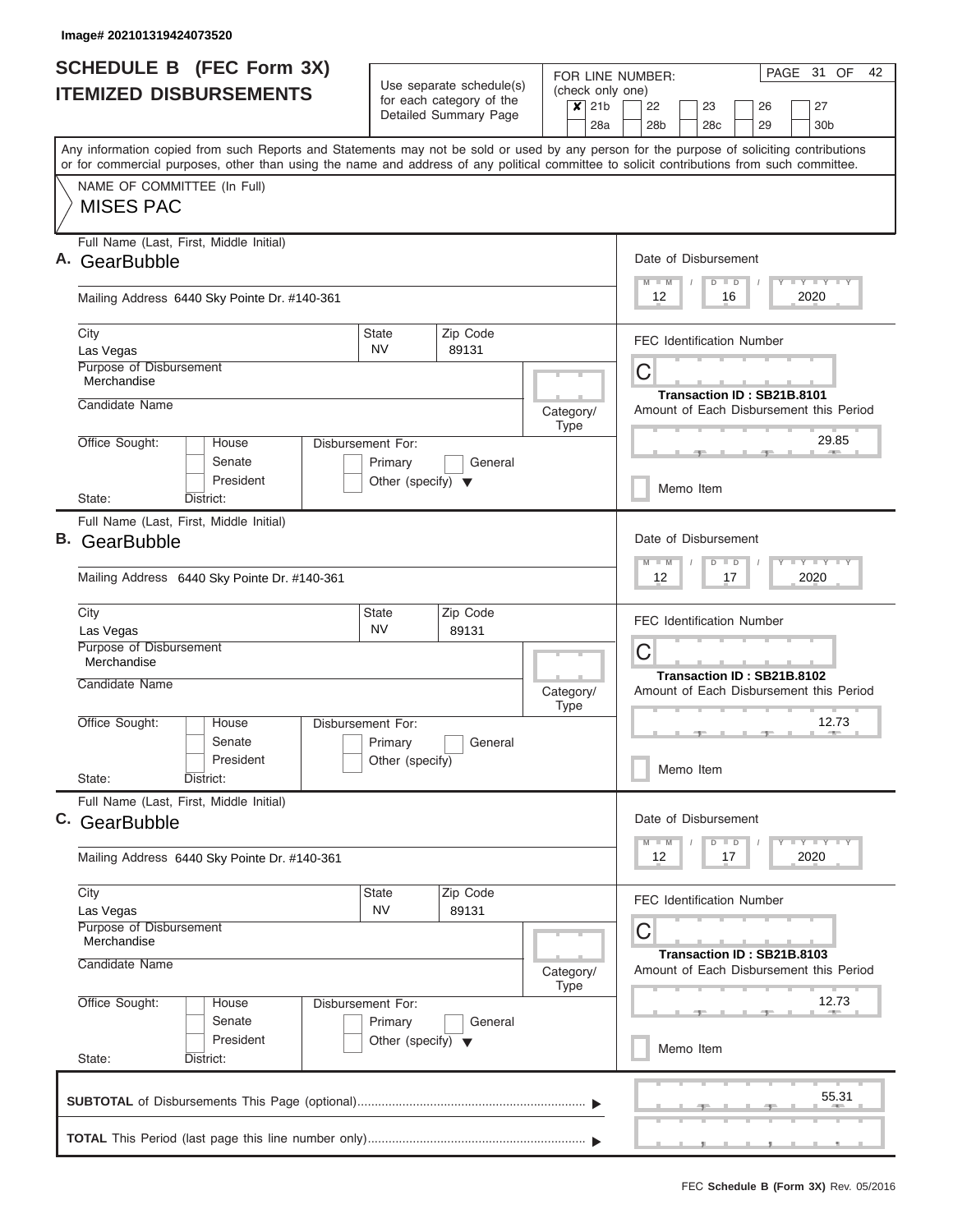|    | <b>SCHEDULE B (FEC Form 3X)</b><br><b>ITEMIZED DISBURSEMENTS</b>                                                                                                                                                                                                                        |                                                 | Use separate schedule(s)                          | (check only one)                                  | FOR LINE NUMBER:                             |           |    |                            | PAGE 32 OF            | 42 |
|----|-----------------------------------------------------------------------------------------------------------------------------------------------------------------------------------------------------------------------------------------------------------------------------------------|-------------------------------------------------|---------------------------------------------------|---------------------------------------------------|----------------------------------------------|-----------|----|----------------------------|-----------------------|----|
|    |                                                                                                                                                                                                                                                                                         |                                                 | for each category of the<br>Detailed Summary Page | $\overline{\mathbf{x}}$<br>21 <sub>b</sub><br>28a | 22<br>28 <sub>b</sub>                        | 23<br>28c |    | 26<br>29                   | 27<br>30 <sub>b</sub> |    |
|    | Any information copied from such Reports and Statements may not be sold or used by any person for the purpose of soliciting contributions<br>or for commercial purposes, other than using the name and address of any political committee to solicit contributions from such committee. |                                                 |                                                   |                                                   |                                              |           |    |                            |                       |    |
|    | NAME OF COMMITTEE (In Full)<br><b>MISES PAC</b>                                                                                                                                                                                                                                         |                                                 |                                                   |                                                   |                                              |           |    |                            |                       |    |
|    | Full Name (Last, First, Middle Initial)<br>GearBubble                                                                                                                                                                                                                                   |                                                 |                                                   |                                                   | Date of Disbursement<br>$M - M$              | $D$ $D$   |    |                            | Y I Y I Y I Y         |    |
|    | Mailing Address 6440 Sky Pointe Dr. #140-361                                                                                                                                                                                                                                            |                                                 |                                                   |                                                   | 12                                           |           | 21 |                            | 2020                  |    |
|    | City<br>Las Vegas                                                                                                                                                                                                                                                                       | <b>State</b><br><b>NV</b>                       | Zip Code<br>89131                                 |                                                   | <b>FEC Identification Number</b>             |           |    |                            |                       |    |
|    | Purpose of Disbursement<br>Merchandise<br>Candidate Name                                                                                                                                                                                                                                |                                                 |                                                   |                                                   | C                                            |           |    | Transaction ID: SB21B.8104 |                       |    |
|    | Office Sought:<br>House                                                                                                                                                                                                                                                                 | Disbursement For:                               |                                                   | Category/<br><b>Type</b>                          | Amount of Each Disbursement this Period      |           |    |                            | 27.70                 |    |
|    | Senate<br>President                                                                                                                                                                                                                                                                     | Primary<br>Other (specify) $\blacktriangledown$ | General                                           |                                                   |                                              | Memo Item |    |                            |                       |    |
| В. | State:<br>District:<br>Full Name (Last, First, Middle Initial)<br>GearBubble                                                                                                                                                                                                            |                                                 |                                                   |                                                   | Date of Disbursement                         |           |    |                            |                       |    |
|    | Mailing Address 6440 Sky Pointe Dr. #140-361                                                                                                                                                                                                                                            |                                                 |                                                   |                                                   | $M - M$<br>12                                | $D$ $D$   | 21 |                            | Y FY FY FY<br>2020    |    |
|    | City<br>Las Vegas                                                                                                                                                                                                                                                                       | State<br><b>NV</b>                              | Zip Code<br>89131                                 |                                                   | <b>FEC Identification Number</b>             |           |    |                            |                       |    |
|    | Purpose of Disbursement<br>Merchandise<br>Candidate Name                                                                                                                                                                                                                                |                                                 |                                                   |                                                   | C                                            |           |    | Transaction ID: SB21B.8105 |                       |    |
|    | Office Sought:<br>House                                                                                                                                                                                                                                                                 | Disbursement For:                               |                                                   | Category/<br><b>Type</b>                          | Amount of Each Disbursement this Period      |           |    |                            | 17.00                 |    |
|    | Senate<br>President<br>State:<br>District:                                                                                                                                                                                                                                              | Primary<br>Other (specify)                      | General                                           |                                                   |                                              | Memo Item |    |                            |                       |    |
|    | Full Name (Last, First, Middle Initial)<br>C. GearBubble                                                                                                                                                                                                                                |                                                 |                                                   |                                                   | Date of Disbursement                         |           |    |                            |                       |    |
|    | Mailing Address 6440 Sky Pointe Dr. #140-361                                                                                                                                                                                                                                            |                                                 |                                                   |                                                   | $M - M$<br>12                                | $D$ $D$   | 22 |                            | <b>LYLYLY</b><br>2020 |    |
|    | City<br>Las Vegas                                                                                                                                                                                                                                                                       | State<br><b>NV</b>                              | Zip Code<br>89131                                 |                                                   | <b>FEC Identification Number</b>             |           |    |                            |                       |    |
|    | Purpose of Disbursement<br>Merchandise<br>Candidate Name                                                                                                                                                                                                                                |                                                 |                                                   | Category/<br><b>Type</b>                          | C<br>Amount of Each Disbursement this Period |           |    | Transaction ID: SB21B.8106 |                       |    |
|    | Office Sought:<br>House<br>Senate                                                                                                                                                                                                                                                       | Disbursement For:<br>Primary                    | General                                           |                                                   |                                              |           |    |                            | 27.70                 |    |
|    | President<br>State:<br>District:                                                                                                                                                                                                                                                        | Other (specify) $\blacktriangledown$            |                                                   |                                                   |                                              | Memo Item |    |                            |                       |    |
|    |                                                                                                                                                                                                                                                                                         |                                                 |                                                   |                                                   |                                              |           |    |                            | 72.40                 |    |
|    |                                                                                                                                                                                                                                                                                         |                                                 |                                                   |                                                   |                                              |           |    |                            |                       |    |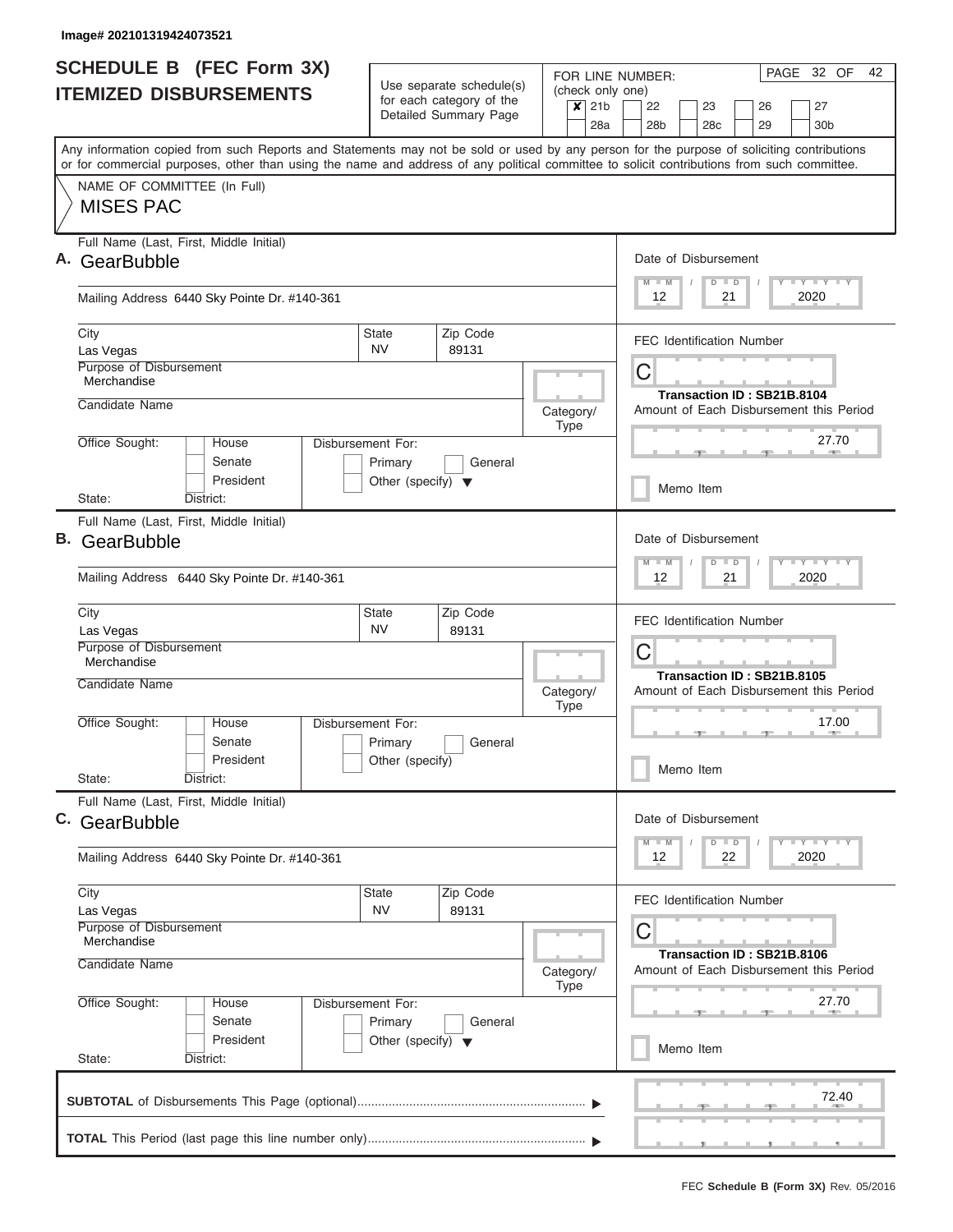| <b>SCHEDULE B</b> (FEC Form 3X)                                                                                                            |                                                 |                                                      |                          |                                     | PAGE 33 OF<br>42<br>FOR LINE NUMBER:                                           |  |  |  |  |  |  |  |  |  |  |
|--------------------------------------------------------------------------------------------------------------------------------------------|-------------------------------------------------|------------------------------------------------------|--------------------------|-------------------------------------|--------------------------------------------------------------------------------|--|--|--|--|--|--|--|--|--|--|
| <b>ITEMIZED DISBURSEMENTS</b>                                                                                                              |                                                 | Use separate schedule(s)<br>for each category of the |                          |                                     | (check only one)                                                               |  |  |  |  |  |  |  |  |  |  |
|                                                                                                                                            |                                                 | Detailed Summary Page                                |                          | $\boldsymbol{x}$<br>21 <sub>b</sub> | 22<br>23<br>27<br>26<br>28a<br>28 <sub>b</sub><br>28c<br>29<br>30 <sub>b</sub> |  |  |  |  |  |  |  |  |  |  |
| Any information copied from such Reports and Statements may not be sold or used by any person for the purpose of soliciting contributions  |                                                 |                                                      |                          |                                     |                                                                                |  |  |  |  |  |  |  |  |  |  |
| or for commercial purposes, other than using the name and address of any political committee to solicit contributions from such committee. |                                                 |                                                      |                          |                                     |                                                                                |  |  |  |  |  |  |  |  |  |  |
| NAME OF COMMITTEE (In Full)<br><b>MISES PAC</b>                                                                                            |                                                 |                                                      |                          |                                     |                                                                                |  |  |  |  |  |  |  |  |  |  |
|                                                                                                                                            |                                                 |                                                      |                          |                                     |                                                                                |  |  |  |  |  |  |  |  |  |  |
| Full Name (Last, First, Middle Initial)<br>A. GearBubble                                                                                   |                                                 |                                                      |                          |                                     | Date of Disbursement                                                           |  |  |  |  |  |  |  |  |  |  |
|                                                                                                                                            |                                                 |                                                      |                          |                                     | Y FY FY FY<br>$M$ $M$<br>$D$ $D$                                               |  |  |  |  |  |  |  |  |  |  |
| Mailing Address 6440 Sky Pointe Dr. #140-361                                                                                               |                                                 |                                                      |                          |                                     | 2020<br>12<br>22                                                               |  |  |  |  |  |  |  |  |  |  |
| City<br>Las Vegas                                                                                                                          | <b>State</b><br><b>NV</b>                       | Zip Code<br>89131                                    |                          |                                     | <b>FEC Identification Number</b>                                               |  |  |  |  |  |  |  |  |  |  |
| Purpose of Disbursement                                                                                                                    |                                                 |                                                      |                          |                                     | C                                                                              |  |  |  |  |  |  |  |  |  |  |
| Merchandise<br>Candidate Name                                                                                                              |                                                 |                                                      |                          |                                     | Transaction ID: SB21B.8107                                                     |  |  |  |  |  |  |  |  |  |  |
|                                                                                                                                            |                                                 |                                                      |                          | Category/<br><b>Type</b>            | Amount of Each Disbursement this Period                                        |  |  |  |  |  |  |  |  |  |  |
| Office Sought:<br>House                                                                                                                    | Disbursement For:                               |                                                      |                          |                                     | 13.80<br><b>COLLECTION</b>                                                     |  |  |  |  |  |  |  |  |  |  |
| Senate<br>President                                                                                                                        | Primary<br>Other (specify) $\blacktriangledown$ | General                                              |                          |                                     |                                                                                |  |  |  |  |  |  |  |  |  |  |
| State:<br>District:                                                                                                                        |                                                 |                                                      |                          |                                     | Memo Item                                                                      |  |  |  |  |  |  |  |  |  |  |
| Full Name (Last, First, Middle Initial)<br><b>B.</b> GearBubble                                                                            |                                                 |                                                      |                          |                                     | Date of Disbursement                                                           |  |  |  |  |  |  |  |  |  |  |
|                                                                                                                                            |                                                 |                                                      |                          |                                     | Y FY FY FY<br>$D$ $D$<br>$M - M$                                               |  |  |  |  |  |  |  |  |  |  |
| Mailing Address 6440 Sky Pointe Dr. #140-361                                                                                               |                                                 |                                                      |                          |                                     | 22<br>2020<br>12                                                               |  |  |  |  |  |  |  |  |  |  |
| City<br>Las Vegas                                                                                                                          | State<br><b>NV</b>                              | Zip Code<br>89131                                    |                          |                                     | <b>FEC Identification Number</b>                                               |  |  |  |  |  |  |  |  |  |  |
| Purpose of Disbursement                                                                                                                    |                                                 |                                                      |                          |                                     | C                                                                              |  |  |  |  |  |  |  |  |  |  |
| Merchandise<br>Candidate Name                                                                                                              |                                                 |                                                      |                          |                                     | Transaction ID: SB21B.8108                                                     |  |  |  |  |  |  |  |  |  |  |
|                                                                                                                                            |                                                 |                                                      | Category/<br><b>Type</b> |                                     | Amount of Each Disbursement this Period                                        |  |  |  |  |  |  |  |  |  |  |
| Office Sought:<br>House<br>Senate                                                                                                          | Disbursement For:                               |                                                      |                          |                                     | 12.73<br><b>COLLECTION</b>                                                     |  |  |  |  |  |  |  |  |  |  |
| President                                                                                                                                  | Primary<br>Other (specify)                      | General                                              |                          |                                     | Memo Item                                                                      |  |  |  |  |  |  |  |  |  |  |
| State:<br>District:                                                                                                                        |                                                 |                                                      |                          |                                     |                                                                                |  |  |  |  |  |  |  |  |  |  |
| Full Name (Last, First, Middle Initial)<br>C. GearBubble                                                                                   |                                                 |                                                      |                          |                                     | Date of Disbursement                                                           |  |  |  |  |  |  |  |  |  |  |
|                                                                                                                                            |                                                 |                                                      |                          |                                     | $Y$ $Y$ $Y$ $Y$ $Y$<br>$D$ $D$<br>$M$ $M$                                      |  |  |  |  |  |  |  |  |  |  |
| Mailing Address 6440 Sky Pointe Dr. #140-361                                                                                               |                                                 |                                                      |                          |                                     | 2020<br>12<br>22                                                               |  |  |  |  |  |  |  |  |  |  |
| City<br>Las Vegas                                                                                                                          | State<br><b>NV</b>                              | Zip Code<br>89131                                    |                          |                                     | <b>FEC Identification Number</b>                                               |  |  |  |  |  |  |  |  |  |  |
| Purpose of Disbursement<br>Merchandise                                                                                                     |                                                 |                                                      |                          |                                     | C                                                                              |  |  |  |  |  |  |  |  |  |  |
| Candidate Name                                                                                                                             |                                                 |                                                      |                          | Category/                           | Transaction ID: SB21B.8109<br>Amount of Each Disbursement this Period          |  |  |  |  |  |  |  |  |  |  |
| Office Sought:<br>House                                                                                                                    | Disbursement For:                               |                                                      |                          | <b>Type</b>                         | 29.85                                                                          |  |  |  |  |  |  |  |  |  |  |
| Senate<br>President                                                                                                                        | Primary                                         | General                                              |                          |                                     |                                                                                |  |  |  |  |  |  |  |  |  |  |
| State:<br>District:                                                                                                                        | Other (specify) $\blacktriangledown$            |                                                      |                          |                                     | Memo Item                                                                      |  |  |  |  |  |  |  |  |  |  |
|                                                                                                                                            |                                                 |                                                      |                          |                                     |                                                                                |  |  |  |  |  |  |  |  |  |  |
|                                                                                                                                            |                                                 |                                                      |                          |                                     | 56.38                                                                          |  |  |  |  |  |  |  |  |  |  |
|                                                                                                                                            |                                                 |                                                      |                          |                                     |                                                                                |  |  |  |  |  |  |  |  |  |  |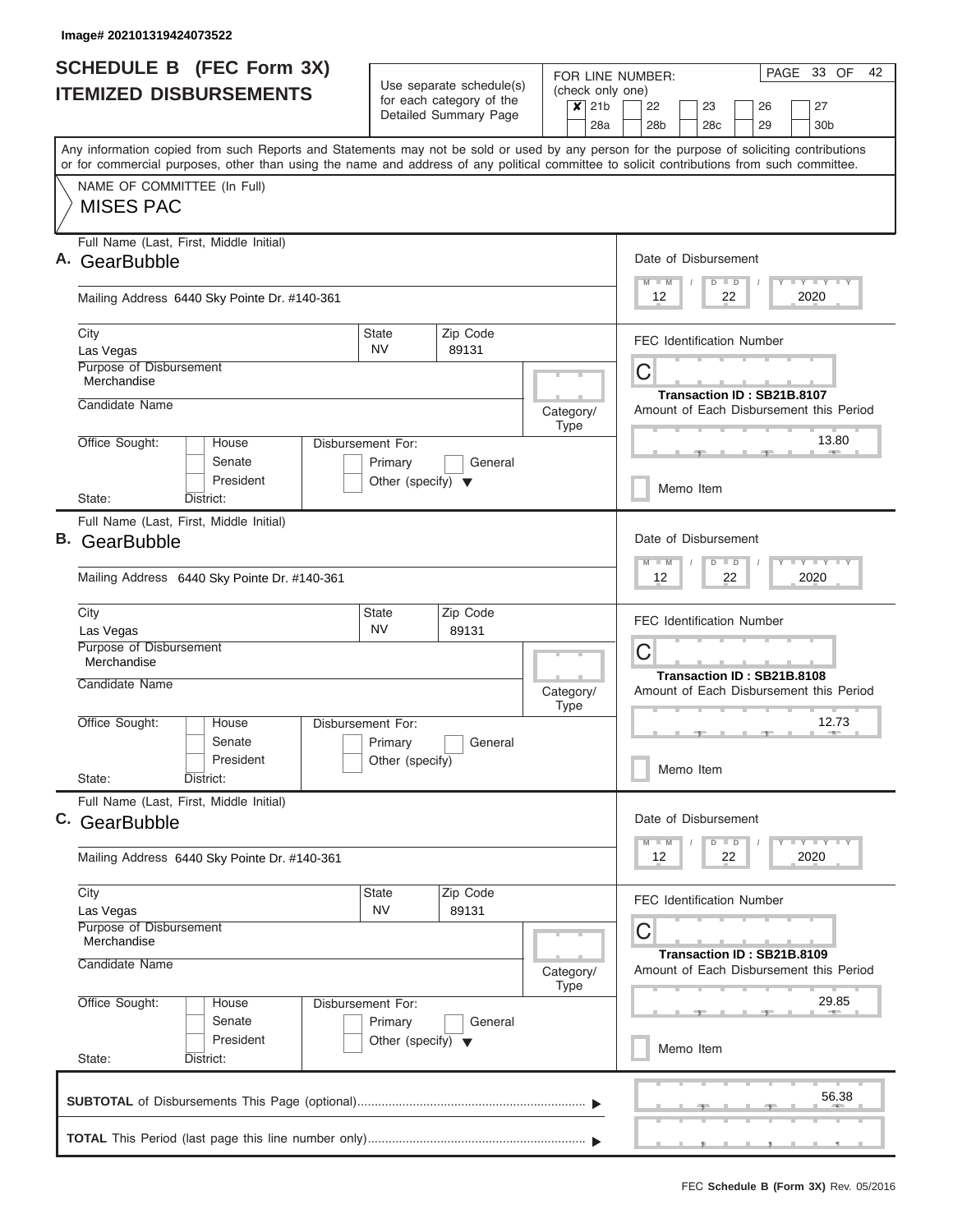| <b>SCHEDULE B (FEC Form 3X)</b><br><b>ITEMIZED DISBURSEMENTS</b> |                                                                                                                                                                                                                                                                                         |                                                 | Use separate schedule(s)                          |  | (check only one)         | PAGE<br>34 OF<br>42<br>FOR LINE NUMBER:                                                           |  |  |  |  |  |  |  |  |  |
|------------------------------------------------------------------|-----------------------------------------------------------------------------------------------------------------------------------------------------------------------------------------------------------------------------------------------------------------------------------------|-------------------------------------------------|---------------------------------------------------|--|--------------------------|---------------------------------------------------------------------------------------------------|--|--|--|--|--|--|--|--|--|
|                                                                  |                                                                                                                                                                                                                                                                                         |                                                 | for each category of the<br>Detailed Summary Page |  |                          | 21 <sub>b</sub><br>22<br>23<br>26<br>27<br>28a<br>28 <sub>b</sub><br>29<br>30 <sub>b</sub><br>28c |  |  |  |  |  |  |  |  |  |
|                                                                  | Any information copied from such Reports and Statements may not be sold or used by any person for the purpose of soliciting contributions<br>or for commercial purposes, other than using the name and address of any political committee to solicit contributions from such committee. |                                                 |                                                   |  |                          |                                                                                                   |  |  |  |  |  |  |  |  |  |
|                                                                  | NAME OF COMMITTEE (In Full)<br><b>MISES PAC</b>                                                                                                                                                                                                                                         |                                                 |                                                   |  |                          |                                                                                                   |  |  |  |  |  |  |  |  |  |
|                                                                  | Full Name (Last, First, Middle Initial)<br>GearBubble                                                                                                                                                                                                                                   |                                                 |                                                   |  |                          | Date of Disbursement<br>Y I Y I Y I Y<br>$M - M$<br>$D$ $D$                                       |  |  |  |  |  |  |  |  |  |
|                                                                  | Mailing Address 6440 Sky Pointe Dr. #140-361                                                                                                                                                                                                                                            |                                                 |                                                   |  |                          | 12<br>2020<br>22                                                                                  |  |  |  |  |  |  |  |  |  |
|                                                                  | City<br>Las Vegas                                                                                                                                                                                                                                                                       | <b>State</b><br><b>NV</b>                       | Zip Code<br>89131                                 |  |                          | <b>FEC Identification Number</b>                                                                  |  |  |  |  |  |  |  |  |  |
|                                                                  | Purpose of Disbursement<br>Merchandise<br>Candidate Name                                                                                                                                                                                                                                |                                                 |                                                   |  |                          | C<br>Transaction ID: SB21B.8110                                                                   |  |  |  |  |  |  |  |  |  |
|                                                                  | Office Sought:<br>House                                                                                                                                                                                                                                                                 | Disbursement For:                               |                                                   |  | Category/<br><b>Type</b> | Amount of Each Disbursement this Period<br>12.73                                                  |  |  |  |  |  |  |  |  |  |
|                                                                  | Senate<br>President                                                                                                                                                                                                                                                                     | Primary<br>Other (specify) $\blacktriangledown$ | General                                           |  |                          | Memo Item                                                                                         |  |  |  |  |  |  |  |  |  |
|                                                                  | State:<br>District:<br>Full Name (Last, First, Middle Initial)                                                                                                                                                                                                                          |                                                 |                                                   |  |                          |                                                                                                   |  |  |  |  |  |  |  |  |  |
| В.                                                               | GearBubble                                                                                                                                                                                                                                                                              |                                                 |                                                   |  |                          | Date of Disbursement<br><b>TEY TEY TEY</b><br>$M - M$<br>$D$ $D$                                  |  |  |  |  |  |  |  |  |  |
|                                                                  | Mailing Address 6440 Sky Pointe Dr. #140-361                                                                                                                                                                                                                                            |                                                 |                                                   |  |                          | 2020<br>12<br>22                                                                                  |  |  |  |  |  |  |  |  |  |
|                                                                  | City<br>Las Vegas                                                                                                                                                                                                                                                                       | State<br><b>NV</b>                              | Zip Code<br>89131                                 |  |                          | <b>FEC Identification Number</b>                                                                  |  |  |  |  |  |  |  |  |  |
|                                                                  | Purpose of Disbursement<br>Merchandise                                                                                                                                                                                                                                                  |                                                 |                                                   |  |                          | C<br>Transaction ID: SB21B.8111                                                                   |  |  |  |  |  |  |  |  |  |
|                                                                  | Candidate Name                                                                                                                                                                                                                                                                          |                                                 |                                                   |  | Category/<br><b>Type</b> | Amount of Each Disbursement this Period                                                           |  |  |  |  |  |  |  |  |  |
|                                                                  | Office Sought:<br>House<br>Senate<br>President                                                                                                                                                                                                                                          | Disbursement For:<br>Primary<br>Other (specify) | General                                           |  |                          | 12.73                                                                                             |  |  |  |  |  |  |  |  |  |
|                                                                  | State:<br>District:                                                                                                                                                                                                                                                                     |                                                 |                                                   |  |                          | Memo Item                                                                                         |  |  |  |  |  |  |  |  |  |
|                                                                  | Full Name (Last, First, Middle Initial)<br>C. GearBubble                                                                                                                                                                                                                                |                                                 |                                                   |  |                          | Date of Disbursement<br><b>LYLYLY</b>                                                             |  |  |  |  |  |  |  |  |  |
|                                                                  | Mailing Address 6440 Sky Pointe Dr. #140-361                                                                                                                                                                                                                                            |                                                 |                                                   |  |                          | $M - M$<br>$D$ $D$<br>2020<br>12<br>23                                                            |  |  |  |  |  |  |  |  |  |
|                                                                  | City<br>Las Vegas                                                                                                                                                                                                                                                                       | State<br><b>NV</b>                              | Zip Code<br>89131                                 |  |                          | <b>FEC Identification Number</b>                                                                  |  |  |  |  |  |  |  |  |  |
|                                                                  | Purpose of Disbursement<br>Merchandise<br>Candidate Name                                                                                                                                                                                                                                |                                                 |                                                   |  | Category/                | C<br>Transaction ID: SB21B.8112<br>Amount of Each Disbursement this Period                        |  |  |  |  |  |  |  |  |  |
|                                                                  | Office Sought:<br>House<br>Senate                                                                                                                                                                                                                                                       | Disbursement For:<br>Primary                    | General                                           |  | <b>Type</b>              | 12.73                                                                                             |  |  |  |  |  |  |  |  |  |
|                                                                  | President<br>State:<br>District:                                                                                                                                                                                                                                                        | Other (specify) $\blacktriangledown$            |                                                   |  |                          | Memo Item                                                                                         |  |  |  |  |  |  |  |  |  |
|                                                                  |                                                                                                                                                                                                                                                                                         |                                                 |                                                   |  |                          | 38.19                                                                                             |  |  |  |  |  |  |  |  |  |
|                                                                  |                                                                                                                                                                                                                                                                                         |                                                 |                                                   |  |                          |                                                                                                   |  |  |  |  |  |  |  |  |  |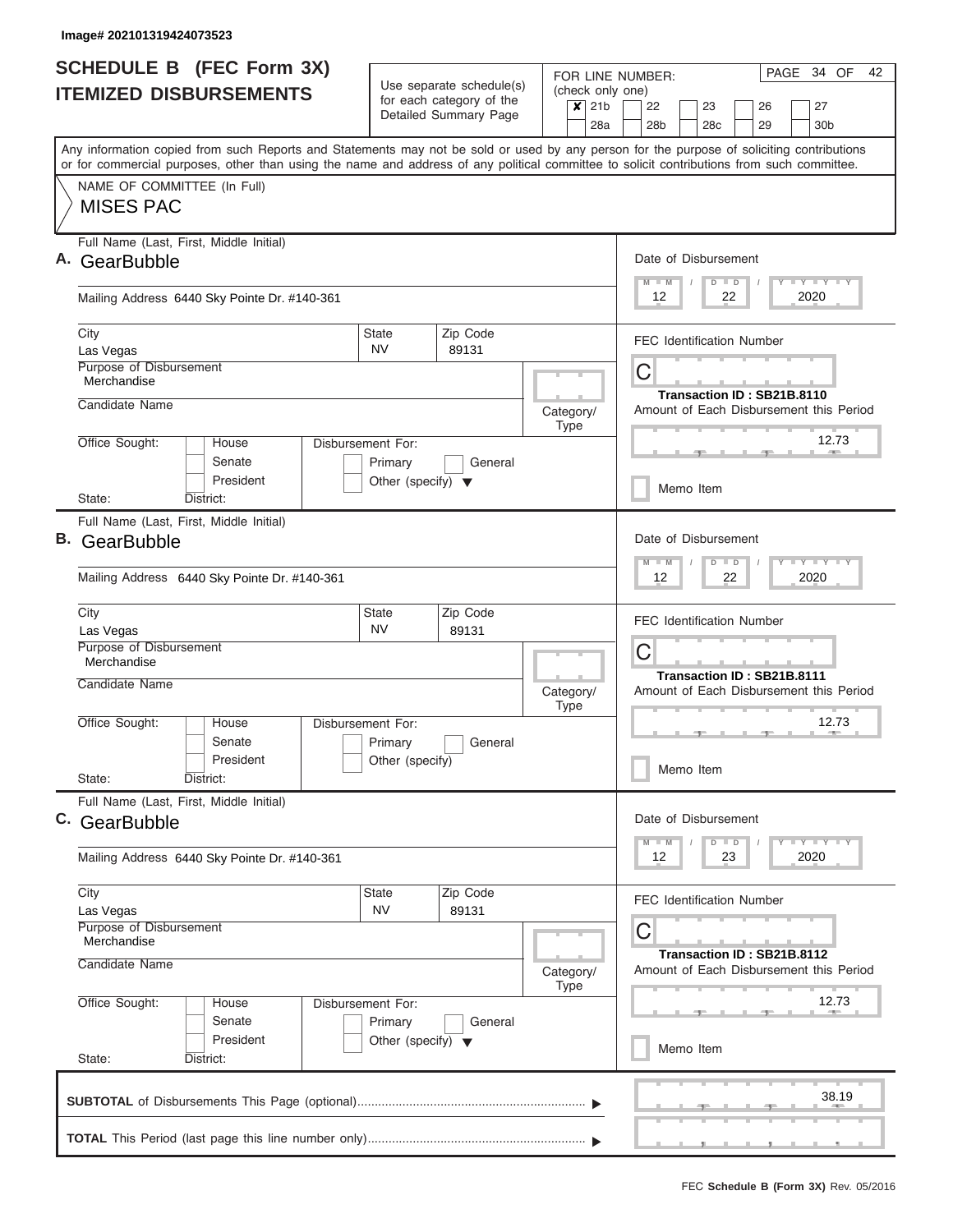| <b>SCHEDULE B (FEC Form 3X)</b><br><b>ITEMIZED DISBURSEMENTS</b> |                                                                                                                                                                                                                                                                                         |                                                                      | Use separate schedule(s)                          | (check only one)                    | PAGE 35 OF<br>42<br>FOR LINE NUMBER:                                           |  |  |  |  |  |  |  |  |  |  |
|------------------------------------------------------------------|-----------------------------------------------------------------------------------------------------------------------------------------------------------------------------------------------------------------------------------------------------------------------------------------|----------------------------------------------------------------------|---------------------------------------------------|-------------------------------------|--------------------------------------------------------------------------------|--|--|--|--|--|--|--|--|--|--|
|                                                                  |                                                                                                                                                                                                                                                                                         |                                                                      | for each category of the<br>Detailed Summary Page | 21 <sub>b</sub><br>$\boldsymbol{x}$ | 27<br>22<br>23<br>26<br>28a<br>28 <sub>b</sub><br>28c<br>29<br>30 <sub>b</sub> |  |  |  |  |  |  |  |  |  |  |
|                                                                  | Any information copied from such Reports and Statements may not be sold or used by any person for the purpose of soliciting contributions<br>or for commercial purposes, other than using the name and address of any political committee to solicit contributions from such committee. |                                                                      |                                                   |                                     |                                                                                |  |  |  |  |  |  |  |  |  |  |
|                                                                  | NAME OF COMMITTEE (In Full)<br><b>MISES PAC</b>                                                                                                                                                                                                                                         |                                                                      |                                                   |                                     |                                                                                |  |  |  |  |  |  |  |  |  |  |
| Α.                                                               | Full Name (Last, First, Middle Initial)<br>GearBubble                                                                                                                                                                                                                                   |                                                                      |                                                   |                                     | Date of Disbursement<br><b>TY TY TY</b><br>$M$ $M$<br>$D$ $D$                  |  |  |  |  |  |  |  |  |  |  |
|                                                                  | Mailing Address 6440 Sky Pointe Dr. #140-361                                                                                                                                                                                                                                            |                                                                      |                                                   |                                     | 2020<br>12<br>24                                                               |  |  |  |  |  |  |  |  |  |  |
|                                                                  | City<br>Las Vegas                                                                                                                                                                                                                                                                       | State<br><b>NV</b>                                                   | Zip Code<br>89131                                 |                                     | <b>FEC Identification Number</b>                                               |  |  |  |  |  |  |  |  |  |  |
|                                                                  | Purpose of Disbursement<br>Merchandise                                                                                                                                                                                                                                                  |                                                                      |                                                   |                                     | С<br>Transaction ID: SB21B.8113                                                |  |  |  |  |  |  |  |  |  |  |
|                                                                  | Candidate Name                                                                                                                                                                                                                                                                          |                                                                      |                                                   | Category/<br><b>Type</b>            | Amount of Each Disbursement this Period                                        |  |  |  |  |  |  |  |  |  |  |
|                                                                  | Office Sought:<br>House<br>Senate<br>President                                                                                                                                                                                                                                          | Disbursement For:<br>Primary<br>Other (specify) $\blacktriangledown$ | General                                           |                                     | 27.70<br>Memo Item                                                             |  |  |  |  |  |  |  |  |  |  |
|                                                                  | District:<br>State:                                                                                                                                                                                                                                                                     |                                                                      |                                                   |                                     |                                                                                |  |  |  |  |  |  |  |  |  |  |
| В.                                                               | Full Name (Last, First, Middle Initial)<br>GearBubble                                                                                                                                                                                                                                   |                                                                      |                                                   |                                     | Date of Disbursement<br>$T = Y - T - Y - T - Y$<br>$M - M$<br>$D$ $D$          |  |  |  |  |  |  |  |  |  |  |
|                                                                  | Mailing Address 6440 Sky Pointe Dr. #140-361                                                                                                                                                                                                                                            |                                                                      | 12 <sup>2</sup><br>2020<br>24                     |                                     |                                                                                |  |  |  |  |  |  |  |  |  |  |
|                                                                  | City<br>Las Vegas                                                                                                                                                                                                                                                                       | State<br><b>NV</b>                                                   | Zip Code<br>89131                                 |                                     | <b>FEC Identification Number</b>                                               |  |  |  |  |  |  |  |  |  |  |
|                                                                  | Purpose of Disbursement<br>Merchandise                                                                                                                                                                                                                                                  |                                                                      |                                                   |                                     | C<br>Transaction ID: SB21B.8114                                                |  |  |  |  |  |  |  |  |  |  |
|                                                                  | Candidate Name                                                                                                                                                                                                                                                                          |                                                                      |                                                   | Category/<br><b>Type</b>            | Amount of Each Disbursement this Period                                        |  |  |  |  |  |  |  |  |  |  |
|                                                                  | Office Sought:<br>House<br>Senate                                                                                                                                                                                                                                                       | Disbursement For:<br>Primary                                         | General                                           |                                     | 12.73                                                                          |  |  |  |  |  |  |  |  |  |  |
|                                                                  | President<br>State:<br>District:                                                                                                                                                                                                                                                        | Other (specify)                                                      |                                                   |                                     | Memo Item                                                                      |  |  |  |  |  |  |  |  |  |  |
|                                                                  | Full Name (Last, First, Middle Initial)<br>C. GearBubble                                                                                                                                                                                                                                |                                                                      |                                                   |                                     | Date of Disbursement                                                           |  |  |  |  |  |  |  |  |  |  |
|                                                                  | Mailing Address 6440 Sky Pointe Dr. #140-361                                                                                                                                                                                                                                            |                                                                      |                                                   |                                     | $D$ $D$<br><b>LY LY LY</b><br>$M$ $M$<br>2020<br>12<br>28                      |  |  |  |  |  |  |  |  |  |  |
|                                                                  | City<br>Las Vegas                                                                                                                                                                                                                                                                       | State<br><b>NV</b>                                                   | Zip Code<br>89131                                 |                                     | <b>FEC Identification Number</b>                                               |  |  |  |  |  |  |  |  |  |  |
|                                                                  | Purpose of Disbursement<br>Merchandise<br>Candidate Name                                                                                                                                                                                                                                |                                                                      |                                                   | Category/<br><b>Type</b>            | С<br>Transaction ID: SB21B.8115<br>Amount of Each Disbursement this Period     |  |  |  |  |  |  |  |  |  |  |
|                                                                  | Office Sought:<br>House<br>Senate                                                                                                                                                                                                                                                       | Disbursement For:<br>Primary                                         | General                                           |                                     | 12.73                                                                          |  |  |  |  |  |  |  |  |  |  |
|                                                                  | President                                                                                                                                                                                                                                                                               | Other (specify) $\blacktriangledown$                                 |                                                   |                                     | Memo Item                                                                      |  |  |  |  |  |  |  |  |  |  |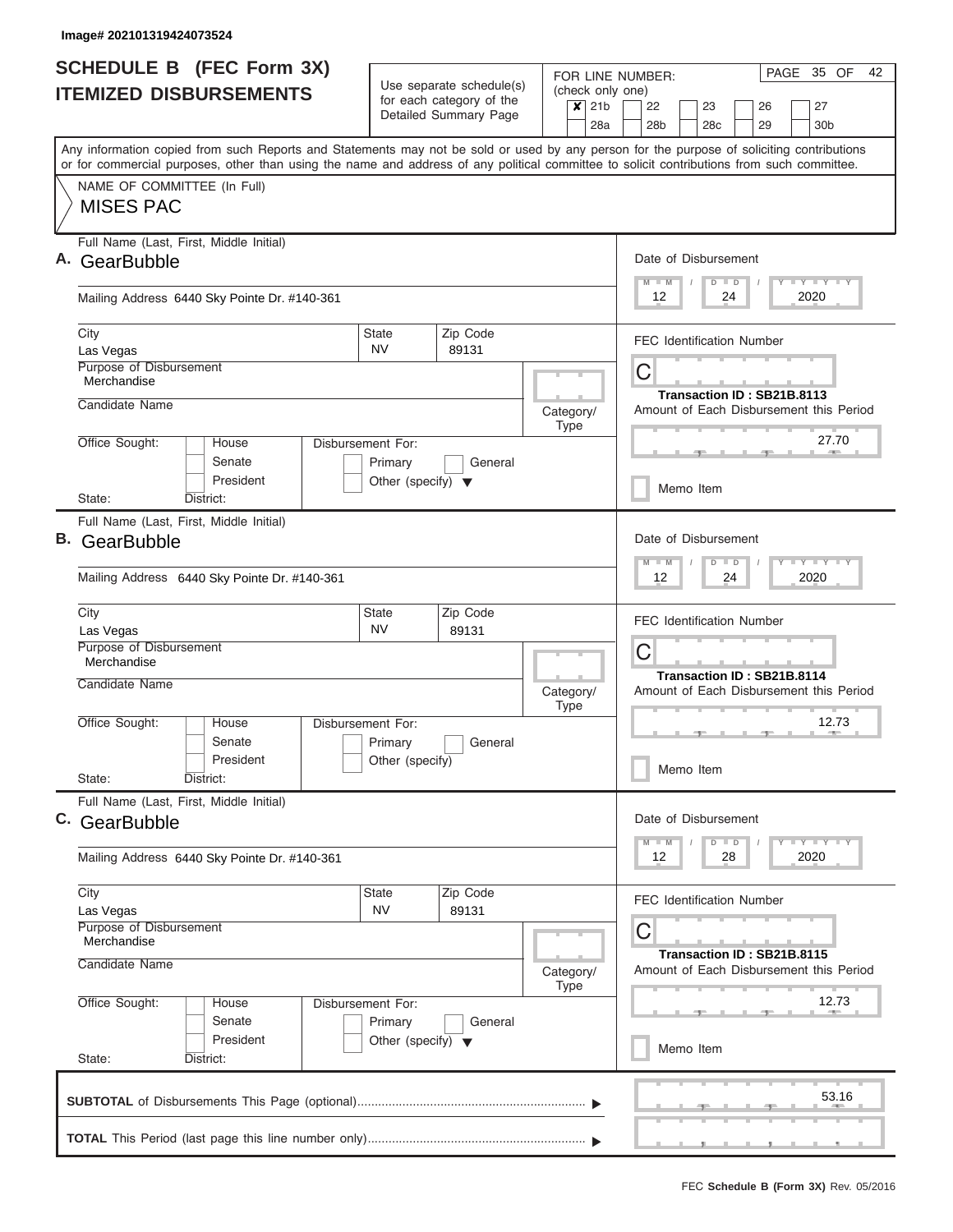|    | <b>SCHEDULE B</b> (FEC Form 3X)                                                                                                                                                                                                                                                         |                                                                      | Use separate schedule(s)                          | FOR LINE NUMBER:                                               | PAGE 36 OF<br>42                                                                                               |  |  |  |  |  |  |  |
|----|-----------------------------------------------------------------------------------------------------------------------------------------------------------------------------------------------------------------------------------------------------------------------------------------|----------------------------------------------------------------------|---------------------------------------------------|----------------------------------------------------------------|----------------------------------------------------------------------------------------------------------------|--|--|--|--|--|--|--|
|    | <b>ITEMIZED DISBURSEMENTS</b>                                                                                                                                                                                                                                                           |                                                                      | for each category of the<br>Detailed Summary Page | (check only one)<br>21 <sub>b</sub><br>$\boldsymbol{x}$<br>28a | 22<br>23<br>27<br>26<br>28 <sub>b</sub><br>28 <sub>c</sub><br>29<br>30 <sub>b</sub>                            |  |  |  |  |  |  |  |
|    | Any information copied from such Reports and Statements may not be sold or used by any person for the purpose of soliciting contributions<br>or for commercial purposes, other than using the name and address of any political committee to solicit contributions from such committee. |                                                                      |                                                   |                                                                |                                                                                                                |  |  |  |  |  |  |  |
|    | NAME OF COMMITTEE (In Full)<br><b>MISES PAC</b>                                                                                                                                                                                                                                         |                                                                      |                                                   |                                                                |                                                                                                                |  |  |  |  |  |  |  |
|    | Full Name (Last, First, Middle Initial)<br>GearBubble                                                                                                                                                                                                                                   |                                                                      |                                                   |                                                                | Date of Disbursement<br>Y LY LY LY<br>$M - M$<br>$D$ $D$                                                       |  |  |  |  |  |  |  |
|    | Mailing Address 6440 Sky Pointe Dr. #140-361                                                                                                                                                                                                                                            |                                                                      |                                                   |                                                                | 12<br>2020<br>28                                                                                               |  |  |  |  |  |  |  |
|    | City<br>Las Vegas                                                                                                                                                                                                                                                                       | <b>State</b><br><b>NV</b>                                            | Zip Code<br>89131                                 |                                                                | <b>FEC Identification Number</b>                                                                               |  |  |  |  |  |  |  |
|    | Purpose of Disbursement<br>Merchandise                                                                                                                                                                                                                                                  |                                                                      |                                                   |                                                                | C<br>Transaction ID: SB21B.8116                                                                                |  |  |  |  |  |  |  |
|    | Candidate Name                                                                                                                                                                                                                                                                          |                                                                      |                                                   | Category/<br><b>Type</b>                                       | Amount of Each Disbursement this Period                                                                        |  |  |  |  |  |  |  |
|    | Office Sought:<br>House<br>Senate<br>President                                                                                                                                                                                                                                          | Disbursement For:<br>Primary<br>Other (specify) $\blacktriangledown$ | General                                           |                                                                | 10.59                                                                                                          |  |  |  |  |  |  |  |
|    | District:<br>State:                                                                                                                                                                                                                                                                     |                                                                      |                                                   |                                                                | Memo Item                                                                                                      |  |  |  |  |  |  |  |
| В. | Full Name (Last, First, Middle Initial)<br>GearBubble<br>Mailing Address 6440 Sky Pointe Dr. #140-361                                                                                                                                                                                   |                                                                      |                                                   |                                                                | Date of Disbursement<br>$-1 - Y - 1 - Y - 1 - Y$<br>$M - M$<br>$D$ $D$<br>29<br>2020<br>12                     |  |  |  |  |  |  |  |
|    | City<br>Las Vegas                                                                                                                                                                                                                                                                       | State<br><b>NV</b>                                                   | Zip Code<br>89131                                 |                                                                | <b>FEC Identification Number</b><br>C<br>Transaction ID: SB21B.8117<br>Amount of Each Disbursement this Period |  |  |  |  |  |  |  |
|    | Purpose of Disbursement<br>Merchandise<br>Candidate Name                                                                                                                                                                                                                                |                                                                      |                                                   | Category/                                                      |                                                                                                                |  |  |  |  |  |  |  |
|    | Office Sought:<br>House<br>Senate                                                                                                                                                                                                                                                       | Disbursement For:<br>Primary                                         | General                                           | <b>Type</b>                                                    | 12.73                                                                                                          |  |  |  |  |  |  |  |
|    | President<br>State:<br>District:                                                                                                                                                                                                                                                        | Other (specify)                                                      |                                                   |                                                                | Memo Item                                                                                                      |  |  |  |  |  |  |  |
|    | Full Name (Last, First, Middle Initial)<br>C. GearBubble                                                                                                                                                                                                                                |                                                                      |                                                   |                                                                | Date of Disbursement                                                                                           |  |  |  |  |  |  |  |
|    | Mailing Address 6440 Sky Pointe Dr. #140-361                                                                                                                                                                                                                                            |                                                                      |                                                   |                                                                | $Y - Y - Y - Y - I$<br>$M - M$<br>$D$ $D$<br>2020<br>12<br>30                                                  |  |  |  |  |  |  |  |
|    | City<br>Las Vegas                                                                                                                                                                                                                                                                       | State<br><b>NV</b>                                                   | Zip Code<br>89131                                 |                                                                | <b>FEC Identification Number</b>                                                                               |  |  |  |  |  |  |  |
|    | Purpose of Disbursement<br>Merchandise<br>Candidate Name                                                                                                                                                                                                                                |                                                                      |                                                   | Category/<br><b>Type</b>                                       | С<br>Transaction ID: SB21B.8118<br>Amount of Each Disbursement this Period                                     |  |  |  |  |  |  |  |
|    | Office Sought:<br>House<br>Senate                                                                                                                                                                                                                                                       | Disbursement For:<br>Primary                                         | General                                           |                                                                | 12.73                                                                                                          |  |  |  |  |  |  |  |
|    | President<br>State:<br>District:                                                                                                                                                                                                                                                        | Other (specify) $\blacktriangledown$                                 |                                                   |                                                                | Memo Item                                                                                                      |  |  |  |  |  |  |  |
|    |                                                                                                                                                                                                                                                                                         |                                                                      |                                                   |                                                                | 36.05                                                                                                          |  |  |  |  |  |  |  |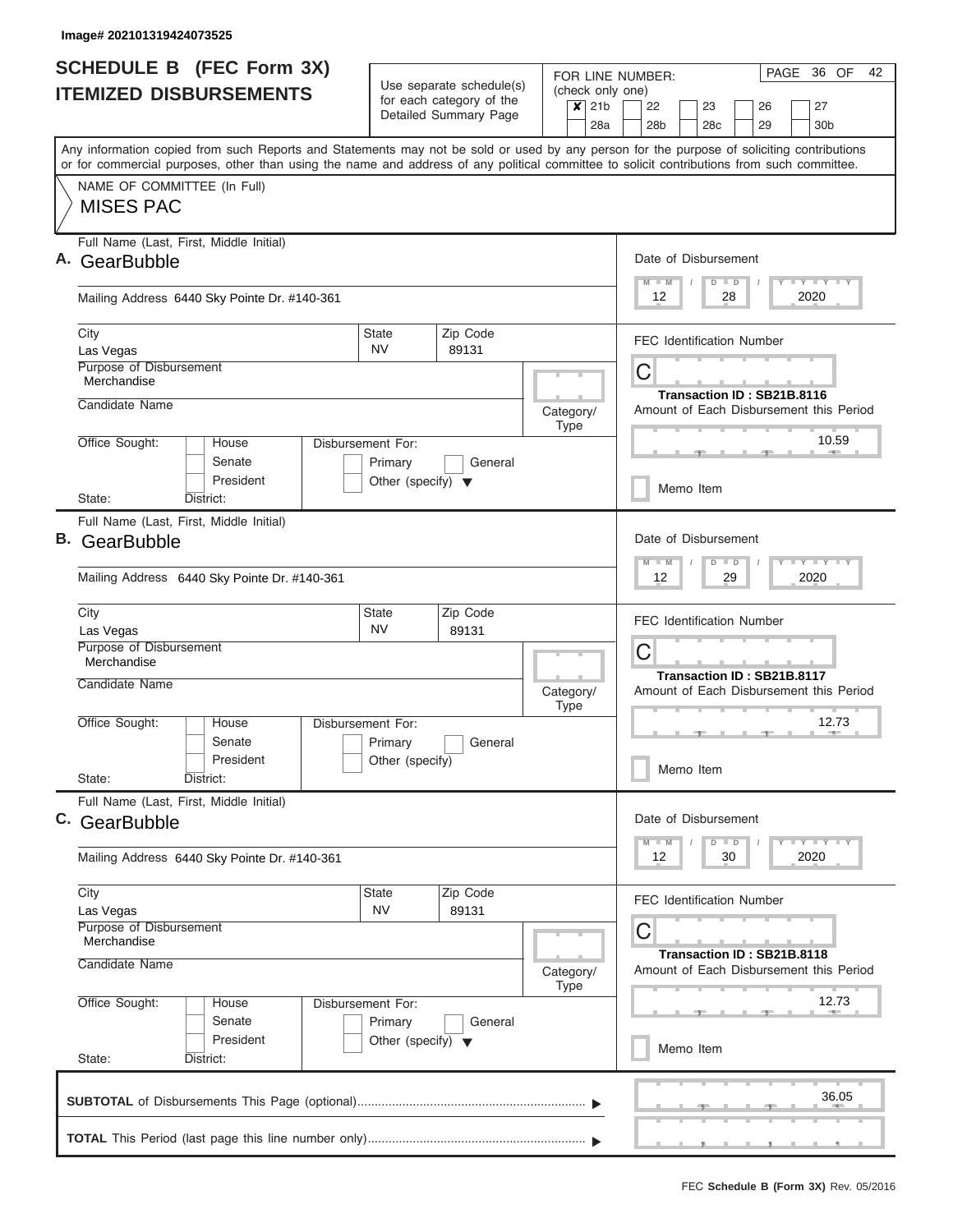| <b>SCHEDULE B</b> (FEC Form 3X)<br><b>ITEMIZED DISBURSEMENTS</b>                                                                                                                                                                                                                        |                                                                      | Use separate schedule(s)                          | FOR LINE NUMBER:<br>(check only one)       | 42<br>PAGE 37 OF                                                                                                            |  |  |  |  |  |  |  |  |  |
|-----------------------------------------------------------------------------------------------------------------------------------------------------------------------------------------------------------------------------------------------------------------------------------------|----------------------------------------------------------------------|---------------------------------------------------|--------------------------------------------|-----------------------------------------------------------------------------------------------------------------------------|--|--|--|--|--|--|--|--|--|
|                                                                                                                                                                                                                                                                                         |                                                                      | for each category of the<br>Detailed Summary Page | $\boldsymbol{x}$<br>21 <sub>b</sub><br>28a | 27<br>22<br>23<br>26<br>28 <sub>b</sub><br>28 <sub>c</sub><br>29<br>30 <sub>b</sub>                                         |  |  |  |  |  |  |  |  |  |
| Any information copied from such Reports and Statements may not be sold or used by any person for the purpose of soliciting contributions<br>or for commercial purposes, other than using the name and address of any political committee to solicit contributions from such committee. |                                                                      |                                                   |                                            |                                                                                                                             |  |  |  |  |  |  |  |  |  |
| NAME OF COMMITTEE (In Full)<br><b>MISES PAC</b>                                                                                                                                                                                                                                         |                                                                      |                                                   |                                            |                                                                                                                             |  |  |  |  |  |  |  |  |  |
| Full Name (Last, First, Middle Initial)<br>GearBubble                                                                                                                                                                                                                                   |                                                                      |                                                   |                                            | Date of Disbursement<br>Y L Y L Y L Y<br>$M - M$<br>$D$ $D$                                                                 |  |  |  |  |  |  |  |  |  |
| Mailing Address 6440 Sky Pointe Dr. #140-361                                                                                                                                                                                                                                            |                                                                      |                                                   |                                            | $12 \overline{ }$<br>2020<br>31                                                                                             |  |  |  |  |  |  |  |  |  |
| City<br>Las Vegas                                                                                                                                                                                                                                                                       | State<br><b>NV</b>                                                   | Zip Code<br>89131                                 |                                            | <b>FEC Identification Number</b>                                                                                            |  |  |  |  |  |  |  |  |  |
| Purpose of Disbursement<br>Merchandise<br>Candidate Name                                                                                                                                                                                                                                |                                                                      |                                                   |                                            | С<br>Transaction ID: SB21B.8119                                                                                             |  |  |  |  |  |  |  |  |  |
| Office Sought:<br>House                                                                                                                                                                                                                                                                 | Disbursement For:                                                    |                                                   | Category/<br><b>Type</b>                   | Amount of Each Disbursement this Period<br>27.70                                                                            |  |  |  |  |  |  |  |  |  |
| Senate<br>President                                                                                                                                                                                                                                                                     | Primary<br>Other (specify) $\blacktriangledown$                      | General                                           |                                            | Memo Item                                                                                                                   |  |  |  |  |  |  |  |  |  |
| State:<br>District:<br>Full Name (Last, First, Middle Initial)                                                                                                                                                                                                                          |                                                                      |                                                   |                                            |                                                                                                                             |  |  |  |  |  |  |  |  |  |
| В.<br>Google                                                                                                                                                                                                                                                                            |                                                                      |                                                   |                                            | Date of Disbursement<br>$T$ $Y$ $T$ $Y$ $T$<br>$M - M$<br>$D$ $D$                                                           |  |  |  |  |  |  |  |  |  |
| Mailing Address 1600 Amphitheatre Parkway                                                                                                                                                                                                                                               |                                                                      | 12 <sup>°</sup><br>14<br>2020                     |                                            |                                                                                                                             |  |  |  |  |  |  |  |  |  |
| City<br><b>Mountain View</b>                                                                                                                                                                                                                                                            | State<br>CA                                                          | Zip Code<br>94043                                 |                                            | <b>FEC Identification Number</b><br>C<br>Transaction ID: SB21B.8147                                                         |  |  |  |  |  |  |  |  |  |
| Purpose of Disbursement<br>Technology services                                                                                                                                                                                                                                          |                                                                      |                                                   |                                            |                                                                                                                             |  |  |  |  |  |  |  |  |  |
| Candidate Name                                                                                                                                                                                                                                                                          |                                                                      |                                                   | Category/<br><b>Type</b>                   | Amount of Each Disbursement this Period                                                                                     |  |  |  |  |  |  |  |  |  |
| Office Sought:<br>House<br>Senate<br>President                                                                                                                                                                                                                                          | Disbursement For:<br>Primary<br>Other (specify)                      | General                                           |                                            | 89.04<br>Memo Item                                                                                                          |  |  |  |  |  |  |  |  |  |
| State:<br>District:                                                                                                                                                                                                                                                                     |                                                                      |                                                   |                                            |                                                                                                                             |  |  |  |  |  |  |  |  |  |
| Full Name (Last, First, Middle Initial)<br>C. Heise, Michael, , ,                                                                                                                                                                                                                       |                                                                      |                                                   |                                            | Date of Disbursement<br>$\mathbf{I}$ $\mathbf{Y}$ $\mathbf{I}$ $\mathbf{Y}$ $\mathbf{I}$ $\mathbf{Y}$<br>$M$ $M$<br>$D$ $D$ |  |  |  |  |  |  |  |  |  |
| Mailing Address 450 Forrest Ave, Apt. J206                                                                                                                                                                                                                                              |                                                                      |                                                   |                                            | 2020<br>12<br>04                                                                                                            |  |  |  |  |  |  |  |  |  |
| City<br>Norristown                                                                                                                                                                                                                                                                      | State<br><b>PA</b>                                                   | Zip Code<br>19401-5664                            |                                            | <b>FEC Identification Number</b>                                                                                            |  |  |  |  |  |  |  |  |  |
| Purpose of Disbursement<br>Consulting service fee                                                                                                                                                                                                                                       |                                                                      |                                                   |                                            | C<br>Transaction ID: SB21B.8150                                                                                             |  |  |  |  |  |  |  |  |  |
| Candidate Name                                                                                                                                                                                                                                                                          |                                                                      |                                                   | Category/<br><b>Type</b>                   | Amount of Each Disbursement this Period                                                                                     |  |  |  |  |  |  |  |  |  |
| Office Sought:<br>House<br>Senate                                                                                                                                                                                                                                                       | Disbursement For:<br>Primary<br>Other (specify) $\blacktriangledown$ | General                                           |                                            | 3000.00                                                                                                                     |  |  |  |  |  |  |  |  |  |
| President<br>State:<br>District:                                                                                                                                                                                                                                                        |                                                                      | Memo Item                                         |                                            |                                                                                                                             |  |  |  |  |  |  |  |  |  |
|                                                                                                                                                                                                                                                                                         |                                                                      |                                                   |                                            | 3116.74                                                                                                                     |  |  |  |  |  |  |  |  |  |
|                                                                                                                                                                                                                                                                                         |                                                                      |                                                   |                                            | __                                                                                                                          |  |  |  |  |  |  |  |  |  |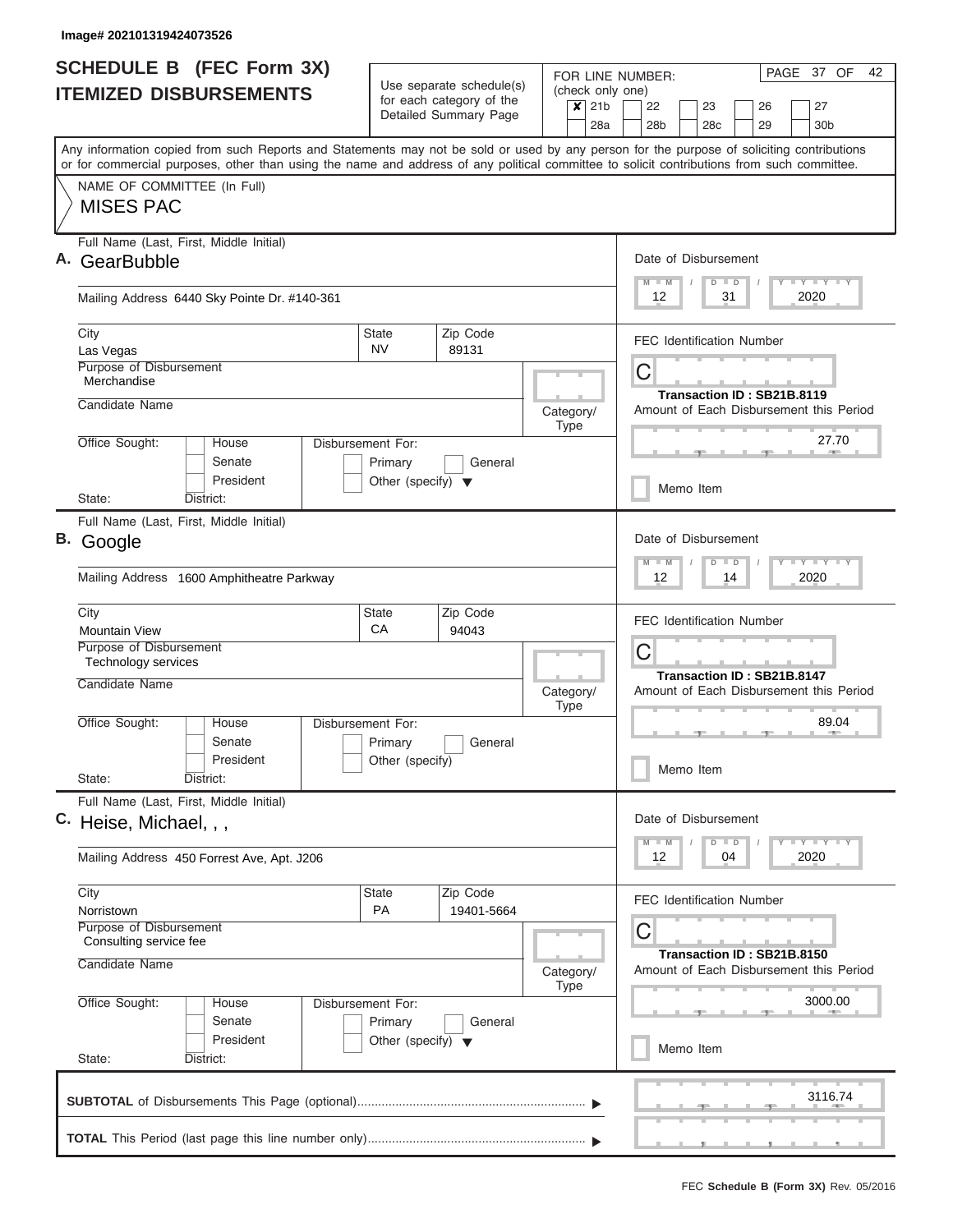| FOR LINE NUMBER:<br>Use separate schedule(s)<br>(check only one)<br><b>ITEMIZED DISBURSEMENTS</b><br>for each category of the<br>21 <sub>b</sub><br>$\boldsymbol{x}$<br>22<br>Detailed Summary Page<br>28a<br>28 <sub>b</sub><br>Any information copied from such Reports and Statements may not be sold or used by any person for the purpose of soliciting contributions<br>or for commercial purposes, other than using the name and address of any political committee to solicit contributions from such committee.<br>NAME OF COMMITTEE (In Full)<br><b>MISES PAC</b><br>Full Name (Last, First, Middle Initial)<br>$M$ $M$<br>11<br>Mailing Address 11025 Westlake Dr<br>Zip Code<br>City<br><b>State</b><br><b>NC</b><br>Charlotte<br>28273<br><b>Purpose of Disbursement</b><br>C<br>Merchandise<br>Candidate Name<br>Category/<br><b>Type</b><br>Office Sought:<br>House<br>Disbursement For:<br>Senate<br>General<br>Primary<br>President<br>Other (specify) $\blacktriangledown$<br>Memo Item<br>State:<br>District:<br>Full Name (Last, First, Middle Initial)<br>$M - M$<br>12<br>Mailing Address 11025 Westlake Dr<br>City<br>State<br>Zip Code<br><b>NC</b><br>Charlotte<br>28273<br>Purpose of Disbursement<br>C<br>Merchandise |                                                                                                                              |  |  |  |  |  |  |  |  |  |  |
|--------------------------------------------------------------------------------------------------------------------------------------------------------------------------------------------------------------------------------------------------------------------------------------------------------------------------------------------------------------------------------------------------------------------------------------------------------------------------------------------------------------------------------------------------------------------------------------------------------------------------------------------------------------------------------------------------------------------------------------------------------------------------------------------------------------------------------------------------------------------------------------------------------------------------------------------------------------------------------------------------------------------------------------------------------------------------------------------------------------------------------------------------------------------------------------------------------------------------------------------------|------------------------------------------------------------------------------------------------------------------------------|--|--|--|--|--|--|--|--|--|--|
|                                                                                                                                                                                                                                                                                                                                                                                                                                                                                                                                                                                                                                                                                                                                                                                                                                                                                                                                                                                                                                                                                                                                                                                                                                                  | 26<br>27                                                                                                                     |  |  |  |  |  |  |  |  |  |  |
| A. Printful                                                                                                                                                                                                                                                                                                                                                                                                                                                                                                                                                                                                                                                                                                                                                                                                                                                                                                                                                                                                                                                                                                                                                                                                                                      | 23<br>28c<br>29<br>30 <sub>b</sub>                                                                                           |  |  |  |  |  |  |  |  |  |  |
|                                                                                                                                                                                                                                                                                                                                                                                                                                                                                                                                                                                                                                                                                                                                                                                                                                                                                                                                                                                                                                                                                                                                                                                                                                                  |                                                                                                                              |  |  |  |  |  |  |  |  |  |  |
|                                                                                                                                                                                                                                                                                                                                                                                                                                                                                                                                                                                                                                                                                                                                                                                                                                                                                                                                                                                                                                                                                                                                                                                                                                                  |                                                                                                                              |  |  |  |  |  |  |  |  |  |  |
|                                                                                                                                                                                                                                                                                                                                                                                                                                                                                                                                                                                                                                                                                                                                                                                                                                                                                                                                                                                                                                                                                                                                                                                                                                                  | Date of Disbursement                                                                                                         |  |  |  |  |  |  |  |  |  |  |
|                                                                                                                                                                                                                                                                                                                                                                                                                                                                                                                                                                                                                                                                                                                                                                                                                                                                                                                                                                                                                                                                                                                                                                                                                                                  | <b>LY LY LY</b><br>$D$ $D$<br>30<br>2020                                                                                     |  |  |  |  |  |  |  |  |  |  |
|                                                                                                                                                                                                                                                                                                                                                                                                                                                                                                                                                                                                                                                                                                                                                                                                                                                                                                                                                                                                                                                                                                                                                                                                                                                  | <b>FEC Identification Number</b>                                                                                             |  |  |  |  |  |  |  |  |  |  |
|                                                                                                                                                                                                                                                                                                                                                                                                                                                                                                                                                                                                                                                                                                                                                                                                                                                                                                                                                                                                                                                                                                                                                                                                                                                  |                                                                                                                              |  |  |  |  |  |  |  |  |  |  |
|                                                                                                                                                                                                                                                                                                                                                                                                                                                                                                                                                                                                                                                                                                                                                                                                                                                                                                                                                                                                                                                                                                                                                                                                                                                  | Transaction ID: SB21B.8131<br>Amount of Each Disbursement this Period                                                        |  |  |  |  |  |  |  |  |  |  |
|                                                                                                                                                                                                                                                                                                                                                                                                                                                                                                                                                                                                                                                                                                                                                                                                                                                                                                                                                                                                                                                                                                                                                                                                                                                  | 21.87                                                                                                                        |  |  |  |  |  |  |  |  |  |  |
| <b>B.</b> Printful                                                                                                                                                                                                                                                                                                                                                                                                                                                                                                                                                                                                                                                                                                                                                                                                                                                                                                                                                                                                                                                                                                                                                                                                                               |                                                                                                                              |  |  |  |  |  |  |  |  |  |  |
|                                                                                                                                                                                                                                                                                                                                                                                                                                                                                                                                                                                                                                                                                                                                                                                                                                                                                                                                                                                                                                                                                                                                                                                                                                                  | Date of Disbursement<br>$\overline{Y}$ $\overline{Y}$ $\overline{Y}$ $\overline{Y}$ $\overline{Y}$ $\overline{Y}$<br>$D$ $D$ |  |  |  |  |  |  |  |  |  |  |
|                                                                                                                                                                                                                                                                                                                                                                                                                                                                                                                                                                                                                                                                                                                                                                                                                                                                                                                                                                                                                                                                                                                                                                                                                                                  | 02<br>2020                                                                                                                   |  |  |  |  |  |  |  |  |  |  |
|                                                                                                                                                                                                                                                                                                                                                                                                                                                                                                                                                                                                                                                                                                                                                                                                                                                                                                                                                                                                                                                                                                                                                                                                                                                  | <b>FEC Identification Number</b><br>Transaction ID: SB21B.8132<br>Amount of Each Disbursement this Period<br>19.49           |  |  |  |  |  |  |  |  |  |  |
| Candidate Name<br>Category/<br><b>Type</b>                                                                                                                                                                                                                                                                                                                                                                                                                                                                                                                                                                                                                                                                                                                                                                                                                                                                                                                                                                                                                                                                                                                                                                                                       |                                                                                                                              |  |  |  |  |  |  |  |  |  |  |
| Office Sought:<br>Disbursement For:<br>House<br>Senate<br>General<br>Primary                                                                                                                                                                                                                                                                                                                                                                                                                                                                                                                                                                                                                                                                                                                                                                                                                                                                                                                                                                                                                                                                                                                                                                     |                                                                                                                              |  |  |  |  |  |  |  |  |  |  |
| President<br>Other (specify)<br>State:<br>District:                                                                                                                                                                                                                                                                                                                                                                                                                                                                                                                                                                                                                                                                                                                                                                                                                                                                                                                                                                                                                                                                                                                                                                                              | Memo Item                                                                                                                    |  |  |  |  |  |  |  |  |  |  |
| Full Name (Last, First, Middle Initial)<br>C. Printful                                                                                                                                                                                                                                                                                                                                                                                                                                                                                                                                                                                                                                                                                                                                                                                                                                                                                                                                                                                                                                                                                                                                                                                           | Date of Disbursement                                                                                                         |  |  |  |  |  |  |  |  |  |  |
| $M$ $M$<br>12<br>Mailing Address 11025 Westlake Dr                                                                                                                                                                                                                                                                                                                                                                                                                                                                                                                                                                                                                                                                                                                                                                                                                                                                                                                                                                                                                                                                                                                                                                                               | <b>TEY TEY TEY</b><br>$D$ $D$<br>2020<br>03                                                                                  |  |  |  |  |  |  |  |  |  |  |
| Zip Code<br>City<br><b>State</b><br><b>NC</b><br>28273<br>Charlotte                                                                                                                                                                                                                                                                                                                                                                                                                                                                                                                                                                                                                                                                                                                                                                                                                                                                                                                                                                                                                                                                                                                                                                              | <b>FEC Identification Number</b>                                                                                             |  |  |  |  |  |  |  |  |  |  |
| <b>Purpose of Disbursement</b><br>С<br>Merchandise                                                                                                                                                                                                                                                                                                                                                                                                                                                                                                                                                                                                                                                                                                                                                                                                                                                                                                                                                                                                                                                                                                                                                                                               | Transaction ID: SB21B.8133                                                                                                   |  |  |  |  |  |  |  |  |  |  |
| Candidate Name<br>Category/<br><b>Type</b>                                                                                                                                                                                                                                                                                                                                                                                                                                                                                                                                                                                                                                                                                                                                                                                                                                                                                                                                                                                                                                                                                                                                                                                                       | Amount of Each Disbursement this Period                                                                                      |  |  |  |  |  |  |  |  |  |  |
| Office Sought:<br>Disbursement For:<br>House<br>Senate<br>Primary<br>General<br>President                                                                                                                                                                                                                                                                                                                                                                                                                                                                                                                                                                                                                                                                                                                                                                                                                                                                                                                                                                                                                                                                                                                                                        | 19.94                                                                                                                        |  |  |  |  |  |  |  |  |  |  |
| Other (specify) $\blacktriangledown$<br>Memo Item<br>State:<br>District:                                                                                                                                                                                                                                                                                                                                                                                                                                                                                                                                                                                                                                                                                                                                                                                                                                                                                                                                                                                                                                                                                                                                                                         |                                                                                                                              |  |  |  |  |  |  |  |  |  |  |
|                                                                                                                                                                                                                                                                                                                                                                                                                                                                                                                                                                                                                                                                                                                                                                                                                                                                                                                                                                                                                                                                                                                                                                                                                                                  | 61.30                                                                                                                        |  |  |  |  |  |  |  |  |  |  |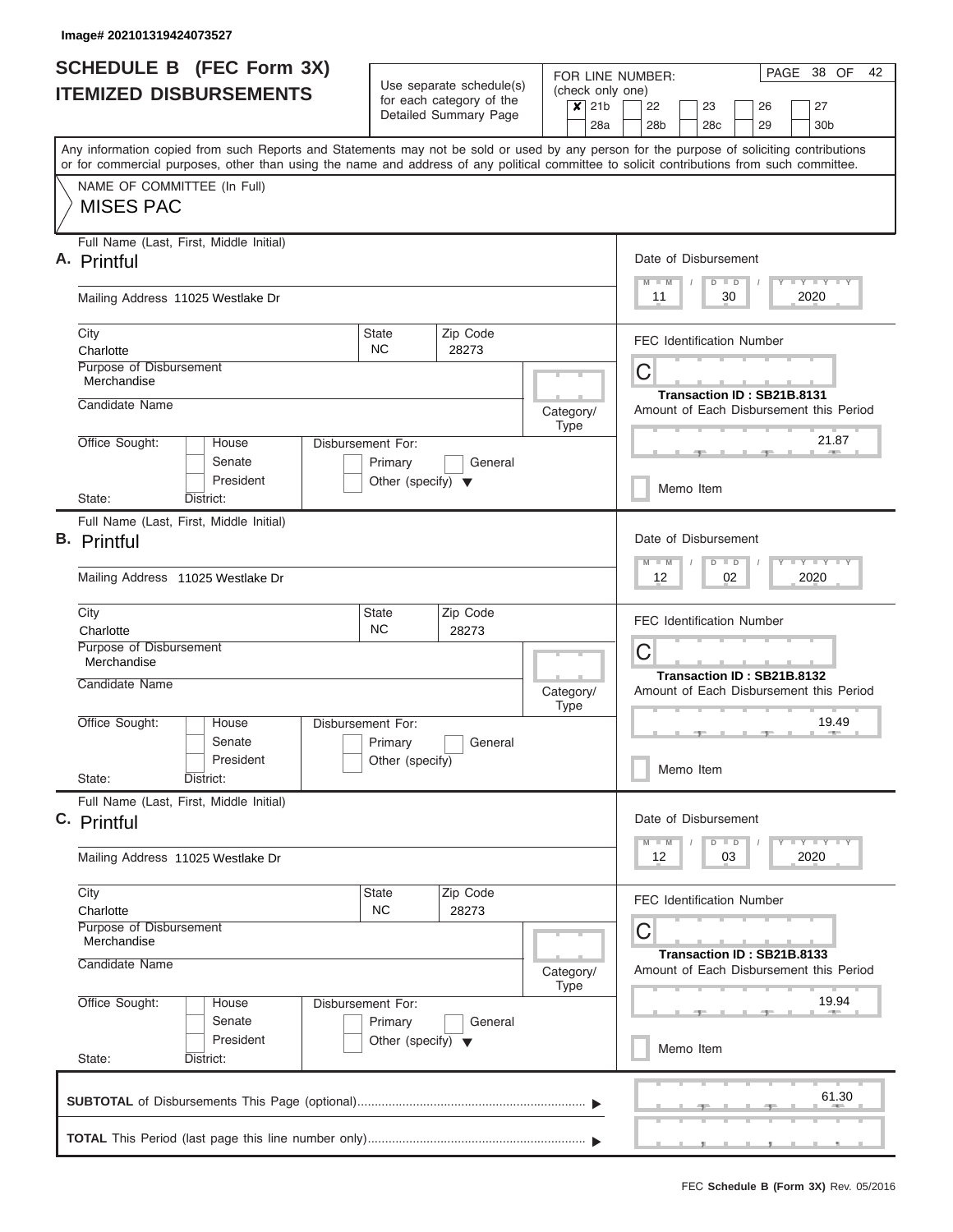|                               | <b>SCHEDULE B</b> (FEC Form 3X)                                                                                                                                                                                                                                                         |                                                                      |                                                                               |                          |                   | PAGE 39 OF<br>42<br>FOR LINE NUMBER:                                  |                                                                                                                             |  |  |  |  |  |  |  |  |  |
|-------------------------------|-----------------------------------------------------------------------------------------------------------------------------------------------------------------------------------------------------------------------------------------------------------------------------------------|----------------------------------------------------------------------|-------------------------------------------------------------------------------|--------------------------|-------------------|-----------------------------------------------------------------------|-----------------------------------------------------------------------------------------------------------------------------|--|--|--|--|--|--|--|--|--|
| <b>ITEMIZED DISBURSEMENTS</b> |                                                                                                                                                                                                                                                                                         |                                                                      | Use separate schedule(s)<br>for each category of the<br>Detailed Summary Page |                          | $x$ 21b           |                                                                       | (check only one)<br>22<br>23<br>26<br>27                                                                                    |  |  |  |  |  |  |  |  |  |
|                               |                                                                                                                                                                                                                                                                                         |                                                                      |                                                                               |                          |                   | 28a                                                                   | 28 <sub>b</sub><br>28c<br>29<br>30 <sub>b</sub>                                                                             |  |  |  |  |  |  |  |  |  |
|                               | Any information copied from such Reports and Statements may not be sold or used by any person for the purpose of soliciting contributions<br>or for commercial purposes, other than using the name and address of any political committee to solicit contributions from such committee. |                                                                      |                                                                               |                          |                   |                                                                       |                                                                                                                             |  |  |  |  |  |  |  |  |  |
|                               | NAME OF COMMITTEE (In Full)<br><b>MISES PAC</b>                                                                                                                                                                                                                                         |                                                                      |                                                                               |                          |                   |                                                                       |                                                                                                                             |  |  |  |  |  |  |  |  |  |
|                               | Full Name (Last, First, Middle Initial)<br>A. Printful                                                                                                                                                                                                                                  |                                                                      |                                                                               |                          |                   |                                                                       | Date of Disbursement                                                                                                        |  |  |  |  |  |  |  |  |  |
|                               | Mailing Address 11025 Westlake Dr                                                                                                                                                                                                                                                       |                                                                      |                                                                               |                          |                   |                                                                       | <b>LY LY LY</b><br>$M$ $M$<br>$D$ $D$<br>2020<br>12<br>07                                                                   |  |  |  |  |  |  |  |  |  |
|                               | City<br>Charlotte                                                                                                                                                                                                                                                                       | State<br>NC.                                                         | Zip Code<br>28273                                                             |                          |                   |                                                                       | <b>FEC Identification Number</b>                                                                                            |  |  |  |  |  |  |  |  |  |
|                               | Purpose of Disbursement<br>Merchandise                                                                                                                                                                                                                                                  |                                                                      |                                                                               |                          |                   |                                                                       | C                                                                                                                           |  |  |  |  |  |  |  |  |  |
|                               | Candidate Name                                                                                                                                                                                                                                                                          |                                                                      |                                                                               |                          | Category/<br>Type |                                                                       | Transaction ID: SB21B.8134<br>Amount of Each Disbursement this Period<br>19.49<br><b>Allen</b>                              |  |  |  |  |  |  |  |  |  |
|                               | Office Sought:<br>House<br>Senate<br>President                                                                                                                                                                                                                                          | Disbursement For:<br>Primary<br>Other (specify) $\blacktriangledown$ | General                                                                       |                          |                   |                                                                       |                                                                                                                             |  |  |  |  |  |  |  |  |  |
|                               | State:<br>District:                                                                                                                                                                                                                                                                     |                                                                      |                                                                               |                          |                   |                                                                       | Memo Item                                                                                                                   |  |  |  |  |  |  |  |  |  |
|                               | Full Name (Last, First, Middle Initial)<br><b>B.</b> Printful                                                                                                                                                                                                                           |                                                                      |                                                                               |                          |                   |                                                                       | Date of Disbursement<br>$-1 - Y - 1 - Y - 1 - Y$<br>$M - M$<br>$D$ $D$                                                      |  |  |  |  |  |  |  |  |  |
|                               | Mailing Address 11025 Westlake Dr                                                                                                                                                                                                                                                       |                                                                      |                                                                               |                          |                   |                                                                       |                                                                                                                             |  |  |  |  |  |  |  |  |  |
|                               | City<br>Charlotte                                                                                                                                                                                                                                                                       | State<br><b>NC</b>                                                   | Zip Code<br>28273                                                             |                          |                   |                                                                       | <b>FEC Identification Number</b>                                                                                            |  |  |  |  |  |  |  |  |  |
|                               | Purpose of Disbursement<br>Merchandise                                                                                                                                                                                                                                                  |                                                                      |                                                                               |                          |                   |                                                                       | C                                                                                                                           |  |  |  |  |  |  |  |  |  |
|                               | Candidate Name                                                                                                                                                                                                                                                                          |                                                                      |                                                                               | Category/<br><b>Type</b> |                   | Transaction ID: SB21B.8135<br>Amount of Each Disbursement this Period |                                                                                                                             |  |  |  |  |  |  |  |  |  |
|                               | Office Sought:<br>House<br>Senate                                                                                                                                                                                                                                                       | Disbursement For:<br>Primary                                         | General                                                                       |                          |                   |                                                                       | 19.94                                                                                                                       |  |  |  |  |  |  |  |  |  |
|                               | President<br>State:<br>District:                                                                                                                                                                                                                                                        | Other (specify)                                                      |                                                                               |                          |                   |                                                                       | Memo Item                                                                                                                   |  |  |  |  |  |  |  |  |  |
|                               | Full Name (Last, First, Middle Initial)<br>C. Printful                                                                                                                                                                                                                                  |                                                                      |                                                                               |                          |                   |                                                                       | Date of Disbursement                                                                                                        |  |  |  |  |  |  |  |  |  |
|                               | Mailing Address 11025 Westlake Dr                                                                                                                                                                                                                                                       |                                                                      |                                                                               |                          |                   |                                                                       | $\mathbf{I}$ $\mathbf{Y}$ $\mathbf{I}$ $\mathbf{Y}$ $\mathbf{I}$ $\mathbf{Y}$<br>$M - M$<br>$\Box$<br>D<br>2020<br>12<br>14 |  |  |  |  |  |  |  |  |  |
|                               | City<br>Charlotte                                                                                                                                                                                                                                                                       | State<br><b>NC</b>                                                   | Zip Code<br>28273                                                             |                          |                   |                                                                       | <b>FEC Identification Number</b>                                                                                            |  |  |  |  |  |  |  |  |  |
|                               | Purpose of Disbursement<br>Merchandise                                                                                                                                                                                                                                                  |                                                                      |                                                                               |                          |                   |                                                                       | С<br>Transaction ID: SB21B.8136                                                                                             |  |  |  |  |  |  |  |  |  |
|                               | Candidate Name<br>Office Sought:                                                                                                                                                                                                                                                        |                                                                      |                                                                               |                          | Category/<br>Type |                                                                       | Amount of Each Disbursement this Period<br>20.90                                                                            |  |  |  |  |  |  |  |  |  |
|                               | House<br>Senate<br>President                                                                                                                                                                                                                                                            | Disbursement For:<br>Primary<br>Other (specify) $\blacktriangledown$ | General                                                                       |                          |                   |                                                                       |                                                                                                                             |  |  |  |  |  |  |  |  |  |
|                               | State:<br>District:                                                                                                                                                                                                                                                                     |                                                                      |                                                                               |                          |                   |                                                                       | Memo Item                                                                                                                   |  |  |  |  |  |  |  |  |  |
|                               |                                                                                                                                                                                                                                                                                         |                                                                      |                                                                               |                          |                   |                                                                       | 60.33                                                                                                                       |  |  |  |  |  |  |  |  |  |
|                               |                                                                                                                                                                                                                                                                                         |                                                                      |                                                                               |                          |                   |                                                                       |                                                                                                                             |  |  |  |  |  |  |  |  |  |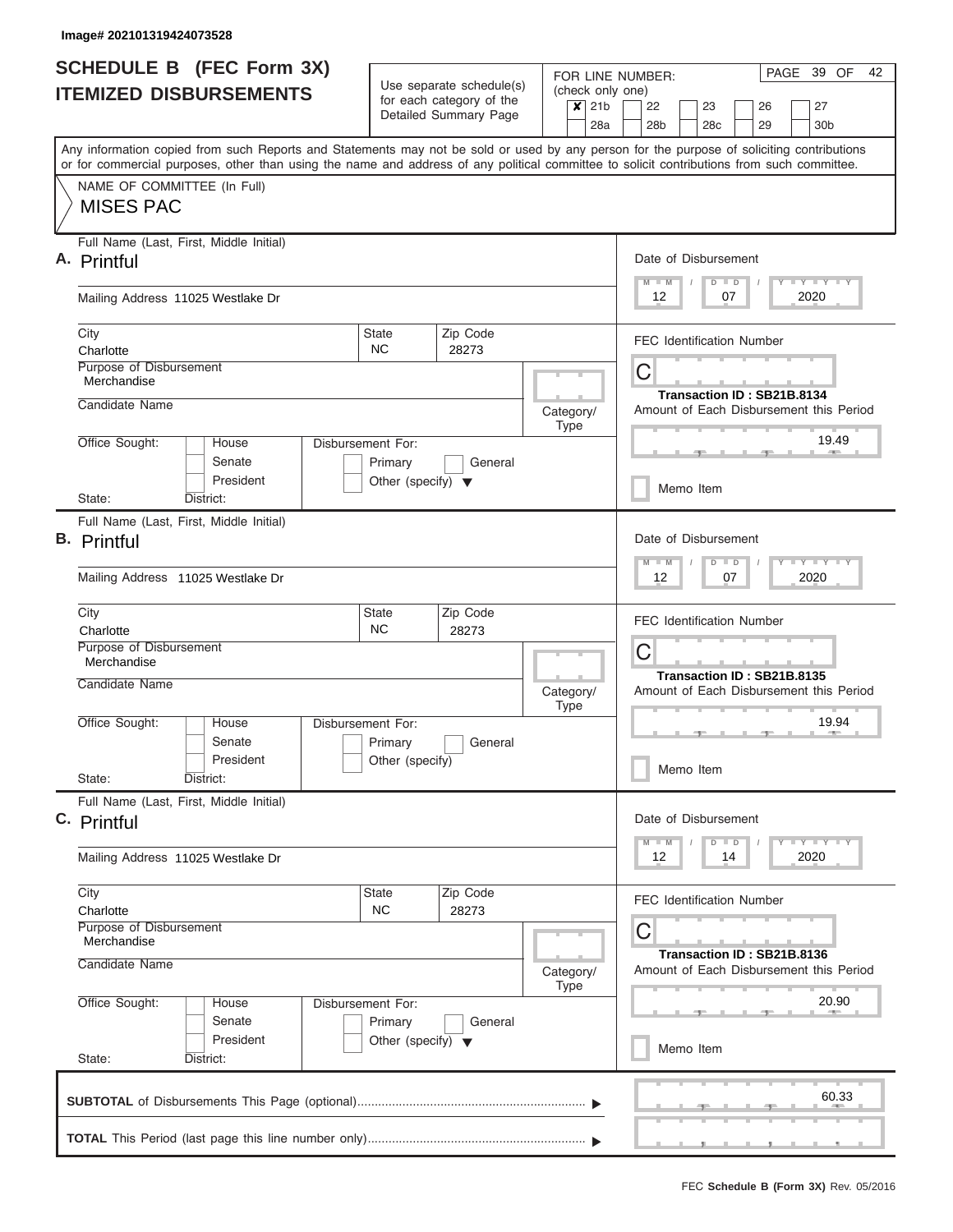|                               | <b>SCHEDULE B</b> (FEC Form 3X)                                                                                                                                                                                                                                                         |                                                 |                                                      |                   | PAGE 40 OF<br>42<br>FOR LINE NUMBER:                                  |                                                                                                                         |  |  |  |  |  |  |  |  |  |  |
|-------------------------------|-----------------------------------------------------------------------------------------------------------------------------------------------------------------------------------------------------------------------------------------------------------------------------------------|-------------------------------------------------|------------------------------------------------------|-------------------|-----------------------------------------------------------------------|-------------------------------------------------------------------------------------------------------------------------|--|--|--|--|--|--|--|--|--|--|
| <b>ITEMIZED DISBURSEMENTS</b> |                                                                                                                                                                                                                                                                                         |                                                 | Use separate schedule(s)<br>for each category of the | $x$ 21b           |                                                                       | (check only one)<br>22<br>23<br>26<br>27                                                                                |  |  |  |  |  |  |  |  |  |  |
|                               |                                                                                                                                                                                                                                                                                         |                                                 | Detailed Summary Page                                |                   | 28a                                                                   | 28 <sub>b</sub><br>28c<br>29<br>30 <sub>b</sub>                                                                         |  |  |  |  |  |  |  |  |  |  |
|                               | Any information copied from such Reports and Statements may not be sold or used by any person for the purpose of soliciting contributions<br>or for commercial purposes, other than using the name and address of any political committee to solicit contributions from such committee. |                                                 |                                                      |                   |                                                                       |                                                                                                                         |  |  |  |  |  |  |  |  |  |  |
|                               | NAME OF COMMITTEE (In Full)<br><b>MISES PAC</b>                                                                                                                                                                                                                                         |                                                 |                                                      |                   |                                                                       |                                                                                                                         |  |  |  |  |  |  |  |  |  |  |
|                               | Full Name (Last, First, Middle Initial)                                                                                                                                                                                                                                                 |                                                 |                                                      |                   |                                                                       |                                                                                                                         |  |  |  |  |  |  |  |  |  |  |
|                               | A. Printful                                                                                                                                                                                                                                                                             |                                                 |                                                      |                   |                                                                       | Date of Disbursement<br><b>LY LY LY</b><br>$M$ $M$<br>$D$ $D$                                                           |  |  |  |  |  |  |  |  |  |  |
|                               | Mailing Address 11025 Westlake Dr                                                                                                                                                                                                                                                       |                                                 |                                                      |                   |                                                                       | 2020<br>12<br>17                                                                                                        |  |  |  |  |  |  |  |  |  |  |
|                               | City<br>Charlotte                                                                                                                                                                                                                                                                       | State<br>NC.                                    | Zip Code<br>28273                                    |                   |                                                                       | <b>FEC Identification Number</b>                                                                                        |  |  |  |  |  |  |  |  |  |  |
|                               | Purpose of Disbursement<br>Merchandise                                                                                                                                                                                                                                                  |                                                 |                                                      |                   |                                                                       | C                                                                                                                       |  |  |  |  |  |  |  |  |  |  |
|                               | Candidate Name                                                                                                                                                                                                                                                                          |                                                 |                                                      | Category/         |                                                                       | Transaction ID: SB21B.8137<br>Amount of Each Disbursement this Period                                                   |  |  |  |  |  |  |  |  |  |  |
|                               | Office Sought:<br>House                                                                                                                                                                                                                                                                 | Disbursement For:                               |                                                      | Type              |                                                                       | 21.34                                                                                                                   |  |  |  |  |  |  |  |  |  |  |
|                               | Senate<br>President                                                                                                                                                                                                                                                                     | Primary<br>Other (specify) $\blacktriangledown$ | General                                              |                   |                                                                       | <b>COLLECTIVE</b>                                                                                                       |  |  |  |  |  |  |  |  |  |  |
|                               | State:<br>District:                                                                                                                                                                                                                                                                     |                                                 |                                                      |                   |                                                                       | Memo Item                                                                                                               |  |  |  |  |  |  |  |  |  |  |
|                               | Full Name (Last, First, Middle Initial)<br><b>B.</b> Printful                                                                                                                                                                                                                           |                                                 |                                                      |                   |                                                                       | Date of Disbursement                                                                                                    |  |  |  |  |  |  |  |  |  |  |
|                               | Mailing Address 11025 Westlake Dr                                                                                                                                                                                                                                                       |                                                 |                                                      |                   |                                                                       | $-1 - Y - 1 - Y - 1 - Y$<br>$M - M$<br>$D$ $D$<br>12<br>21<br>2020                                                      |  |  |  |  |  |  |  |  |  |  |
|                               | City<br>Charlotte                                                                                                                                                                                                                                                                       | State<br><b>NC</b>                              | Zip Code<br>28273                                    |                   |                                                                       | <b>FEC Identification Number</b>                                                                                        |  |  |  |  |  |  |  |  |  |  |
|                               | Purpose of Disbursement<br>Merchandise                                                                                                                                                                                                                                                  |                                                 |                                                      |                   |                                                                       | C                                                                                                                       |  |  |  |  |  |  |  |  |  |  |
|                               | Candidate Name                                                                                                                                                                                                                                                                          |                                                 | Category/<br><b>Type</b>                             |                   | Transaction ID: SB21B.8138<br>Amount of Each Disbursement this Period |                                                                                                                         |  |  |  |  |  |  |  |  |  |  |
|                               | Office Sought:<br>House<br>Senate                                                                                                                                                                                                                                                       | Disbursement For:<br>Primary                    |                                                      |                   | 19.94                                                                 |                                                                                                                         |  |  |  |  |  |  |  |  |  |  |
|                               | President<br>State:<br>District:                                                                                                                                                                                                                                                        | Other (specify)                                 | General                                              |                   |                                                                       | Memo Item                                                                                                               |  |  |  |  |  |  |  |  |  |  |
|                               | Full Name (Last, First, Middle Initial)<br>C. Printful                                                                                                                                                                                                                                  |                                                 |                                                      |                   |                                                                       | Date of Disbursement                                                                                                    |  |  |  |  |  |  |  |  |  |  |
|                               | Mailing Address 11025 Westlake Dr                                                                                                                                                                                                                                                       |                                                 |                                                      |                   |                                                                       | $\mathbf{I}$ $\mathbf{Y}$ $\mathbf{I}$ $\mathbf{Y}$ $\mathbf{I}$ $\mathbf{Y}$<br>$M - M$<br>$D$ $D$<br>2020<br>12<br>22 |  |  |  |  |  |  |  |  |  |  |
|                               |                                                                                                                                                                                                                                                                                         |                                                 |                                                      |                   |                                                                       |                                                                                                                         |  |  |  |  |  |  |  |  |  |  |
|                               | City<br>Charlotte                                                                                                                                                                                                                                                                       | State<br><b>NC</b>                              | Zip Code<br>28273                                    |                   |                                                                       | <b>FEC Identification Number</b>                                                                                        |  |  |  |  |  |  |  |  |  |  |
|                               | Purpose of Disbursement<br>Merchandise                                                                                                                                                                                                                                                  |                                                 |                                                      |                   |                                                                       | С<br>Transaction ID: SB21B.8139                                                                                         |  |  |  |  |  |  |  |  |  |  |
|                               | Candidate Name                                                                                                                                                                                                                                                                          |                                                 |                                                      | Category/<br>Type |                                                                       | Amount of Each Disbursement this Period                                                                                 |  |  |  |  |  |  |  |  |  |  |
|                               | Office Sought:<br>House<br>Senate                                                                                                                                                                                                                                                       | Disbursement For:<br>Primary                    | General                                              |                   |                                                                       | 19.94                                                                                                                   |  |  |  |  |  |  |  |  |  |  |
|                               | President<br>State:<br>District:                                                                                                                                                                                                                                                        | Other (specify) $\blacktriangledown$            |                                                      |                   |                                                                       | Memo Item                                                                                                               |  |  |  |  |  |  |  |  |  |  |
|                               |                                                                                                                                                                                                                                                                                         |                                                 |                                                      |                   |                                                                       | 61.22                                                                                                                   |  |  |  |  |  |  |  |  |  |  |
|                               |                                                                                                                                                                                                                                                                                         |                                                 |                                                      |                   |                                                                       |                                                                                                                         |  |  |  |  |  |  |  |  |  |  |
|                               |                                                                                                                                                                                                                                                                                         |                                                 |                                                      |                   |                                                                       |                                                                                                                         |  |  |  |  |  |  |  |  |  |  |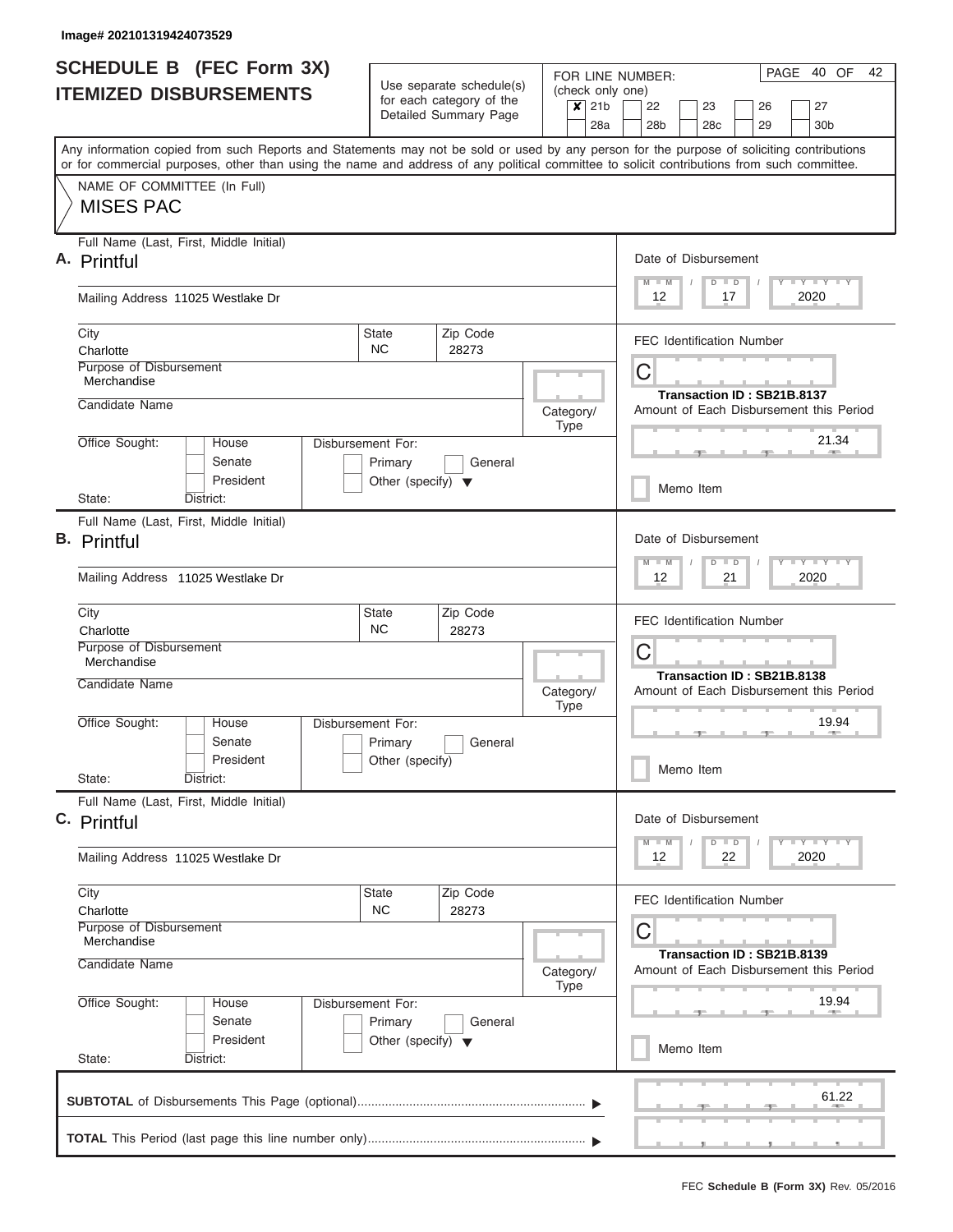|                               | <b>SCHEDULE B</b> (FEC Form 3X)                                                                                                                                                                                                                                                         |                                                 |                                                                               |  |                          | PAGE 41 OF<br>42<br>FOR LINE NUMBER: |                                                                                                                             |  |  |  |  |  |  |  |  |  |
|-------------------------------|-----------------------------------------------------------------------------------------------------------------------------------------------------------------------------------------------------------------------------------------------------------------------------------------|-------------------------------------------------|-------------------------------------------------------------------------------|--|--------------------------|--------------------------------------|-----------------------------------------------------------------------------------------------------------------------------|--|--|--|--|--|--|--|--|--|
| <b>ITEMIZED DISBURSEMENTS</b> |                                                                                                                                                                                                                                                                                         |                                                 | Use separate schedule(s)<br>for each category of the<br>Detailed Summary Page |  |                          | $x$ 21b<br>28a                       | (check only one)<br>22<br>23<br>26<br>27<br>28 <sub>b</sub><br>28c<br>29<br>30 <sub>b</sub>                                 |  |  |  |  |  |  |  |  |  |
|                               | Any information copied from such Reports and Statements may not be sold or used by any person for the purpose of soliciting contributions<br>or for commercial purposes, other than using the name and address of any political committee to solicit contributions from such committee. |                                                 |                                                                               |  |                          |                                      |                                                                                                                             |  |  |  |  |  |  |  |  |  |
|                               | NAME OF COMMITTEE (In Full)<br><b>MISES PAC</b>                                                                                                                                                                                                                                         |                                                 |                                                                               |  |                          |                                      |                                                                                                                             |  |  |  |  |  |  |  |  |  |
|                               | Full Name (Last, First, Middle Initial)<br>A. Printful                                                                                                                                                                                                                                  |                                                 |                                                                               |  |                          |                                      | Date of Disbursement                                                                                                        |  |  |  |  |  |  |  |  |  |
|                               | Mailing Address 11025 Westlake Dr                                                                                                                                                                                                                                                       |                                                 |                                                                               |  |                          |                                      | <b>LY LY LY</b><br>$M$ $M$<br>$D$ $D$<br>2020<br>12<br>23                                                                   |  |  |  |  |  |  |  |  |  |
|                               | City<br>Charlotte                                                                                                                                                                                                                                                                       | State<br>NC.                                    | Zip Code<br>28273                                                             |  |                          |                                      | <b>FEC Identification Number</b>                                                                                            |  |  |  |  |  |  |  |  |  |
|                               | Purpose of Disbursement<br>Merchandise<br>Candidate Name                                                                                                                                                                                                                                |                                                 |                                                                               |  |                          |                                      | C<br>Transaction ID: SB21B.8140                                                                                             |  |  |  |  |  |  |  |  |  |
|                               | Office Sought:<br>House                                                                                                                                                                                                                                                                 | Disbursement For:                               |                                                                               |  | Category/<br>Type        |                                      | Amount of Each Disbursement this Period<br>21.31                                                                            |  |  |  |  |  |  |  |  |  |
|                               | Senate<br>President                                                                                                                                                                                                                                                                     | Primary<br>Other (specify) $\blacktriangledown$ | General                                                                       |  |                          |                                      | <b>COLLECTIVE</b><br>Memo Item                                                                                              |  |  |  |  |  |  |  |  |  |
|                               | State:<br>District:<br>Full Name (Last, First, Middle Initial)                                                                                                                                                                                                                          |                                                 |                                                                               |  |                          |                                      | Date of Disbursement                                                                                                        |  |  |  |  |  |  |  |  |  |
|                               | <b>B.</b> Printful<br>Mailing Address 11025 Westlake Dr                                                                                                                                                                                                                                 |                                                 |                                                                               |  |                          |                                      | $-1 - Y - 1 - Y - 1 - Y$<br>$M - M$<br>$D$ $D$<br>12<br>23<br>2020<br><b>FEC Identification Number</b>                      |  |  |  |  |  |  |  |  |  |
|                               | City<br>Charlotte                                                                                                                                                                                                                                                                       | State<br><b>NC</b>                              | Zip Code<br>28273                                                             |  |                          |                                      |                                                                                                                             |  |  |  |  |  |  |  |  |  |
|                               | Purpose of Disbursement<br>Merchandise                                                                                                                                                                                                                                                  |                                                 |                                                                               |  |                          | C<br>Transaction ID: SB21B.8141      |                                                                                                                             |  |  |  |  |  |  |  |  |  |
|                               | Candidate Name                                                                                                                                                                                                                                                                          |                                                 |                                                                               |  | Category/<br><b>Type</b> |                                      | Amount of Each Disbursement this Period                                                                                     |  |  |  |  |  |  |  |  |  |
|                               | Office Sought:<br>House<br>Senate<br>President                                                                                                                                                                                                                                          | Disbursement For:<br>Primary<br>Other (specify) | General                                                                       |  |                          |                                      | 21.14                                                                                                                       |  |  |  |  |  |  |  |  |  |
|                               | State:<br>District:<br>Full Name (Last, First, Middle Initial)                                                                                                                                                                                                                          |                                                 |                                                                               |  |                          |                                      | Memo Item                                                                                                                   |  |  |  |  |  |  |  |  |  |
|                               | C. Printful                                                                                                                                                                                                                                                                             |                                                 |                                                                               |  |                          |                                      | Date of Disbursement<br>$\mathbf{I}$ $\mathbf{Y}$ $\mathbf{I}$ $\mathbf{Y}$ $\mathbf{I}$ $\mathbf{Y}$<br>$M - M$<br>$D$ $D$ |  |  |  |  |  |  |  |  |  |
|                               | Mailing Address 11025 Westlake Dr                                                                                                                                                                                                                                                       |                                                 |                                                                               |  |                          |                                      | 2020<br>12<br>28                                                                                                            |  |  |  |  |  |  |  |  |  |
|                               | City<br>Charlotte<br>Purpose of Disbursement                                                                                                                                                                                                                                            | State<br><b>NC</b>                              | Zip Code<br>28273                                                             |  |                          |                                      | <b>FEC Identification Number</b>                                                                                            |  |  |  |  |  |  |  |  |  |
|                               | Merchandise<br>Candidate Name                                                                                                                                                                                                                                                           |                                                 |                                                                               |  | Category/                |                                      | С<br>Transaction ID: SB21B.8142<br>Amount of Each Disbursement this Period                                                  |  |  |  |  |  |  |  |  |  |
|                               | Office Sought:<br>House<br>Senate                                                                                                                                                                                                                                                       | Disbursement For:<br>Primary                    | General                                                                       |  | Type                     |                                      | 42.07                                                                                                                       |  |  |  |  |  |  |  |  |  |
|                               | President<br>State:<br>District:                                                                                                                                                                                                                                                        | Other (specify) $\blacktriangledown$            |                                                                               |  |                          |                                      | Memo Item                                                                                                                   |  |  |  |  |  |  |  |  |  |
|                               |                                                                                                                                                                                                                                                                                         |                                                 |                                                                               |  |                          |                                      | 84.52                                                                                                                       |  |  |  |  |  |  |  |  |  |
|                               |                                                                                                                                                                                                                                                                                         |                                                 |                                                                               |  |                          |                                      |                                                                                                                             |  |  |  |  |  |  |  |  |  |